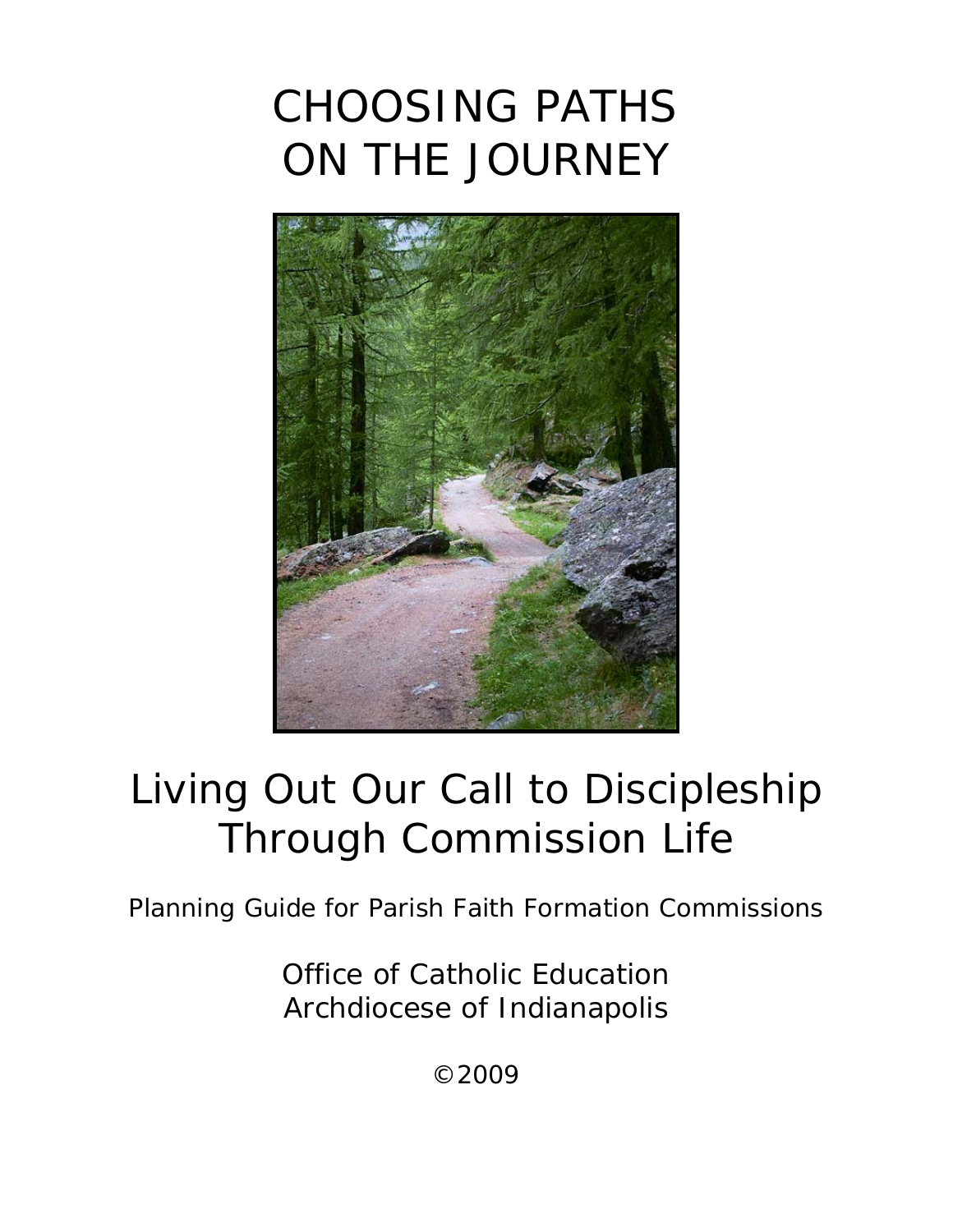# Acknowledgments:

The Office of Catholic Education, Archdiocese of Indianapolis, wishes to acknowledge all of our dedicated Parish Administrators of Religious Education who have helped in various ways to bring this planning guide to fruition. In particular we thank Annette Calloway, Director of Religious Education at Saint Jude, Indianapolis, whose expertise contributed greatly to this resource. May all who use this guide choose wisely the paths that will lead to ever more effective parish catechetical programs—by God's grace drawing women and men in southern and central Indiana ever more close to Him.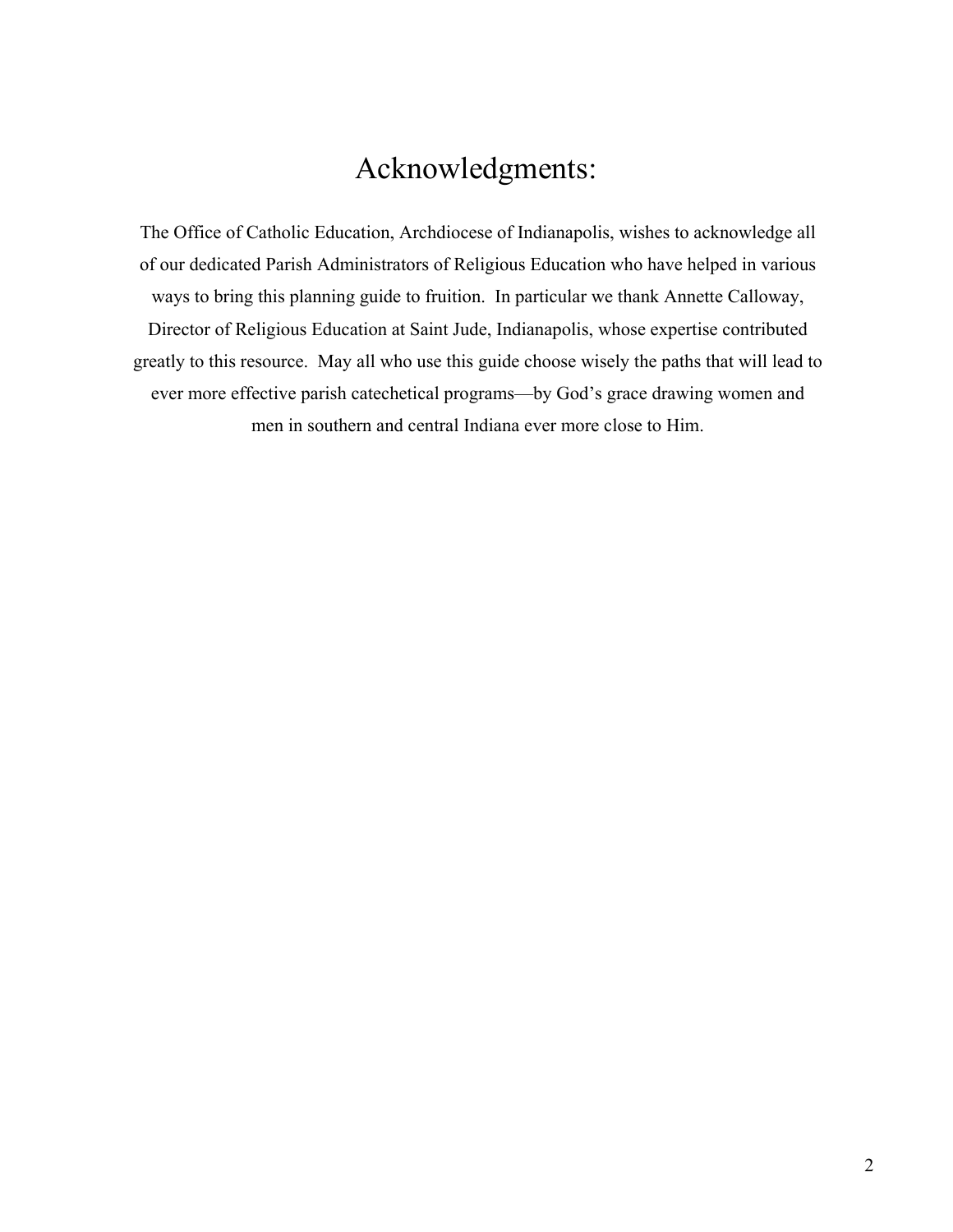# **CONTENTS**

| Letter from Archbishop Buechlein                                                                                                                            | 5      |
|-------------------------------------------------------------------------------------------------------------------------------------------------------------|--------|
| Letter from Annette "Mickey" Lentz                                                                                                                          | 6      |
| Foreword                                                                                                                                                    | $\tau$ |
| Background                                                                                                                                                  | 7      |
| Responsibilities and Relationships<br>Community<br>$\bullet$<br><b>Shared Responsibility</b><br>$\bullet$<br>• Roles within the Ministry of Faith Formation | 9      |

# **STEPS ALONG THE PATH**

| <b>MISSION</b>                                                                                                                                           | 13                   |
|----------------------------------------------------------------------------------------------------------------------------------------------------------|----------------------|
| Definition of Mission<br>Step I<br><b>Function of a Mission Statement</b>                                                                                | 13                   |
| Step IA Preparing to Write the Mission Statement<br>• Understanding Mandates<br>• Reviewing Current Programs                                             | 12                   |
| <b>REVIEW FOR NEXT MEETING</b>                                                                                                                           | 15                   |
| <b>Resources for This Step</b>                                                                                                                           | 16                   |
| Step IB Writing the Mission Statement                                                                                                                    | 22                   |
| <b>REVIEW FOR NEXT MEETING</b>                                                                                                                           | 24                   |
| <b>Resources for This Step</b>                                                                                                                           | 25                   |
| PRE-TRAVEL PLANNING                                                                                                                                      | 32                   |
| Step II What Information Do We Need?<br>• Reaction to the Mission Statement<br>• Creating Parish Dialog (SWOT Survey Tool)<br>• Key Issue Identification | 32<br>32<br>32<br>33 |
| <b>REVIEW FOR NEXT MEETING</b>                                                                                                                           | 34                   |
| <b>Resources for This Step</b>                                                                                                                           | 35                   |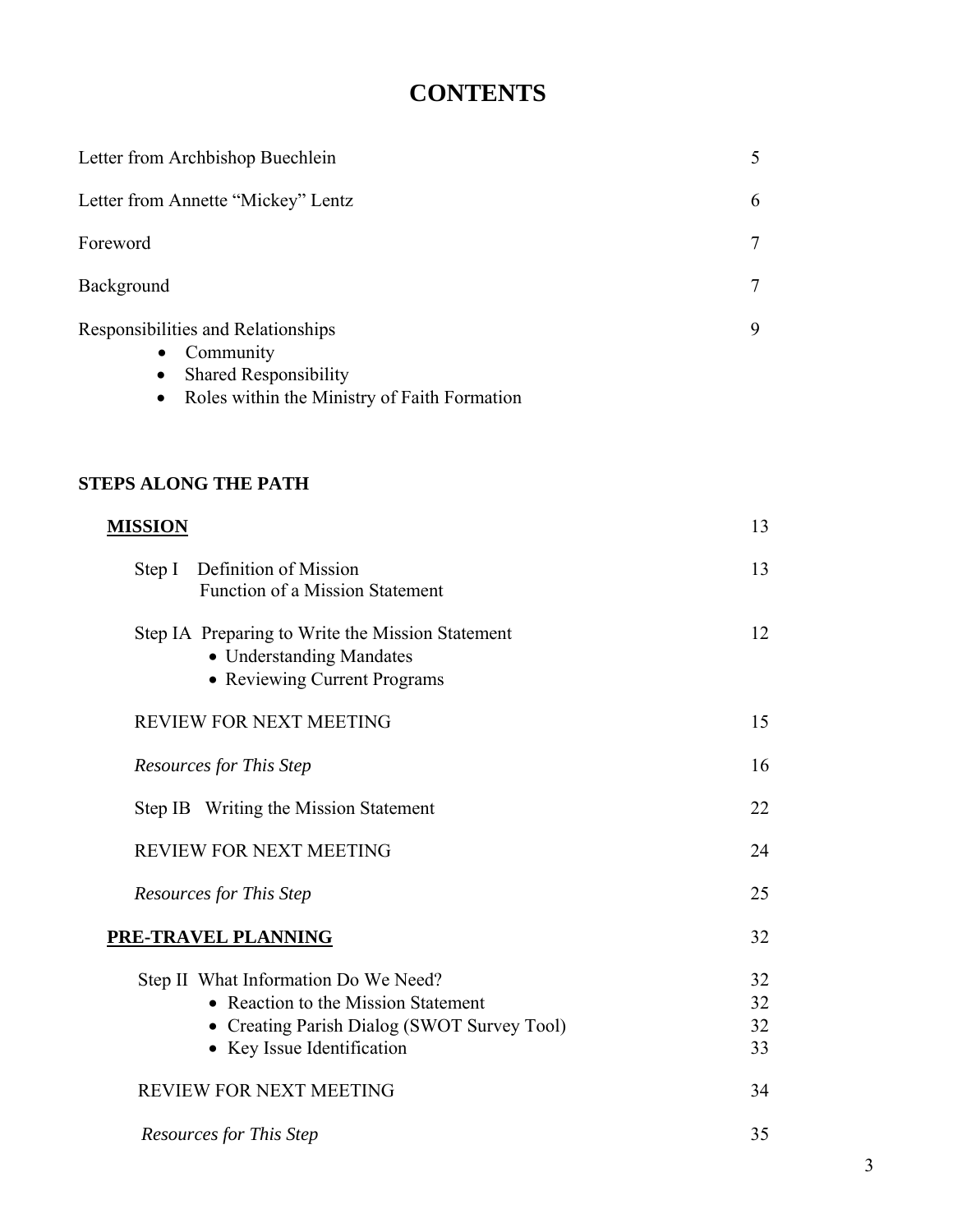| <b>CHOOSING PATHS</b>                                                                                                                                | 39 |
|------------------------------------------------------------------------------------------------------------------------------------------------------|----|
| Step III Study the Destinations / Key Issues                                                                                                         | 39 |
| Step IIIA Selecting Three Key Issues<br>• Understanding Key Issues to Set Goals<br>• Work of the Key Issue Task Force                                | 39 |
| REVIEW FOR NEXT MEETING                                                                                                                              | 41 |
| <b>Resources for This Step</b>                                                                                                                       | 42 |
| <b>FINE TUNE THE TRAVEL PLANS</b>                                                                                                                    | 47 |
| Step IIIB Review and Revise Key Issues                                                                                                               | 47 |
| REVIEW FOR NEXT MEETING                                                                                                                              | 47 |
| <b>FINALIZE THE PLAN</b>                                                                                                                             | 48 |
| Step IV Determine Revisions based on Input from Key Groups                                                                                           | 48 |
| Determine Process for Publication and Distribution                                                                                                   |    |
| <b>CELEBRATE AND BE GLAD!</b>                                                                                                                        |    |
| REVIEW FOR NEXT MEETING                                                                                                                              | 48 |
| <b>Resources for This Step</b>                                                                                                                       | 49 |
| THE JOURNEY - IMPLEMENTING THE PLAN<br>Monitoring the Plan<br><b>Communicating Progress</b><br><b>Annual Operating Plan</b><br>Administrator's Goals | 53 |
| <b>GLOSSARY</b>                                                                                                                                      | 55 |
| <b>APPENDIX</b>                                                                                                                                      | 56 |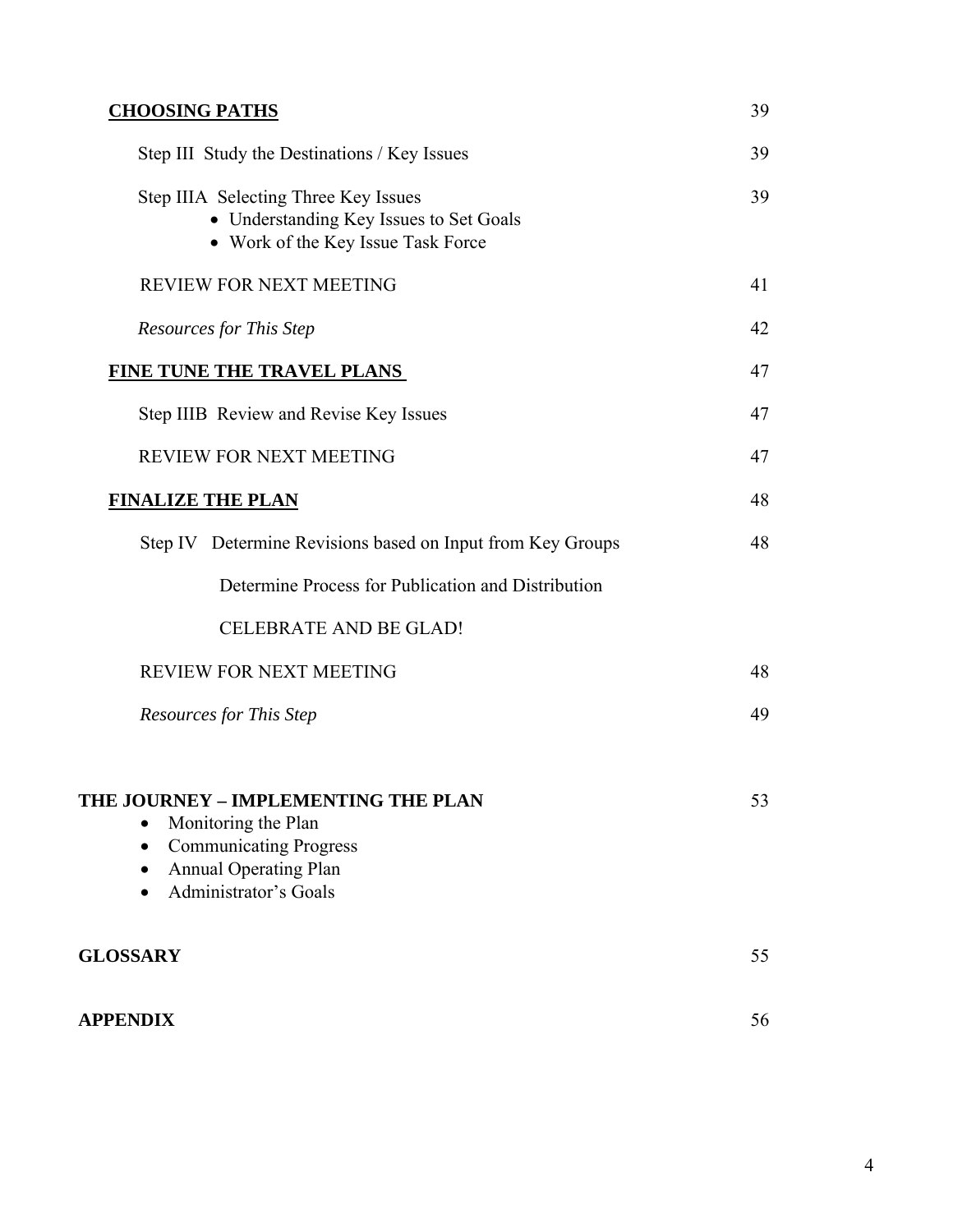

May 2009

Dear Catechetical Leader,

Your efforts related to your parish faith formation commission are very much appreciated and very much needed. Commission life helps us draw out the best of our ideas, implementing them in ways that show genuine progress for catechetical programs from one year to the next.

Parish life can change from one year to the next. How important it is that we keep our finger on the pulse of our faith community and administer our parish catechetical programs accordingly.

May our Lord continue blessing you as you use this planning guide in the efforts of your parish faith formation commission. With gratitude for your contribution to ongoing authentic catechetical renewal, I am,

Sincerely yours in Christ,

Daniel M. Buechlein

Most Reverend Daniel M. Buechlein, OSB Archbishop of Indianapolis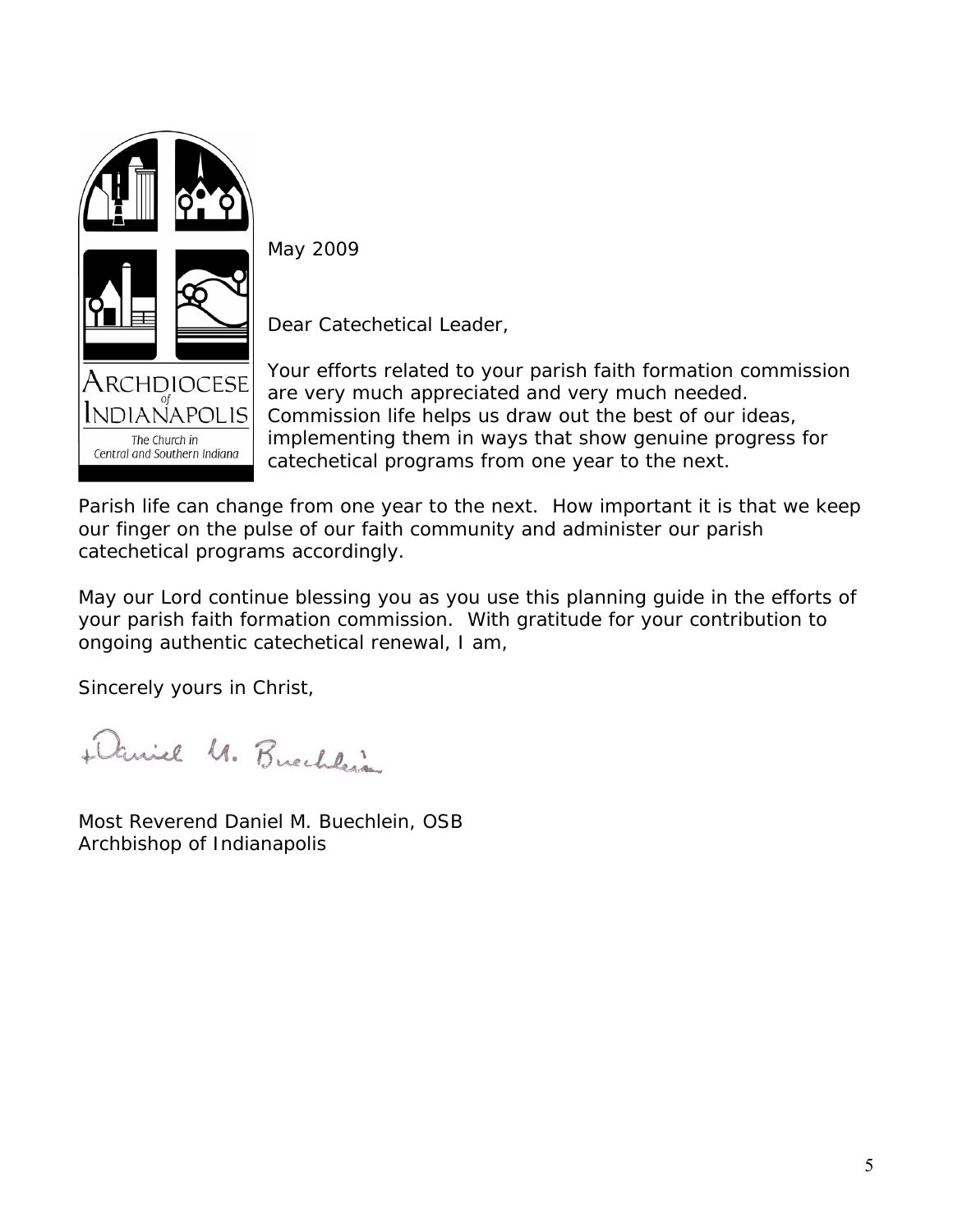

**Office of Catholic Education** 1400 N. Meridian Street, Indianapolis, IN 46202-2367 P.O. Box 1410, Indianapolis, IN 46206-1410 317-236-1430 800-382-9836 ext. 1430 Fax: 317-261-3364 

May 2009

Dear Catechetical Leader,

Our archdiocesan Office of Catholic Education encourages a vibrant commission structure for our parish catechetical programs. Experience has proven that when faith formation commissions are engaged and well-guided, lifelong catechesis is much more likely to be available.

*Choosing Paths on the Journey* is a valuable resource for the strategic planning process of your faith formation commission. Annual goals for true enhancement of your catechetical effort will emerge from this process of engaging parishioners in commission life.

I am greatly appreciative for the dedication you show to making your parish faith formation program the best that it can be by God's grace. May God bless you today and always as you work to share the light of truth with His people.

Sincerely,

Comitte "Mickey" Lost,<br>Annette "Mickey" Lentz

Executive Director Catholic Education and Faith Formation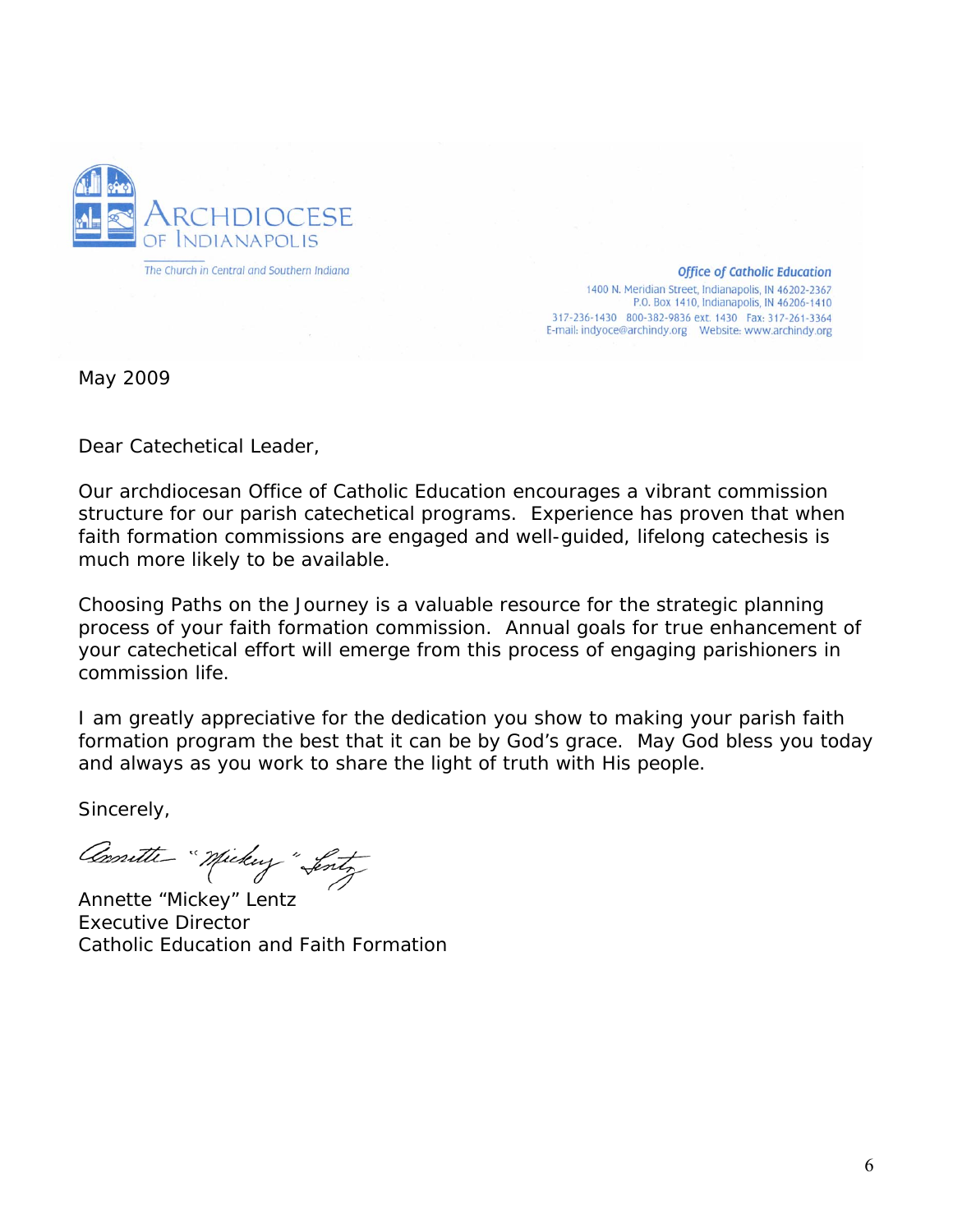#### **FOREWORD**

In 1997 the Archdiocese of Indianapolis published *Preparing Your Parish for the New Millennium: Parish Structure and Organization*, a guide for parish leaders designed to foster a greater awareness of the diverse ministries within a parish community and propose an organizational structure to sustain ongoing leadership and enrichment of those ministries. Key to the organizational structure was the formation of a commission for each broad area of parish ministry. A commission is a consultative body. It is a subgroup of the pastoral council responsible for recommending guidelines, developing goals, and coordinating activities in a specific area of ministry. Over the course of nearly a decade, the parishes have achieved remarkable results with the new organizational structure as many more persons stepped forward to answer Jesus' call to discipleship through sharing faith, vision, and expertise.

*Choosing Paths on the Journey: Living Out Our Call to Discipleship Through Commission Life is a guide* for the life of the parish Faith Formation Commission that will enable the parish administrator of religious education and commission members to collaborate effectively as stewards of the essential ministry of lifelong faith formation.

# *Come, let us climb the Lord's mountain to the house of the God of Jacob, that he may instruct us in his ways and we may walk in his paths.* Is. 2:3

#### **BACKGROUND**

The ministry of Faith Formation is one of the major educational ministries serving the Catholic Church in central and southern Indiana. Along with the Catholic Schools, the Faith Formation ministry receives its guidance and support from the Archdiocesan Office of Catholic Education. In its governance role, the parish Faith Formation Commission has the obligation to ensure that parish catechesis becomes increasingly effective in light of an ever-changing society, the new evangelization, and the many recent official Church resources and directives for the renewal of catechesis. Consequently, sound planning and goal setting must be at the forefront of the work of the Faith Formation Commission. (See Resource C for resources, catechetical documents and directives.)

Since 1977, educational planning has been part of the mission of the Archdiocese of Indianapolis, its deaneries, parishes and schools. For many years, the Office of Catholic Education, through a coordinator of boards of Total Catholic Education, monitored educational planning and provided direct services to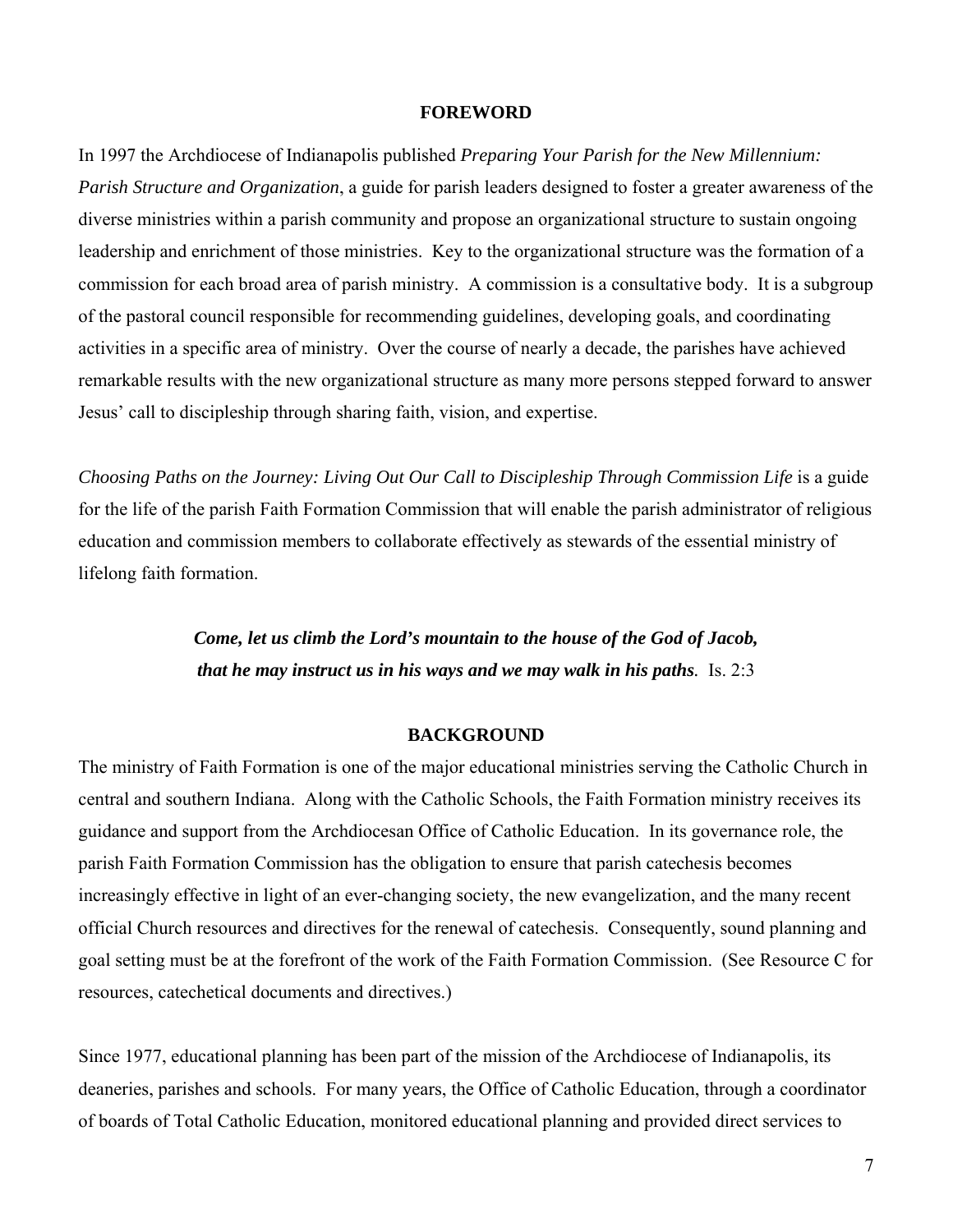parish educational administrators and boards of education. Since the inception of the commission model of parish governance in 1997, and the subsequent establishment of separate school and faith formation commissions, the commission itself has been charged with the responsibility for long-range planning. In some parishes, the term "board of education" may still be in use. Regardless of terminology, the governance group for parish faith formation is responsible for long range planning.

For Catholic schools, the Office of Catholic Education provides a planning process that ensures their accreditation by the state of Indiana and recognition by appropriate educational associations as well as planning for essential strategic areas. Such accreditation, based on ongoing attention to standards and goals, is essential to the continued success of the Catholic schools in the archdiocese.

While the ministry of Faith Formation is not bound by any civil constraints, there are a number of mandates that flow from the universal Church, the United States Conference of Catholic Bishops, the Archdiocese of Indianapolis, and local parish policy. These requirements and their supporting resources form the foundation for the work of the parish administrator of religious education. As the professional catechetical leader for the parish, the administrator informs the commission about mandates for faith formation ministry and engages the commission in working toward their effective implementation (More will be said about mandates within the planning process that follows.)

In recent years, planning for parish faith formation ministry has, for the most part, utilized a planning process called TEAMPLAN, a strategic planning process for non-profit organizations. More than thirty parishes and one deanery center have benefited from the TEAMPLAN process. The results were noteworthy and beneficial.

- New programs were developed, often with a focus on diverse populations.
- Communication with parishioners was enhanced through creative use of technology and other means.
- Outreach to youth and young adults was increased.
- Adult faith formation gained more stature and attention.
- Much greater emphasis was placed on fostering a spiritually aware and mature parish community.

While TEAMPLAN and its sponsors served the parishes very well, in the past few years faith formation leaders began to ask for adjustments to the process that would give it more of a "Catholic" rather than "not for profit" perspective, using "Church" language and adding a more intentional spiritual dimension.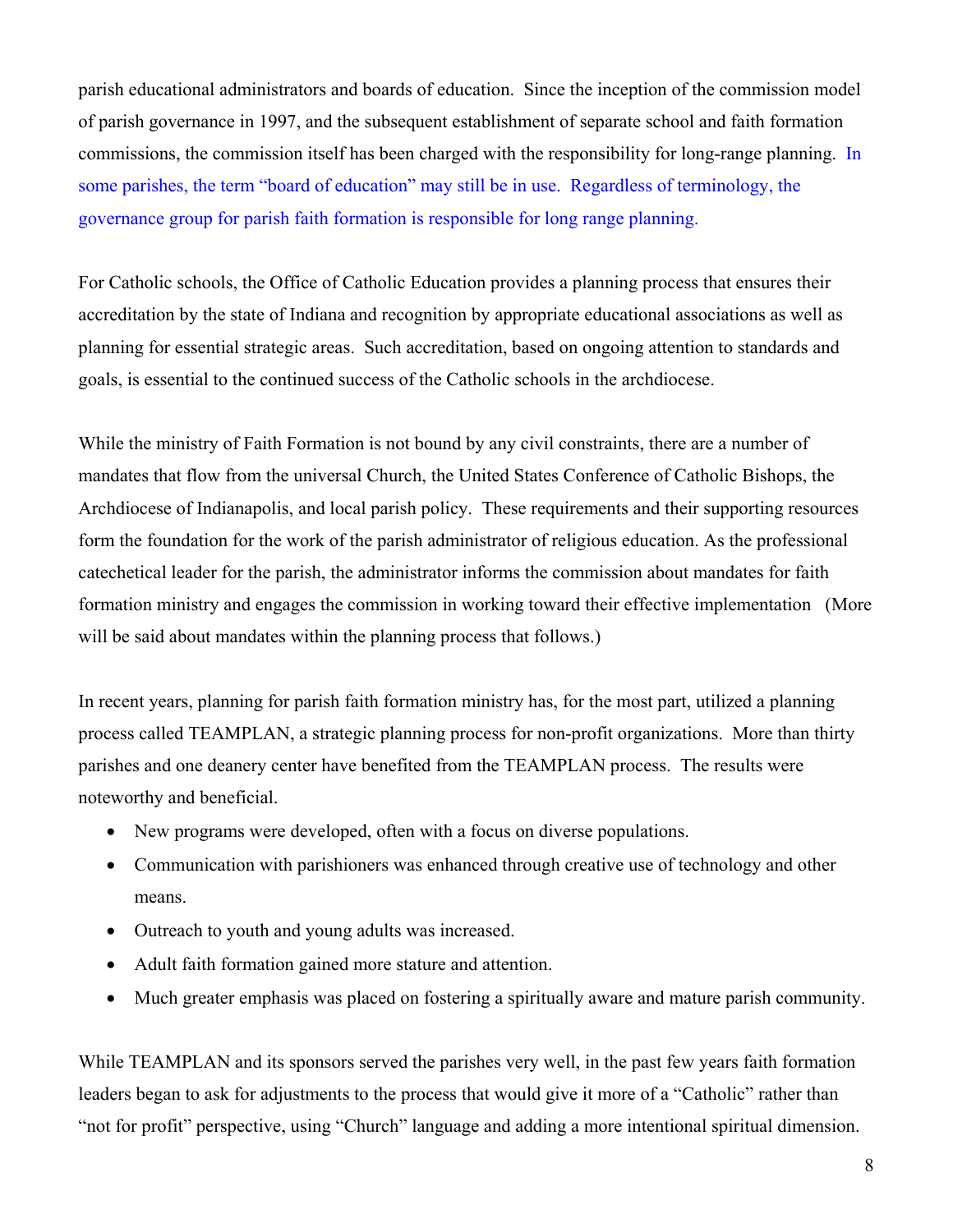In response to those requests, an entirely new parish-planning document, *Choosing Paths on the Journey,*  was produced. In addition to a new process with more familiar language, *Choosing Paths on the Journey* provides a methodology for developing a meaningful relationship between administrator and commission as they journey together in faith-filled planning for the ministry.

It has been a long-standing expectation of the Office of Catholic Education that parish commissions engage in strategic planning. In 2007, this expectation became a policy-based requirement (See Appendix.) Educational commissions for both school and parish will develop a three-year plan for program improvement and mission enhancement for their respective ministry. They will explore three critical planning questions:

- Where are we today?
- Where do we want to go?
- How are we going to get there?

The commissions will engage in a step-by-step method of reviewing mission and values, analyzing key issues, determining priorities, designing strategies, and monitoring results. In the process they will combine the best of human wisdom with the guidance of the Holy Spirit. The entire enterprise of planning and implementation will become the work of the commission and the administrator.

## **RESPONSIBILITIES AND RELATIONSHIPS**

COMMUNITY—THE BODY OF CHRIST IN PARISH

*Name of parish* 

Catholics share a common set of beliefs, traditions, and values as one Church united through baptism and worship. In each local parish, the members of the body of Christ are a special and unique communion, a community. Each parish community is the locus of the body of Christ within the broader mission of the universal Church. While some aspects of the Church's mission are enduring and unchangeable, in the local parish visions are realized and needs are met through a unique, suitable and mutual sharing of members' time, talent, and treasure.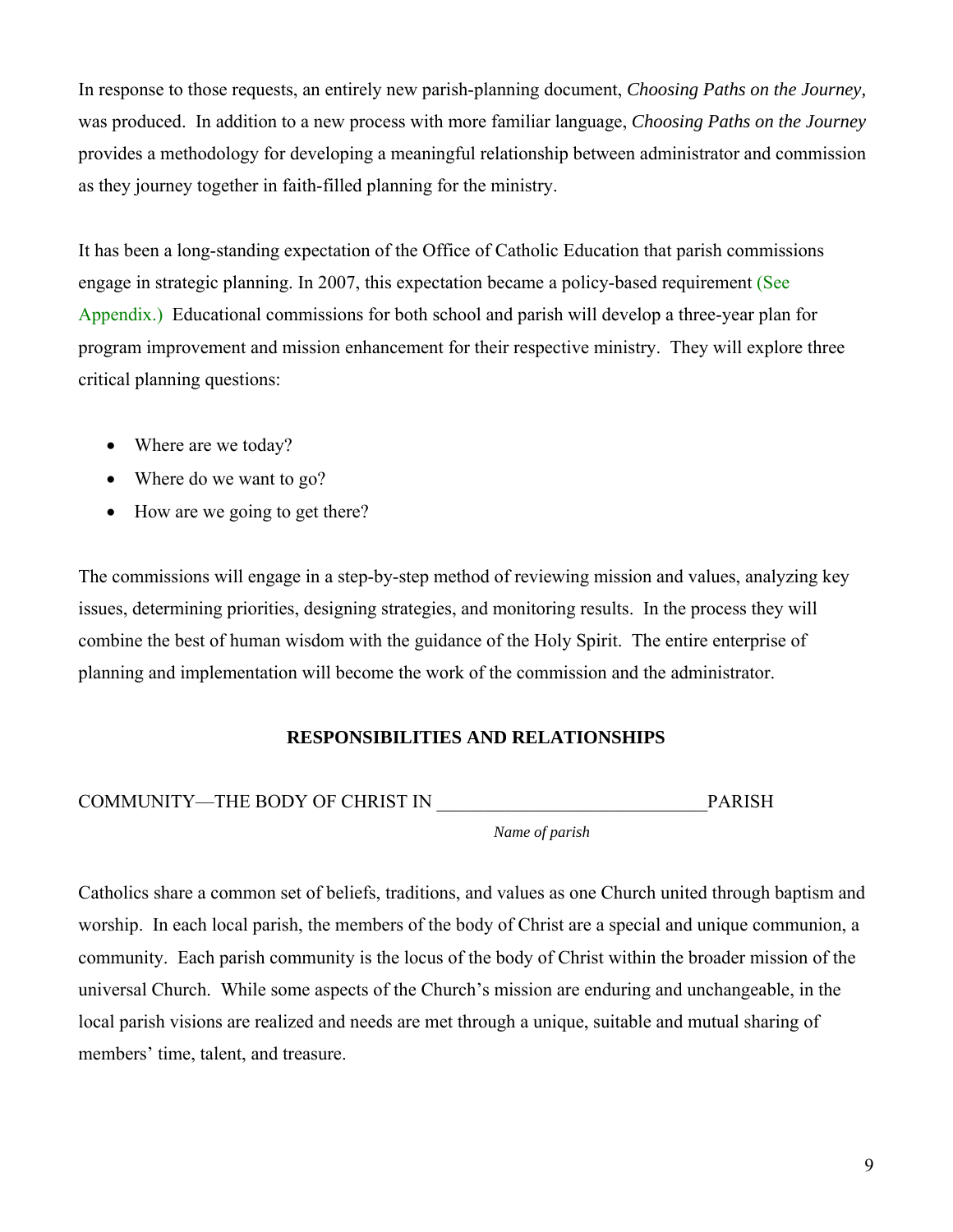#### SHARED RESPONSIBILITY

A significant result of Vatican Council II was an emphasis on encouraging lay people to share fully in the responsibility of the life of the local church. The *Decree on the Apostolate of Lay People* (Apostolicum Actuositatem or AA) in November 1965, a month before the Council drew to a close, called for the establishment of diocesan, parochial, and other councils to assist in the apostolic work of the Church (AA 26). These councils became the initial models in recent times for the concept of the shared responsibility of all the baptized in the mission of the Church.

*The Church was founded to spread the kingdom of Christ over all the earth for the glory of God the Father, to make all…partakers in redemption and salvation, and through them to establish the right relationship of the entire work of Christ* (AA 2).

Many parish leaders enjoy a strong sense of "ownership" regarding their Church and local faith community. This sense of ownership carries with it, by virtue of baptism, the obligation to worship, serve, lead and share fully in fulfilling the mission of the parish—the obligation to be a steward of the Catholic faith in all of its local manifestations. Every baptized person, young, old or in between, is called to discipleship, the same discipleship that flourished in the early Church and remains encouraged in our times through the wisdom of the Magisterium.

#### ROLES WITHIN THE MINISTRY OF FAITH FORMATION

As the spiritual and temporal leader of the parish, the pastor is the final authority for all matters within the parish. Therefore, along with holding many other roles, the pastor is the chief catechetical leader responsible for the ministry of lifelong faith formation.

With very few exceptions, pastors in the Archdiocese of Indianapolis and nationwide have delegated the responsibility for faith formation ministry to a professional catechetical leader, a director, coordinator, or administrator of religious education. This individual, who may also have another title—pastoral associate, youth minister, etc.—is responsible for designing and implementing catechetical programs for a wide range of parishioners.

A Faith Formation Commission serves as a consultative body for the ministry. As such the members of the commission are stewards of faith formation and advocates for excellence in all catechetical endeavors. While the commission is accountable to the pastoral council, it is the responsibility of the commission,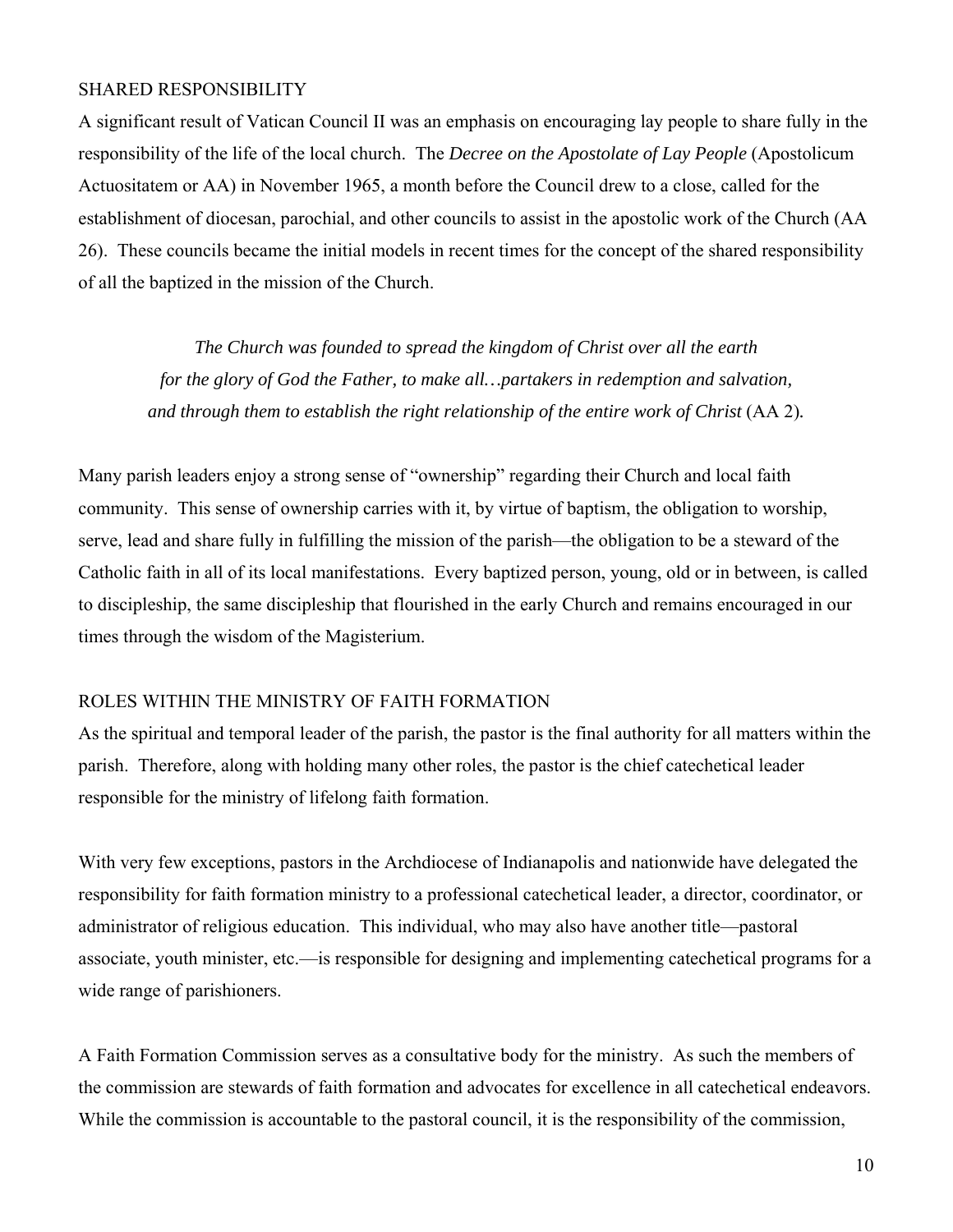working closely with the parish administrator of religious education, to "establish goals and objectives to meet the spiritual and religious education of children, adolescents, adults, and persons with special needs" (Preparing Your Parish 12). *Choosing Paths on the Journey* is designed to enable Faith Formation Commissions and parish administrators of religious education (ex officio members of commissions) to work closely as a community of disciples toward fulfilling the vision and mission of Jesus Christ, the first and greatest teacher of the Catholic faith.

# $+$  + +

Thank you for choosing to use this guidebook to create or renew your parish's plan for Faith Formation ministry. The Archdiocese and many other parishes benefited from those thirty parishes and one Deanery Center that used the TEAMPLAN process from 1999-2006 and have shared their positive results from planning. This guidebook was inspired by reflections from those participants and valuable feedback was also shared by many Association of Parish Administrators of Religious Education (APARE) members as well as Archdiocesan leadership staff.

Please note that by fully using this guidebook, your plan for Faith Formation should *never end!* It is designed to guide you through a brief annual renewal and extension of the plan that should result in an updated three year horizon complete with annual strategies for the upcoming year. Our prayers are with you!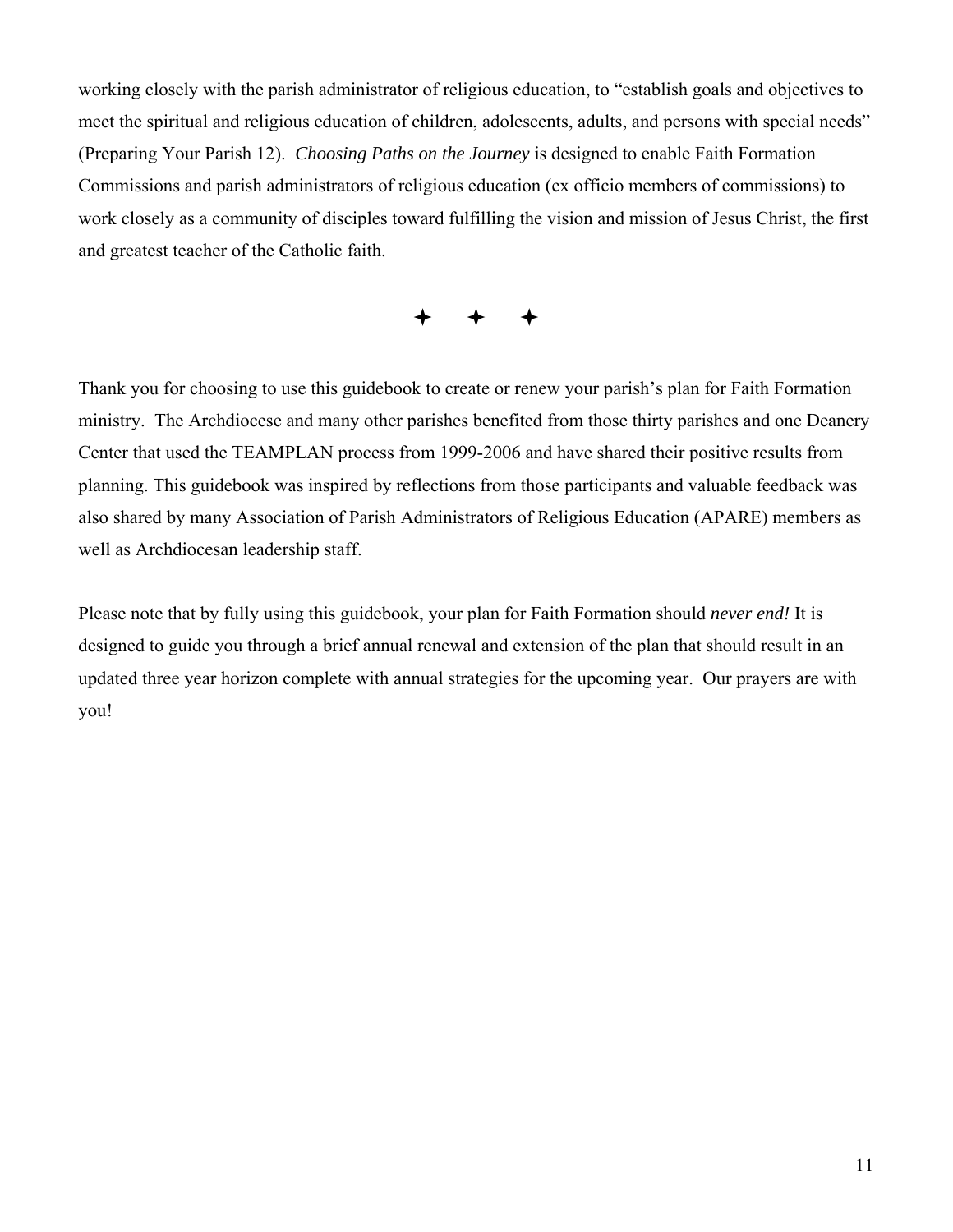## **The Planning Process**

**Step I: Why do we seek to undertake the journey?** In planning terms this means, what is the mission of this ministry or why does this group exist? Writing a good mission statement will help unravel many questions later on.

*In this step you will:*

- a. Review the definition of mission and features of a good mission statement.
- b. Identify mandates that define the mission of the commission.
- c. Identify programs that respond to the mandates.



## **Definition of Mission:**

- 1. A good mission statement will identify what the commission is called to be.
- 2. It will include
	- A. What the commission and its members are called to do,
	- B. What is unique about them in this mission,
	- C. Who they are empowered to serve.
- 3. It should be brief, to the point, and memorable so that it can be repeated in a heartbeat.

## **Examples of Mission Statements**

- **St. Mary Parish (Navilleton) Faith Formation Commission:** To provide faith development opportunities for parishioners of all ages.
- **Our Lady of Lourdes (Indianapolis) Faith Formation Commission:** To support Christ-centered education for all parishioners, fostering lifelong spiritual growth in our Catholic faith.

**Do not skip this step!** This is a planning cycle that is meant to be repeated every three years, so it is likely that a group may already have a mission in place. Even if your mission exists, this step should be taken to renew your mission.

- Is still right for the times?
- Do all members of your commission understand what the mission means?

**Memorable:** If the leaders of a ministry cannot remember their mission statement, maybe it does not say what they believe they are about.

- **Brevity:** Without destroying the message keep the mission statement to the point. Take time to review the wording to accomplish this.
	- Are there phrases that can be captured in one word?
	- Are there phrases that add no new meaning?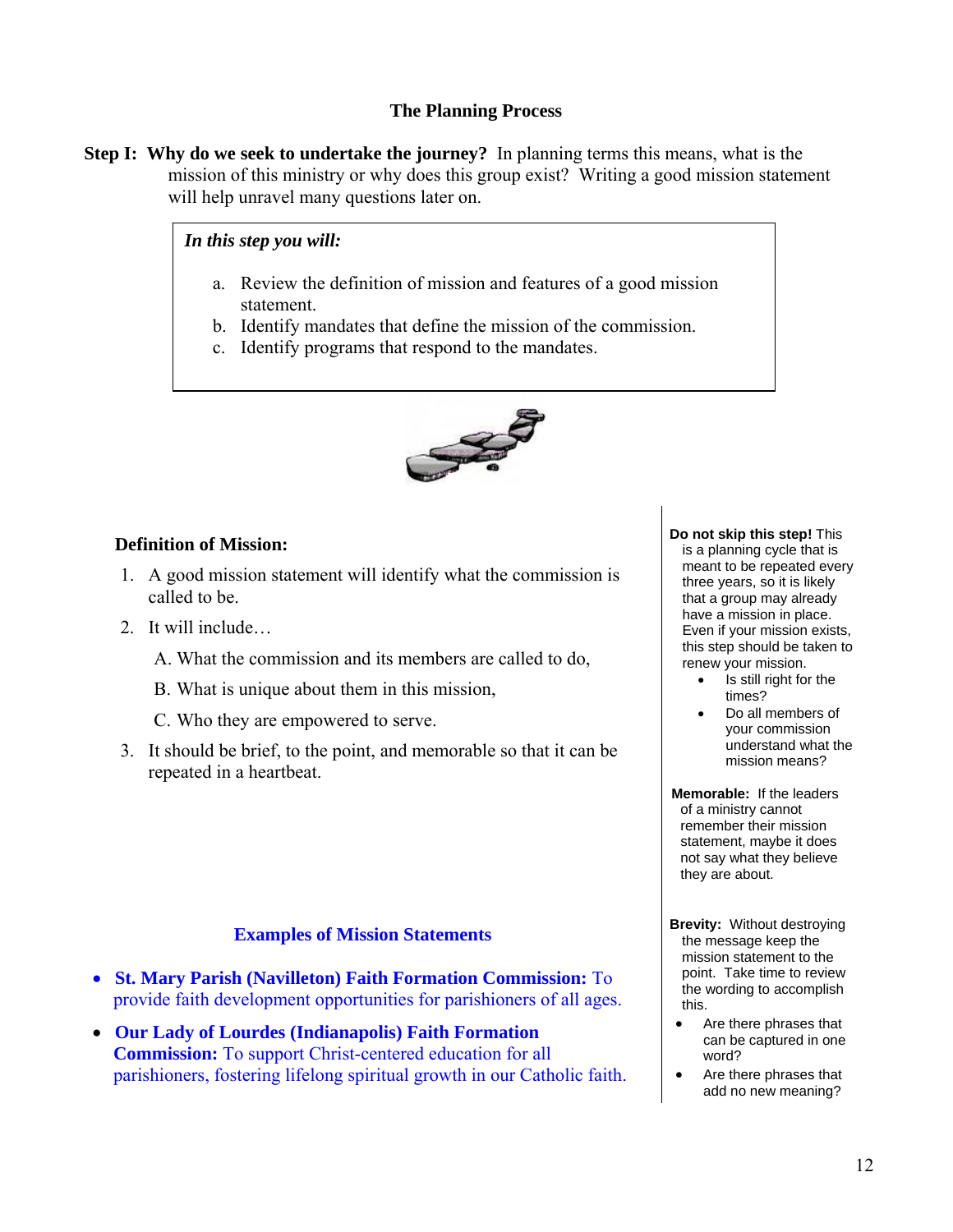## **Function of the Mission Statement**

- 1. Provides a compass for making decisions.
- 2. Should bring harmony and a sense of common purpose to the programs that comprise the ministry.
- 3. Is a source of communicating identity to the community that is served.
- 4. Links hope to possibility.
- 5. Should link ministry to the mission of the parish.

#### **Example Of Faith Formation Mission Linking to Parish Mission Our Lady of Lourdes - Indianapolis**

Our Lady of Lourdes Parish Mission Statement: We commit ourselves to the mission of proclaiming the Gospel of Jesus Christ through:

- **the Joyful Worship**
- Ministering to the needs of our parish, the Irvington community, and the global community
- **廿 High-quality Catholic education**
- Welcoming new members into our parish family with open arms

Mission of Our Lady of Lourdes Faith Formation: To support Christcentered education for all parishioners, fostering lifelong spiritual growth in our Catholic faith.

#### **Step IA: The goal of the first meeting is to identify two things that will help you write your mission.**  (Prayer for this session: Resource B)

- **First:** What are the mandates that define what this commission does?
- **Second:** What are the programs that currently exist and how do they accomplish the mandates of this ministry?

**First: Understanding your mandates** What are those things that entities in authority expect the commission to do?

**Mandates** are the objectives that people with authority expect this ministry to achieve and, if applicable, how they are charged to accomplish them. In other words, what autonomy and parameters does this commission have?

1. The first step is to identify the governing bodies for this commission, for example parish council, the Archdiocesan Office of Catholic Education, the United States Conference of Catholic Bishops, etc.

**Facilitator Tip:** A good facilitator is neutral about the content of the plan but assertive about the process. For those of you who have familiarity and opinions about the content, it is important that you leave that "hat" at the door.

**Cohesive:** A commission's mission must foster the mission of the parish by taking ownership for a portion of parish values.

In the example at Our Lady of Lourdes parish "highquality Catholic education" equates well with the Faith Formation mission to provide Christ-centered education for all.

#### **Reviewing mandates:**

- Brainstorm a list of all governing bodies and Church documents that might need to be researched for uncovering the mandates.
- Trim the list to the top six or seven most pertinent to this commission.
- Be sure that the research item has been clearly defined.
- Assign one of the team members to research the item.

Assigned team member should return with completed worksheet for that item for research. (See Resource D.)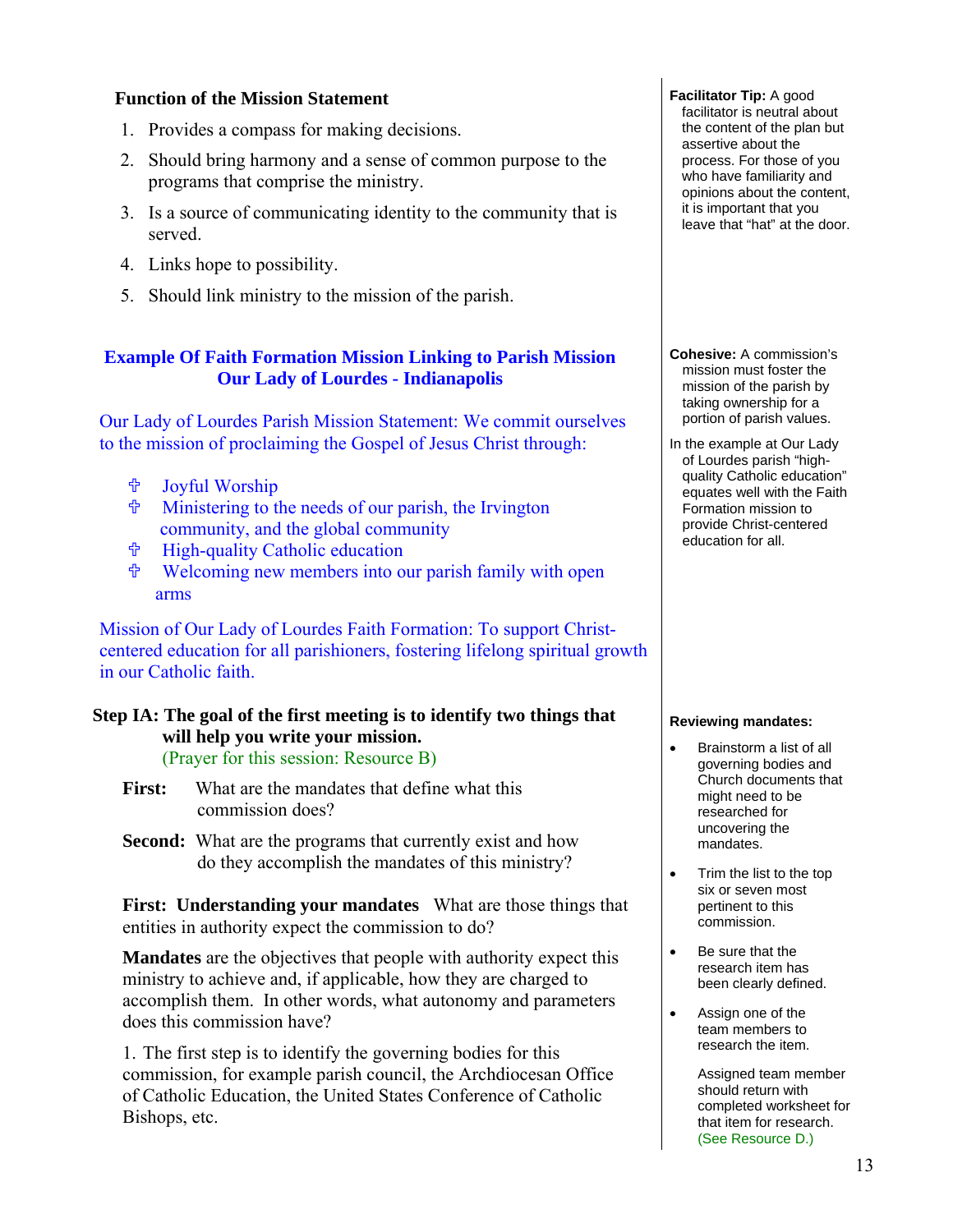- A. Some of these groups will have documents that define what your commission is required to do. What are these documents? The most pertinent ones will need to be reviewed **(**See Resource C.**)**.
- B. Some groups will not have defined policies that can be reviewed; they will need to be interviewed.

2. Keep the selection of sources focused to a manageable level, probably no more than six.

3. For each source a "Mandate Questions Worksheet" should be completed **(**See Resource D.**)**.

- A.If the commission reports to this organization, does it also have a mission that the commission's mission must complement?
- B. What services or benefits does this organization require the commission to provide?
- C. Are there any specific activities defined as outside this commission's parameters?
- D. What limits (i.e. location, resources, content, timeframe etc.) are there on how the programs of the commission are provided?
- E. Who is the intended recipient of these programs?
- F. Who is outside (location, age, etc.) the jurisdiction of the commission?
- G. Should any changes be made in the existing activities of this group?
- **First: Reviewing current programs** Programs (Example list of programs provided below.) are the specific events or resources that are being provided.
- 1. These programs are reviewed (See Resource E.) to understand:
	- A.What specific benefit they provide to the people who participate in them.
	- B.To whom, specifically, do they provide that benefit.
- 2. Second example below is that of a completed worksheet.

#### **The program review:**

- Create a list of all programs.
- A review sheet (See Resource E.) should be completed for each program
- It is time effective and collaborative to complete these worksheets as homework in order for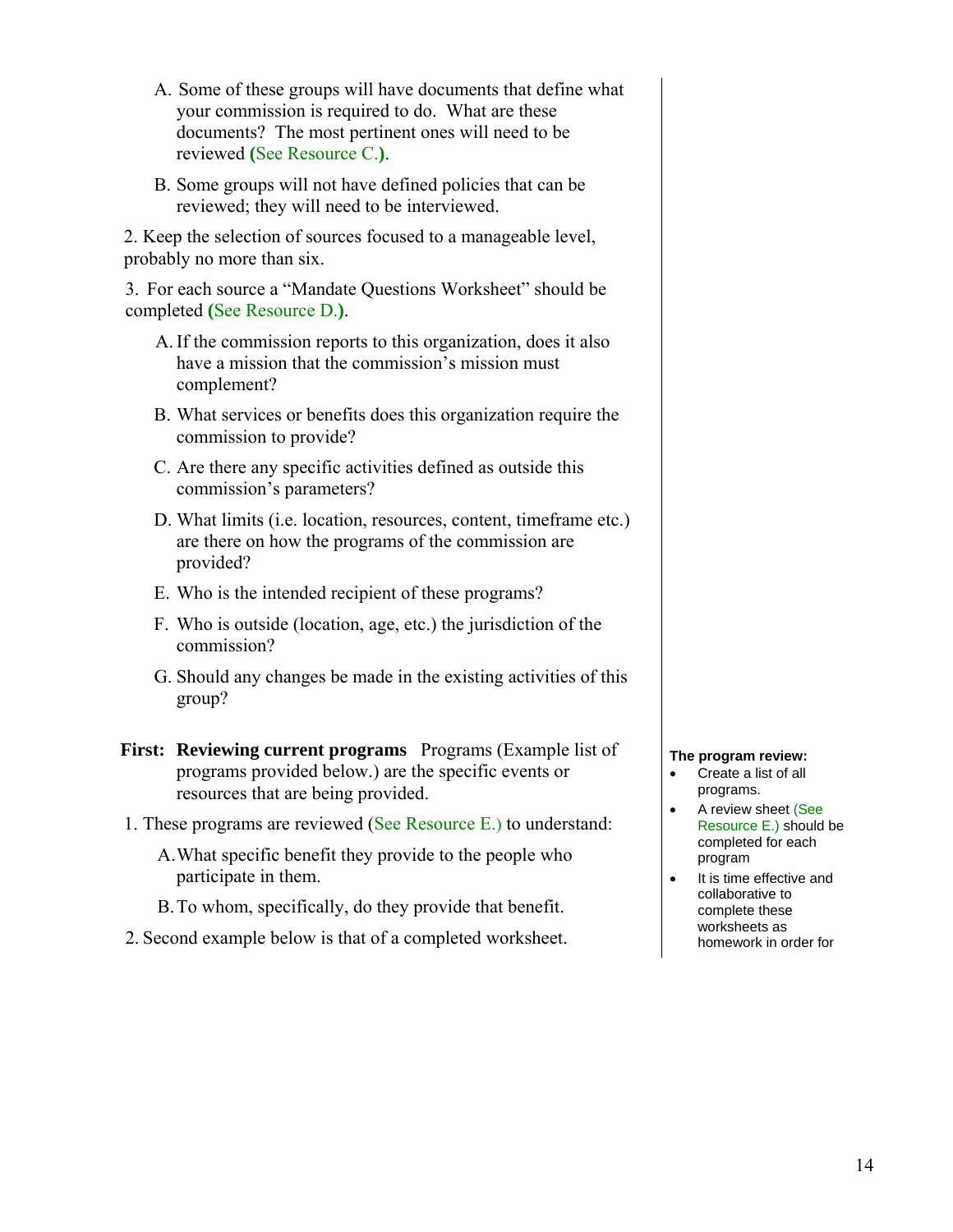#### **Example of Faith Formation Programs**

- Elementary Religious Education
- Adult Formation Committee
- Sacramental Preparation Programs
- Children's Liturgy of the Word
- The Rite of Christian Initiation of Adults (RCIA)
- RCIA for Children of Catechetical Age
- Vacation Bible School
- Cherub Church (Sunday Preschool)

#### **Program Review Sheet Example Religious Education**

| <b>Benefits</b>                                                                                | <b>Who it Serves</b>                                                       |  |
|------------------------------------------------------------------------------------------------|----------------------------------------------------------------------------|--|
| Help the children grow in their<br>relationship with God.                                      | Elementary age children and their<br>parents                               |  |
| Help build a sense of community<br>among the families whose<br>children attend public schools. | Who are members of our<br>parish.<br>Who do not attend St.<br>Jude School. |  |

relevant committees to participate.

- When done as homework, make sure a team member is clearly identified with the task.
- Present review sheets at the next meeting to prepare for creating the mission.

#### *TIME TO REVIEW*

#### *Accomplishments while preparing to write the mission:*

- *a. Identified mandates for further investigation.*
- *b. Identified the affiliated programs and the people who are involved in them.*

#### *Homework to be done before next meeting:*

- *a. Return with completed Mandate Question Sheets (Make enough copies to distribute.).*
- *b. Complete Program Review Sheets.*

#### *Our next meeting date is: \_\_\_\_\_\_\_\_\_\_\_\_\_\_\_\_\_\_\_\_\_\_\_\_\_\_\_\_\_\_\_\_\_\_\_\_\_\_*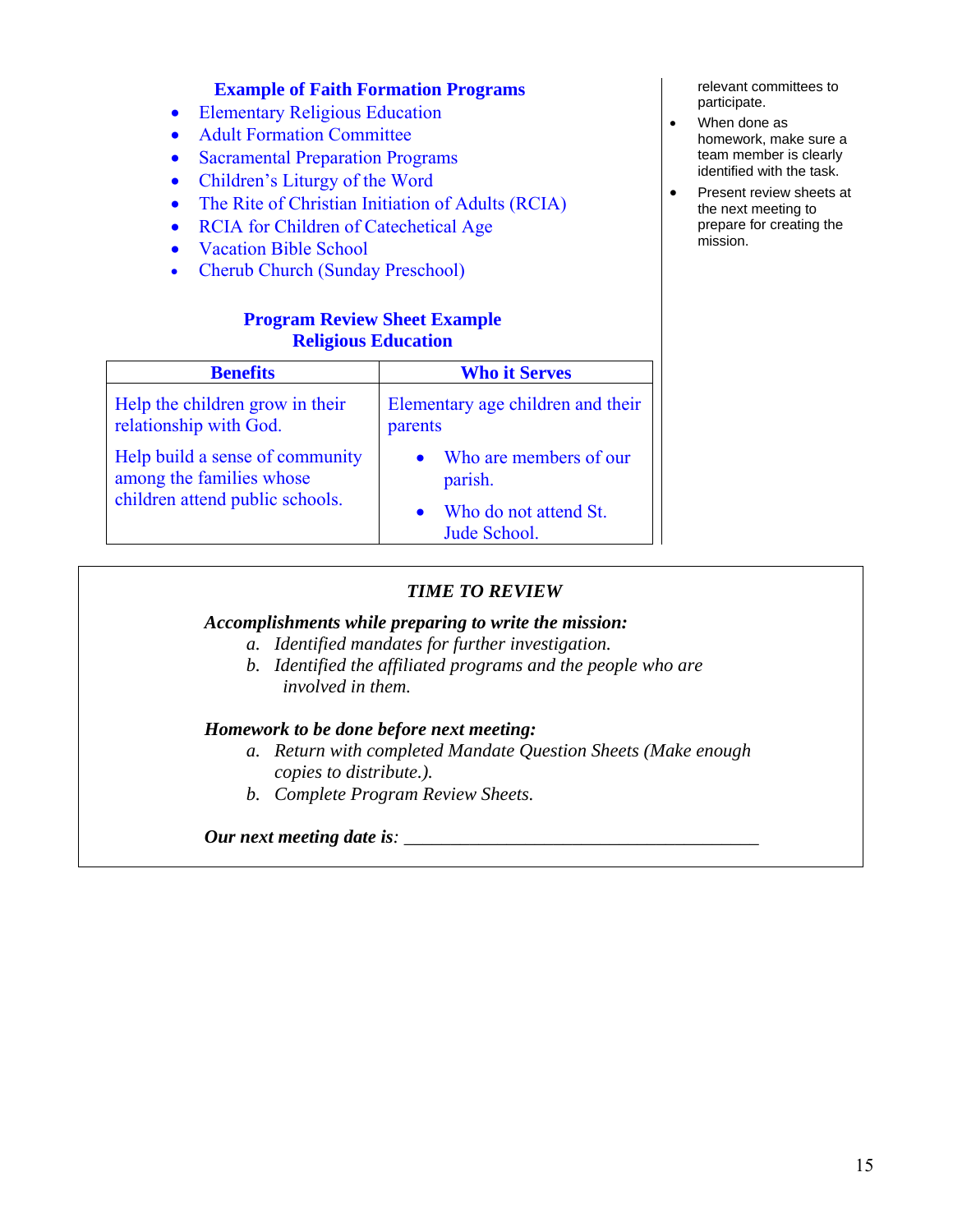## **Resource B**

# **Step IA: Why Journey? (Discovering Mandates and Programs) Prayer: Called and Gifted**

#### **Opening Prayer for the Meeting**

**Leader:** Let us pause a moment to place ourselves in God's presence *(Pause for just a minute or so before you read the prayer.).* 

> God of love and mercy, you call us to be your people, and gift us with your abundant grace. Make us a holy people, radiating the fullness of your love. Form us into a community of people who care, expressing your compassion. Remind us day after day of our baptismal call to serve with joy and courage. Teach us how to grow in wisdom and grace and joy in your presence. Through Jesus, and in your Spirit, we pray.

**Leader:** Let us enter into this next reflection with the energy of contemplation, which allows the Holy Spirit to guide us. Seek to hear what will be our call.

> At the end of this reflection we will sit quietly for a moment to reflect on what from this teaching resonates in a special way with each of us.

#### **Reader:** This is a reflection from the Vatican II document *Decree on the Apostolate of Lay People* (AA 2).

"The Church was founded for the purpose of spreading the kingdom of Christ throughout the earth for the glory of God the Father, to enable all people to share in His saving redemption, and that through them the whole world might enter into a relationship with Christ. All activity of the Mystical Body directed to the attainment of this goal is called the apostolate, which the Church carries on in various ways through all her members. For the Christian vocation by its very nature is also a vocation to the apostolate. No part of the structure of a living body is merely passive but has a share in the functions as well as life of the body: so, too, in the body of Christ, which is the Church, "the whole body . . . in keeping with the proper activity of each part, derives its increase from its own internal development" (Eph. 4:16).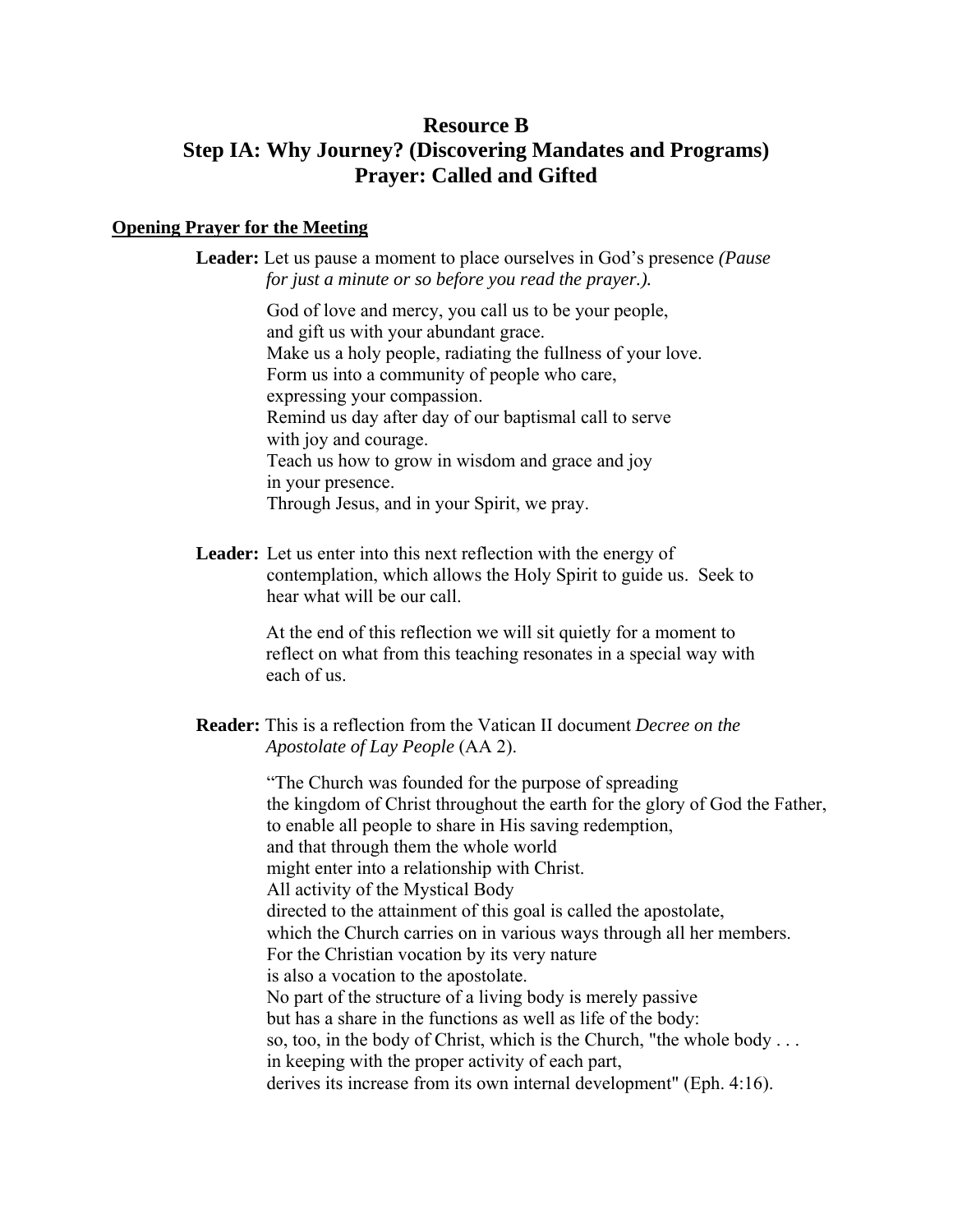## **Step IA: Why Journey? (Discovering Mandates and Programs) Prayer: Called and Gifted**

"In the Church there is a diversity of ministry, but a oneness of mission. Christ conferred on the Apostles and their successors the duty of teaching, sanctifying, and ruling in His name and power. But the laity likewise share in the priestly, prophetic, and royal office of Christ and therefore have their own share in the mission of the whole people of God in the Church and in the world. The laity derive the right and duty to the apostolate from their union with Christ the Head; incorporated into Christ's Mystical Body through Baptism and strengthened by the power of the Holy Spirit through Confirmation, they are assigned to the apostolate by the Lord Himself."

- **All:** We give thanks to God for this teaching.
- **Leader:** *Have the group pause for a moment to reflect on the reading. Was there a word or phrase that really spoke with them? After a few minutes of quiet, allow time for each member, if they choose to do so, to share that phrase with the group. Just have them offer that word or phrase with no explanation. Then continue …*

Leader: As we bring your gift of faith to the work of this Commission ...

**All:** Guide us, Gracious God.

Leader: As we bring your gift of hope to all who hear the Good News ...

**All:** Guide us, Gracious God.

Leader: As we bring your gift of love to the people we will meet ...

**All:** Guide us, Gracious God.

Leader: As we bring the gift of teaching to help others share your Word ...

**All:** Guide us, Gracious God.

**Leader:** As we foster a greater appreciation of the gift of your Son in the gift of our sacraments...

**All:** Guide us, Gracious God.

Leader: As we bring the gift of service to promote dignity and justice ...

**All:** Guide us, Gracious God.

Leader: As we bring the gift of community to parish and workplace ...

**All:** Guide us, Gracious God.

**Leaders:** We offer these prayers in the name of Your Beloved Son, Jesus Christ.

**All:** Amen.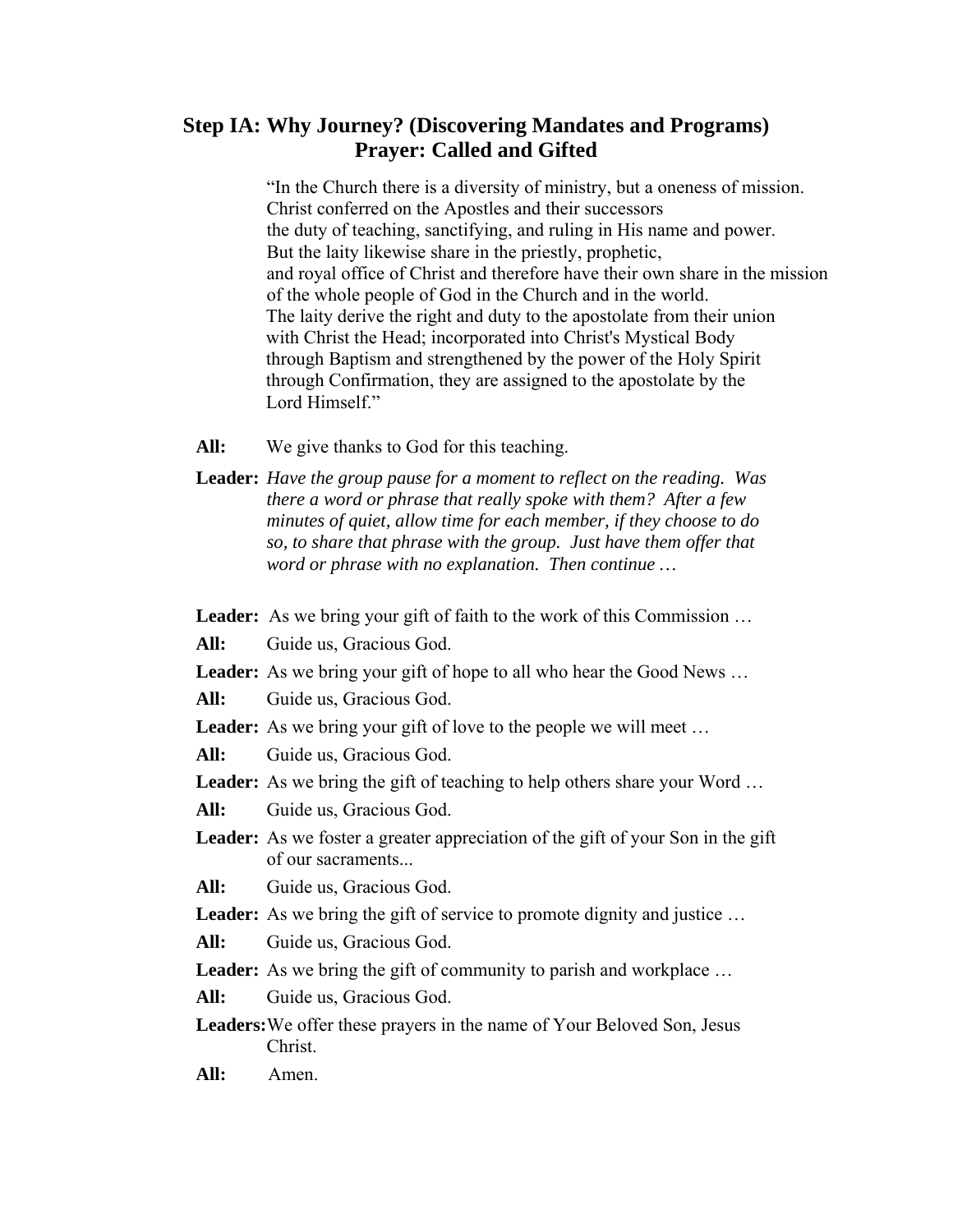# **Step IA: Why Journey? (Discovering Mandates and Programs) Prayer: Called and Gifted**

#### **Closing Prayer for the Session**

**Leader:** Let us close this session in prayer of thanks for the work we are called to do.

**All:** Gracious God, We are thankful for the dignity and creative challenge of our unique tasks. For the work that enables us, that lifts up our spirits, we are grateful. By means of these labors, We are able to give flesh to our spiritual dreams And to help work out the salvation of the earth.

> Help us, Lord our God, To use the work of this meeting to perform with mindfulness and attention, with care and devotion what will be holy and healing for us and for all whom we are called to serve.

Amen.

**Leader:** May almighty God put our faith into action, to work in love, and to persevere in hope.

> And may God bless us  $+$  in the name of the Father and of the Son, and of the Holy Spirit.

**All:** Amen.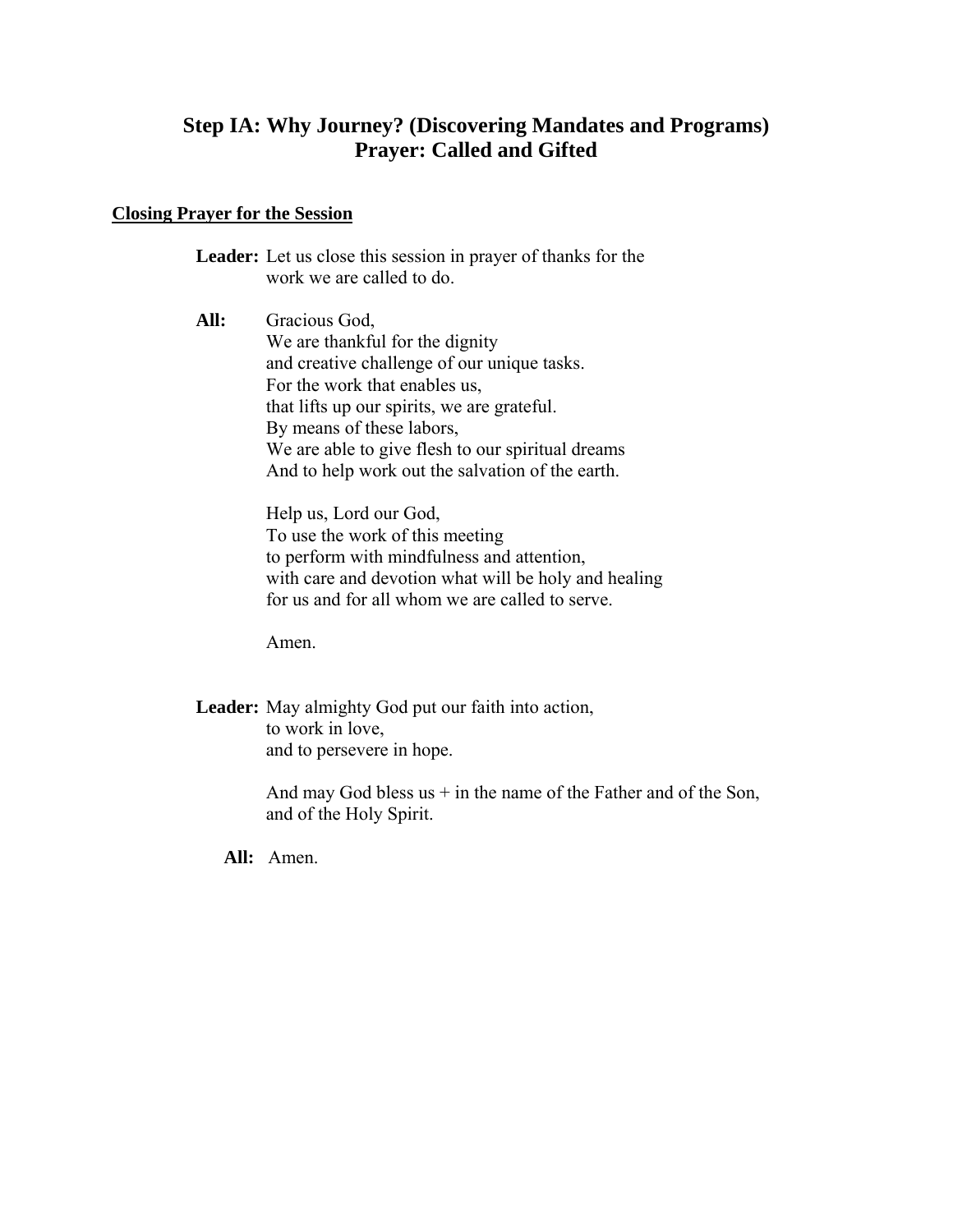## **Resource C FAITH FORMATION DOCUMENTS AND RESOURCES**

Most of the following resources are available in either the parish office or the parish faith formation resource library. Many are available online and can also be ordered in print format from the Office of Catholic Education or the Publishing Department of the United States Conference of Catholic Bishops.

## **Necessary Documents from the Archdiocese of Indianapolis**

*Catholic School and Faith Formation Commission Guide* (1998) *Archdiocesan Religion Curriculum Guidelines*, Millennium Edition (2001) *As Good Stewards* Personnel Development Process (2005) *Preparing Your Parish for the New Millennium: Parish Structure and Organization* (1997) (Out of Print—Call: 317-236-7325 or 800-382-9836, ext. 7325 for PDF version.)

## **A Select List of Documents from the United States Conference of Catholic Bishops**

www.usccbpublishing.org *Our Hearts Were Burning Within Us*: *A Pastoral Plan for Adult Faith Formation in the United States* (1999) *Welcome and Justice for Persons with Disabilities* (1999) *In Support of Catechetical Ministry* (2000) *Go and Make Disciples*: *A National Plan and Strategy for Catholic Evangelization in the United States* (2002) *Encuentro and Mission: A Renewed Pastoral Framework for Hispanic Ministry* (2002) *National Directory for Catechesis* (2005) *United States Catholic Catechism for Adults* (2006)

## **A Select List of Documents from the Vatican: The Holy See**

http://vatican.mondosearch.com/search\_en.aspx?query=catechetical+documents

Vatican Council II, *Apostolicum Actuositatem*, Decree on the Apostolate of the Laity (1965) Vatican Council II, *Dei Verbum,* Constitution on Divine Revelation (1965) On Evangelization in the Modern World, *Evangelii Nuntiandi* (1975) *Rite of Christian Initiation of Adults* (1974) On Catechesis in Our Time, *Catechesi Tradendae* (1979) Adult Catechesis in the Christian Community (1990) *Catechism of the Catholic Church* (1992) *General Directory for Catechesis* (1997) *Compendium of the Catechism of the Catholic Church* (2006)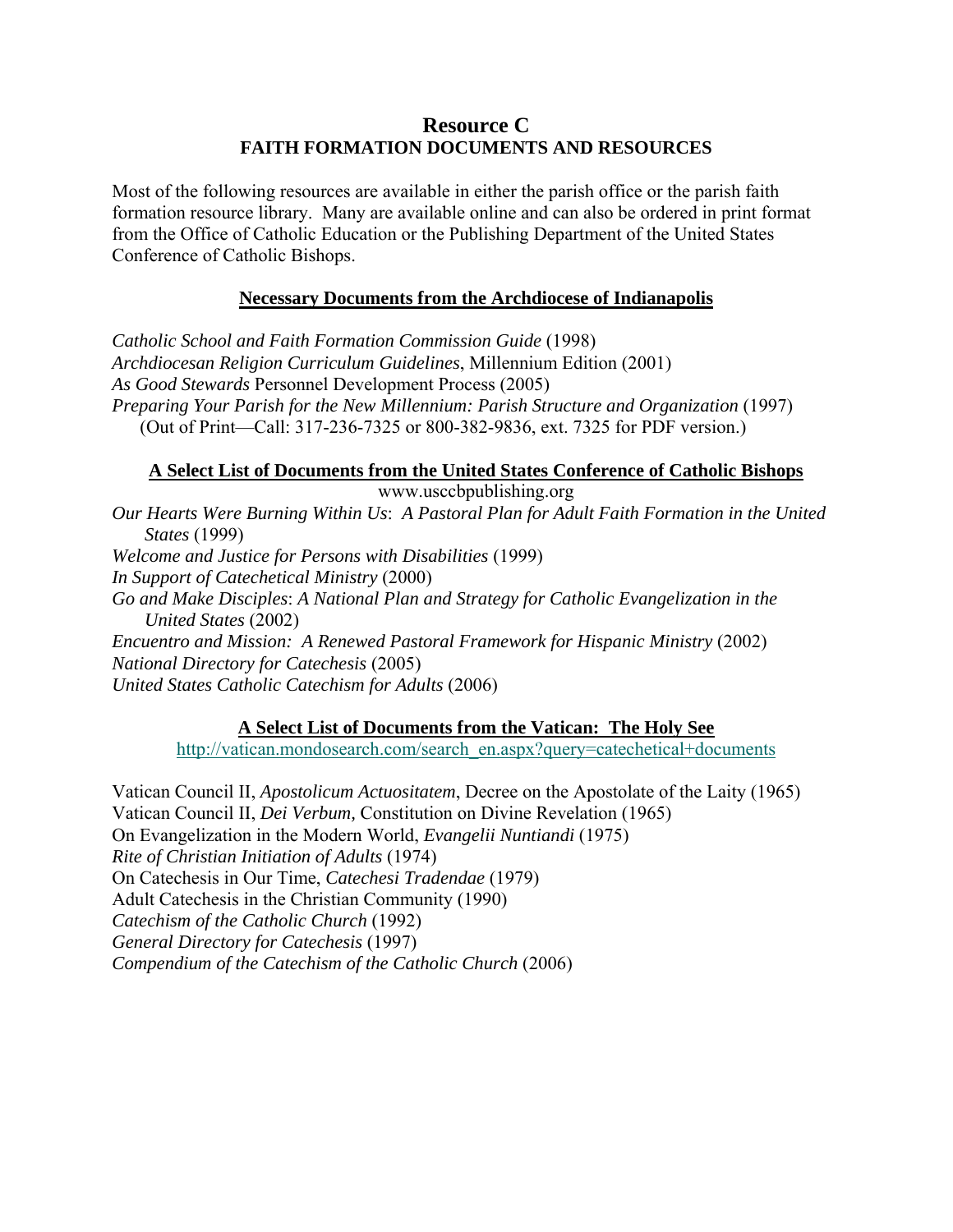# **Resource D Mandate Questions**

- 1. If there is an organization that this commission reports to, do they have a mission statement that your commission's mission must complement?
- 2. What services or benefits is this organization requiring your commission to provide?
- 3. Are there any specific activities that are defined as outside this commission's parameters?
- 4. What limits (i.e. location, resources, content, timeframe etc.) are there on how the program is provided?
- 5. Who is the intended recipient of the program?
- 6. Who is outside (location, age, etc.) the jurisdiction of the commission?
- 7. Should any changes be made in the existing activities of this group?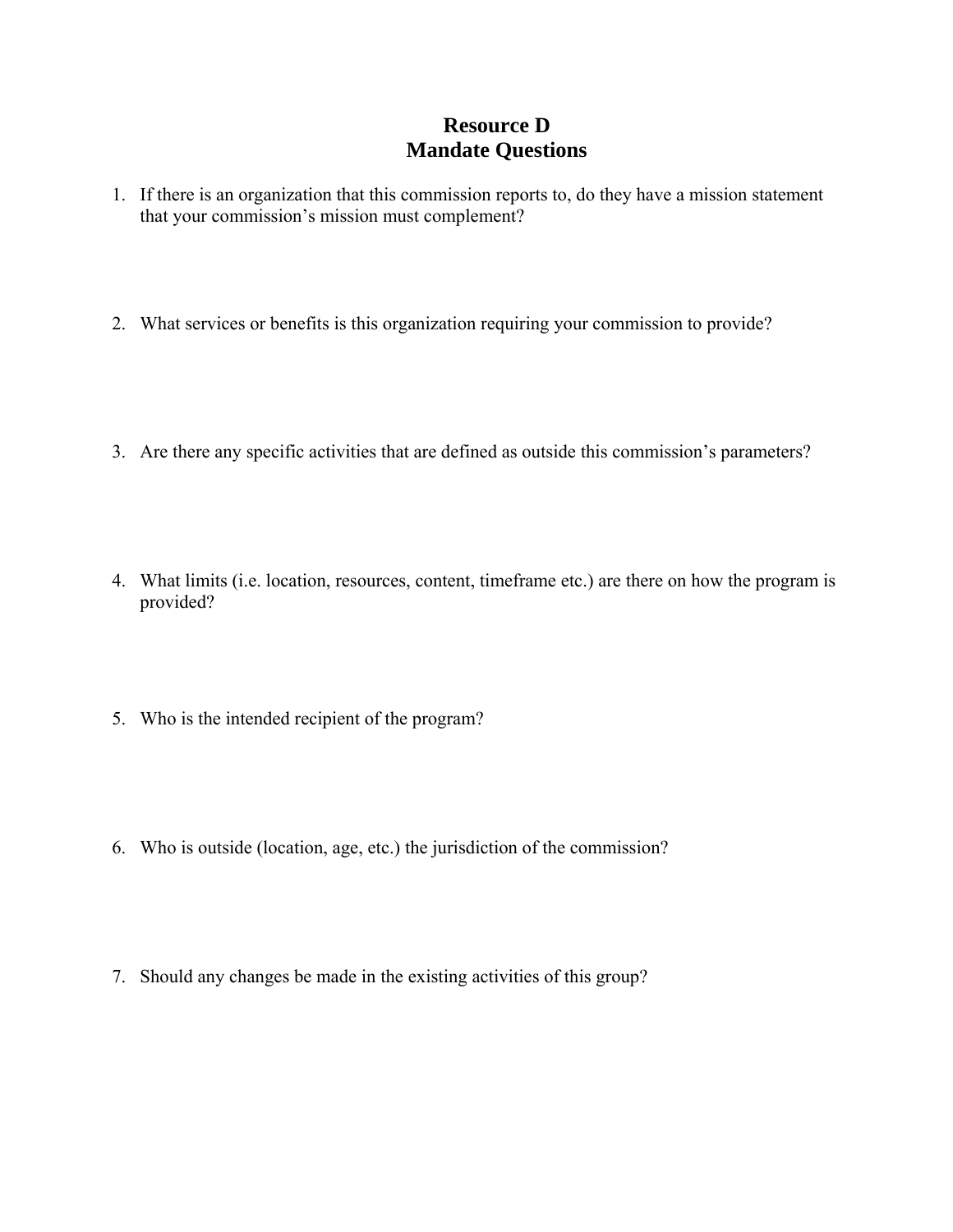# **Resource E Ministry Program or Resources Review**

**Ministry/resource \_\_\_\_\_\_\_\_\_\_\_\_\_\_\_\_\_\_\_\_\_\_\_\_\_\_\_\_\_\_\_\_\_\_\_\_\_\_\_\_\_\_\_\_\_\_\_\_\_\_\_\_\_\_\_\_\_\_\_** 

| <b>Benefits</b> | <b>Who it Serves</b> |
|-----------------|----------------------|
|                 |                      |
|                 |                      |
|                 |                      |
|                 |                      |
|                 |                      |
|                 |                      |
|                 |                      |
|                 |                      |
|                 |                      |
|                 |                      |
|                 |                      |
|                 |                      |
|                 |                      |
|                 |                      |
|                 |                      |
|                 |                      |
|                 |                      |
|                 |                      |
|                 |                      |
|                 |                      |
|                 |                      |
|                 |                      |
|                 |                      |
|                 |                      |
|                 |                      |
|                 |                      |

## **Ministry**

**Definitions**

is an event, series of events or activity through which pastoral outreach is accomplished. It could be regular classes provided, feeding the poor, regular articles in a parish newsletter or a self serve library of books. Try as hard as possible to list all services you provide.

# **Benefits**

promote the well-being of the target. Why does this ministry or service exist? What is it supporting? Examples could range from physical health, fun, fellowship, to faith development, understanding, love of God etc.

# **Who is served:**

Describe this completely. Who specifically benefits from this ministry or resource? Include demographics: age, gender, ethnic make-up, economic situation, education etc.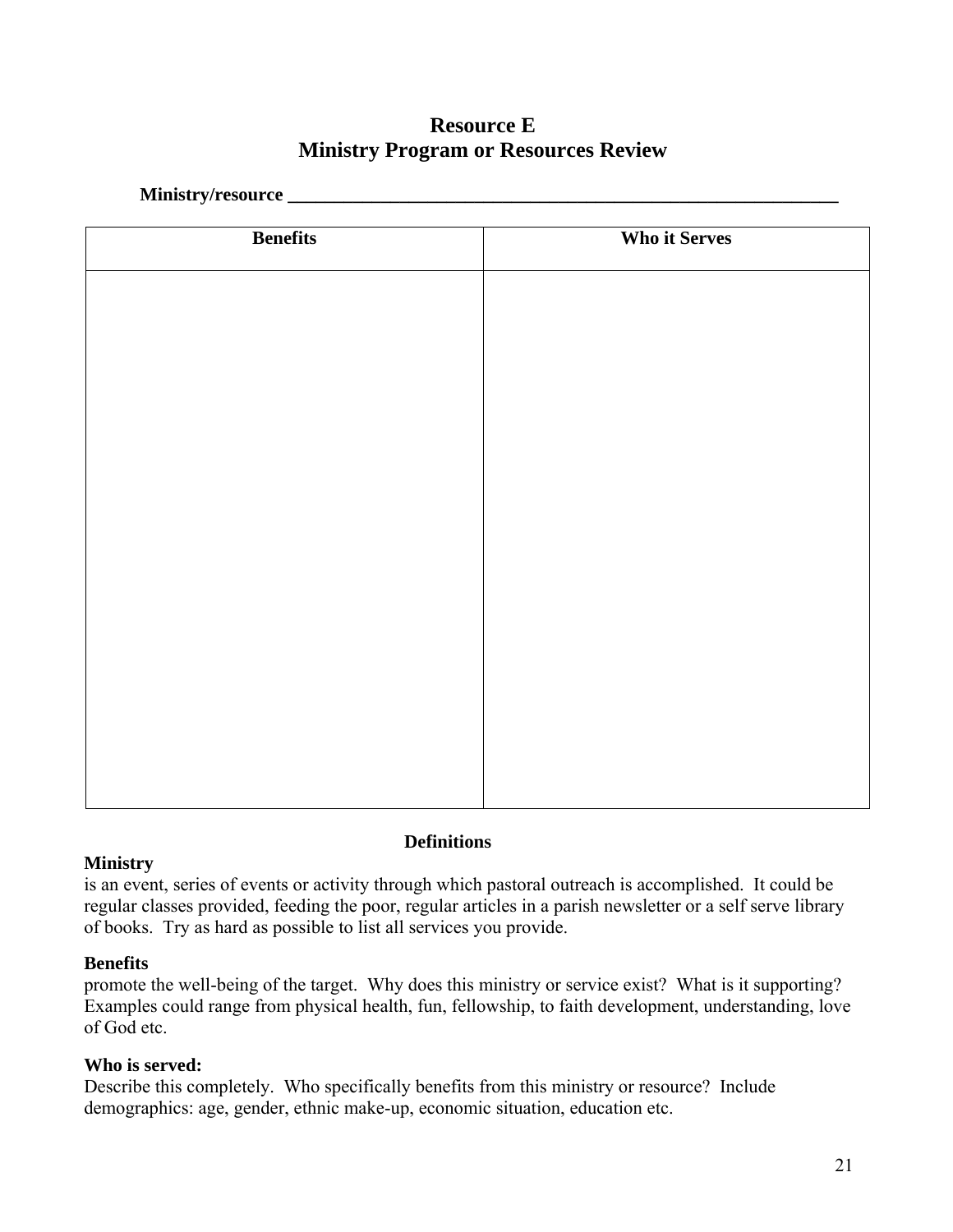**Step 1B: Writing the Mission Statement.** (Prayer for this session: Resource F)

*In this step you will:*

- a. Use completed worksheets to start the writing process.
- b. Reflect in prayer and discussion on the information gathered.
- 1. Use the material gathered in the mandate review and ministry review for this process.
	- A. Give copies of the completed "Mandate Questions" worksheets to every member and let the person who completed them present the information they found and take questions.
	- B. Using the completed "Ministry Program or Resources Review" worksheet display the program information on flip charts or marker boards for the group to review as a whole.
		- a. List all the programs.
		- b. List all the benefits from each program.
		- c. List who is served.
- 2. **Reflecting With God:** Finding another layer to what we have uncovered in our review of mandates and programs:Where is God present in all this work and hubbub (theological reflection, see Resource G)? Example in appendices (See Resource H.).
	- A. What is happening in all the information we have gathered?
		- a. What stimulates or disturbs you?
		- b. What is happening for others?
		- c. How does this information make you feel?
	- B. What core values emerge as you think about what we have learned?
		- a. What values are different from yours or challenge you in some way?
		- b. What social issues, power issues, or economic issues are at work?
	- C. Looking at all the information that has been shared and the feelings you have about the information, what from our tradition or history are you reminded of?
		- a. Where are you being called and how is this similar to something in our religious tradition?

**Facilitator tip:** Use your "privilege" as facilitator to make sure all in attendance get a fairly equal chance to contribute. Share the wealth.

**Reflecting with God:** Lead this spiritual exercise as a team activity (See Resources G & H.).

- First, allow each member time to reflect on questions A-C giving them a sheet to journal their thoughts. (15-25 min.)
- Now discuss each question together as a team.
- After sharing the traditions from question C that people chose, choose one tradition that the group will use to continue the exercise.
- Work through understanding what can be learned by this religious tradition by discussing the next questions D, E & F as a team.
- $-$  How does this tradition contrast or challenge your ministry?
- Where does it lead?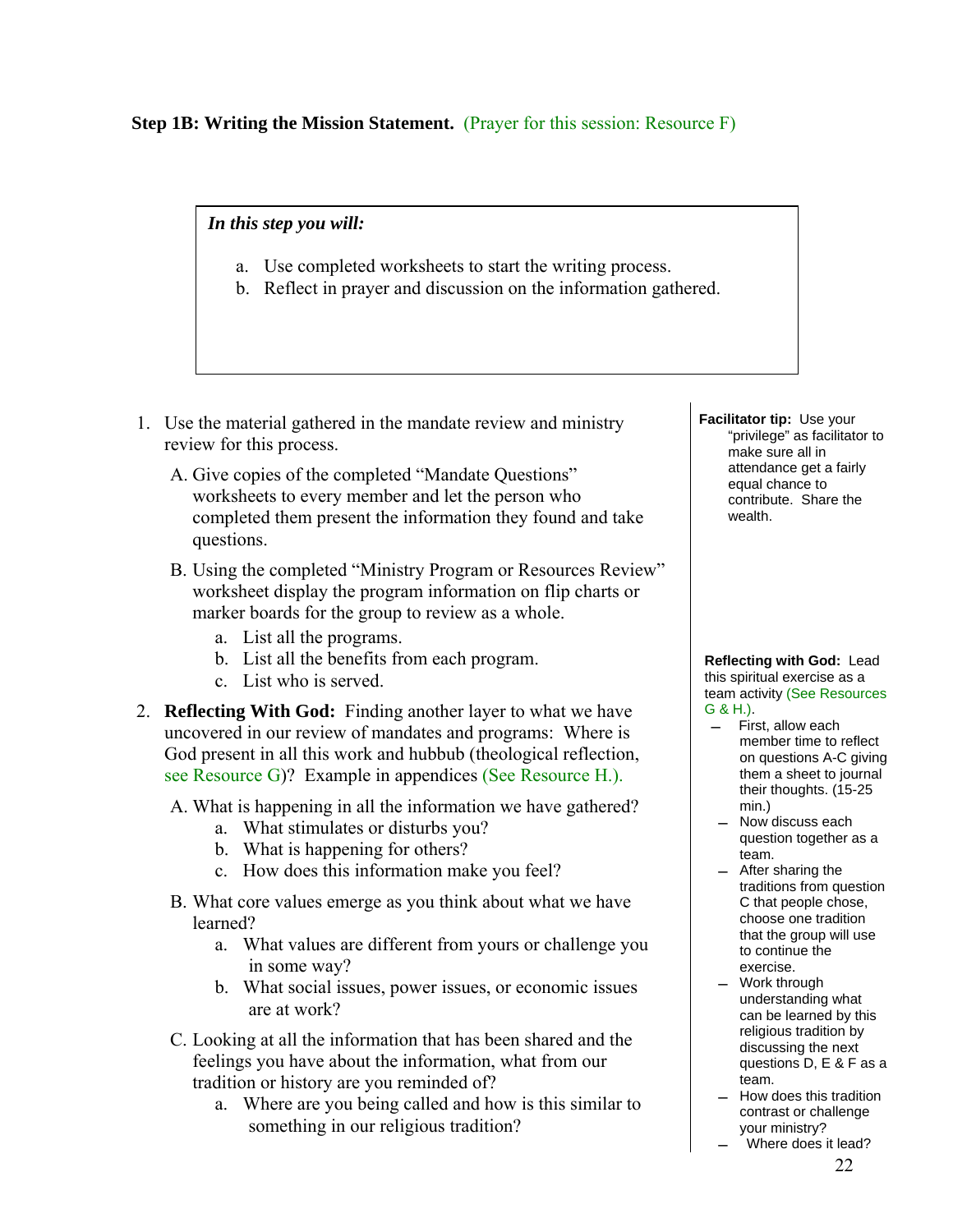- b. It could be something from scripture, history, traditional practices, hymns, etc?
- D. How does what we know about this tradition contrast, challenge or complement what our ministry is about?
- E. How is this example calling you to lead your ministry?
- F. The goal of this reflection is to listen for God's voice, which might call you to broaden your ideas about your ministry.
	- a. Is there anything this reflection highlighted for you?
	- b. Based on this reflection is there anything to be added to the benefits and/or about the people we serve?
- G. Write the mission.
- H. Sharpen the mission: keep the wording succinct.
- I. Option: At this time a few (three to four) values may have been surfaced that you want to capture to illuminate your mission.

#### **Example of Mission Statement with Inclusion of Value Affirmation Our Lady of Lourdes - Indianapolis**

Our Lady of Lourdes Parish Mission Statement: We commit ourselves to the mission of proclaiming the Gospel of Jesus Christ through:

- **the Joyful Worship**
- Ministering to the needs of our parish, the Irvington community, and the global community
- High-quality Catholic education
- Welcoming new members into our parish family with open arms

#### **3. Sharing for input: It is time to open up dialog with key groups of people about your mission.**

- A. Choose key groups that should be contacted directly to share the commission's mission with.
	- a. Assign a member of commission to be the liaison to these groups.
	- b. This sharing should be done before the next commission meeting if possible.
	- c. Use parish publications such as the weekly bulletin, newsletter or website for publishing the mission.

#### **Writing the mission:**

- Allow the members of the group to each write a statement. (10 min.)
- Have members write their statement on the flip charts or marker boards.
- Review what each person wrote.
- There may be one statement that instantly says it or parts of a few may be forged to create the mission. Work with the input until you have your final mission.
- If no clear consensus exists you might assign two or three people to work on it together to be presented at the next meeting.

#### **Example Analysis**

- The **mission** is to proclaim the Gospel.
- The four **value statements** tell you how Our Lady of Lords plans to achieve that mission.

#### **Sharing the mission:**

Choose groups that are important for the success of the commission's future.

- Groups that provide the mandates.
	- Parish Council
- Lateral groups that work with the commission.
	- Other commissions Pastoral staff

Liaisons should encourage further input from these groups on what they have done.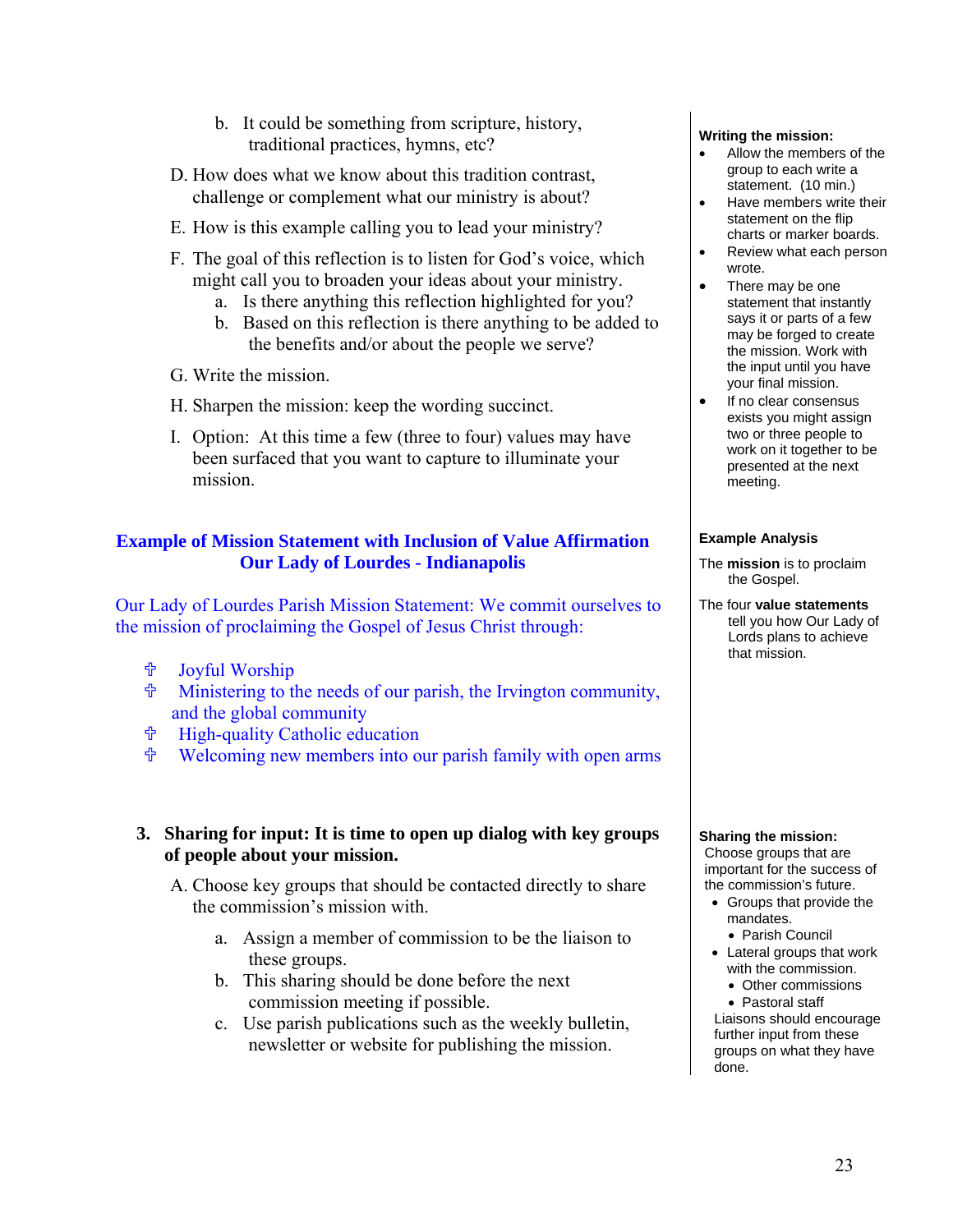## *TIME TO REVIEW*

## *Accomplishments for this session on mission writing and sharing:*

- *a. The first draft of the mission is either done or in the works.*
- *b. Key groups in and outside the parish that are vital to making this mission happen have been identified.*

## *Homework to be done before next meeting:*

*a. Return with the response from the people we shared the mission with.* 

*Our next meeting date is: \_\_\_\_\_\_\_\_\_\_\_\_\_\_\_\_\_\_\_\_\_\_\_\_\_\_\_\_\_\_\_\_\_\_\_\_\_\_\_\_\_\_\_\_\_\_\_\_\_\_*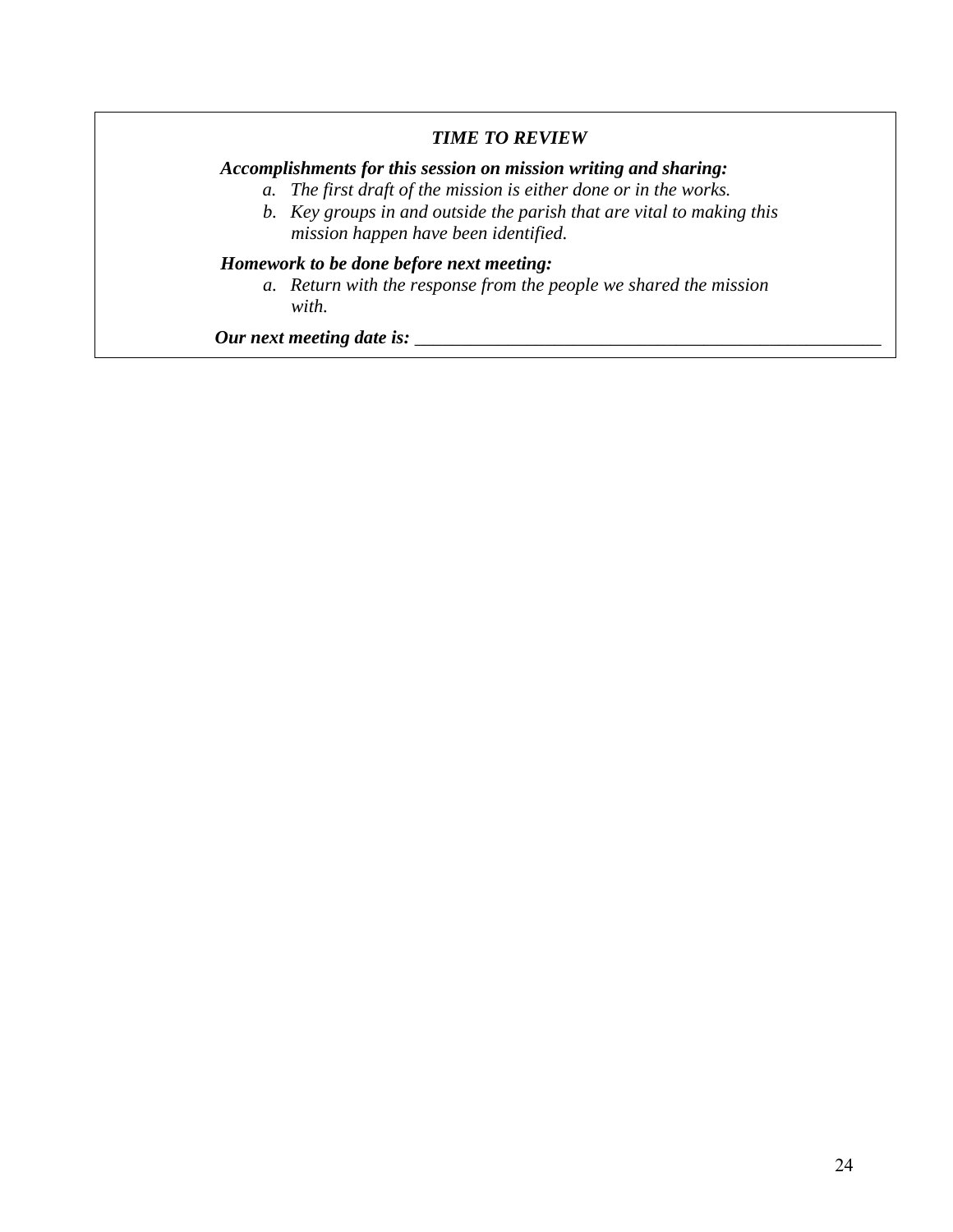# **Resource F Step IB: Why Journey? (Writing the Mission) Prayer: Traveling Together**

*This evening's prayer services will require the song "City of God", a candle and matches.* 

## **Opening Prayer for the Meeting**

**Leader:** May the Spirit of God be with you.

- **All:** And also with you.
- **Leader:** God of Wisdom, grant us the grace at this moment–to pray: to pray as our own hearts are lifted up to you, to pray through your Holy Word of Psalm and Gospel, and to find peace in the silence of faith and trust.
- **All:** Blest be God forever.
- **Psalm:** *(There are several ways to have the members enter more fully into this prayer. One way would be to create two parts, right and left, and have them alternate in reading the stanzas of the psalm. Another way would be to have each member read a stanza by going around the table.)*
- **Leader:** Let us enter into this next reflection with the energy of contemplation, which allows the Holy Spirit to guide us. Seek to hear what will be our call.

Grant us, Guiding God, a meeting of minds, a meeting of those baffling faculties of thought, a meeting and an understanding of each other's feelings and values. Grant this profound request at least where it is crucial, where injury or pain will follow if we fail.

God of understanding,

 You who comprehends each least distinction in all of creation's majestic variety,

 you whose mind meets every other mind with perfection, grant us some small share of your understanding at those times when we must understand.

Human minds seldom meet very well or for very long. Each of us learns slowly, moment by moment.

Sometimes, we find ourselves learning illusions, lies or errors just as fast as we learn the truth.

Help us to hear your truth above all else tonight.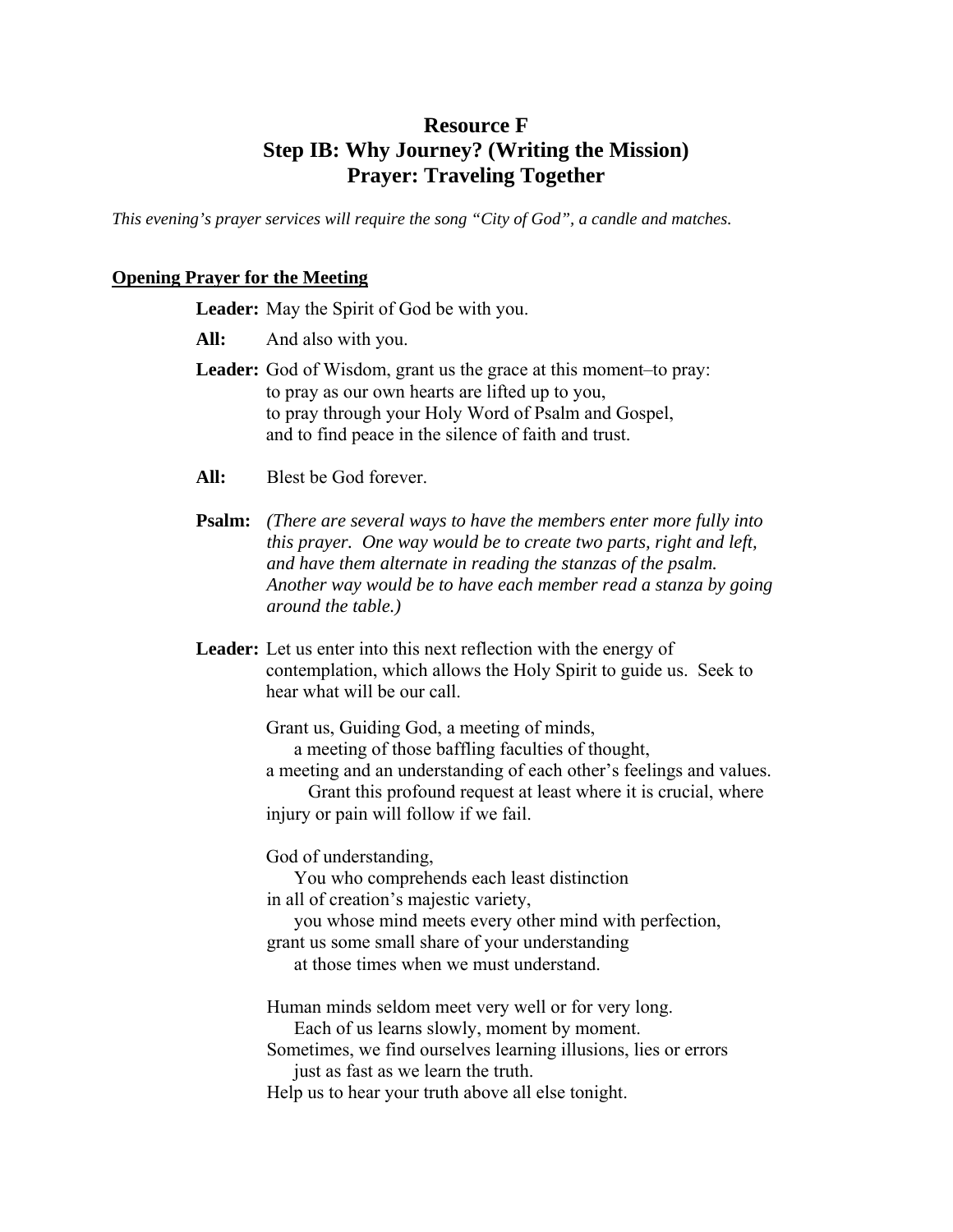## **Step IB: Why Journey? (Writing the Mission) Prayer: Traveling Together**

Give us, then, a meeting of minds, most of all with those we seek to serve and love. Give us a meeting of understanding so that we can proceed to build a community where many minds attempt to meet and understand what matters.

Give us a level of respect for each other that we will listen and listen again, even when we fail, however often, to achieve a meeting of minds.

Help us to grow in love and generous care for each other as we realize your kingdom in the meeting of our minds.

**Reader:** (Eph. 4:1-6) A reading from the Letter of Saint Paul to the Ephesians.

> "I, then, a prisoner for the Lord, urge you to live in a manner worthy of the call you have received, with all humility and gentleness, with patience, bearing with one another through love, striving to preserve the unity of the spirit through the bond of peace: one body and one Spirit, as you were also called to the one hope of your call; one Lord, one faith, one baptism; one God and Father of all, who is over all and through all and in all."

The Word of the Lord.

**All:** Thanks be to God.

- **Leader:** It is time now to reflect on the teachings of the Church and the work of our commission. Let us come to see the unity of this work and understand our mission. Please Lord, send us your Spirit, so we may come to know what we are to be about. We ask this blessing on our work through Christ our Lord.
- **All:** Amen.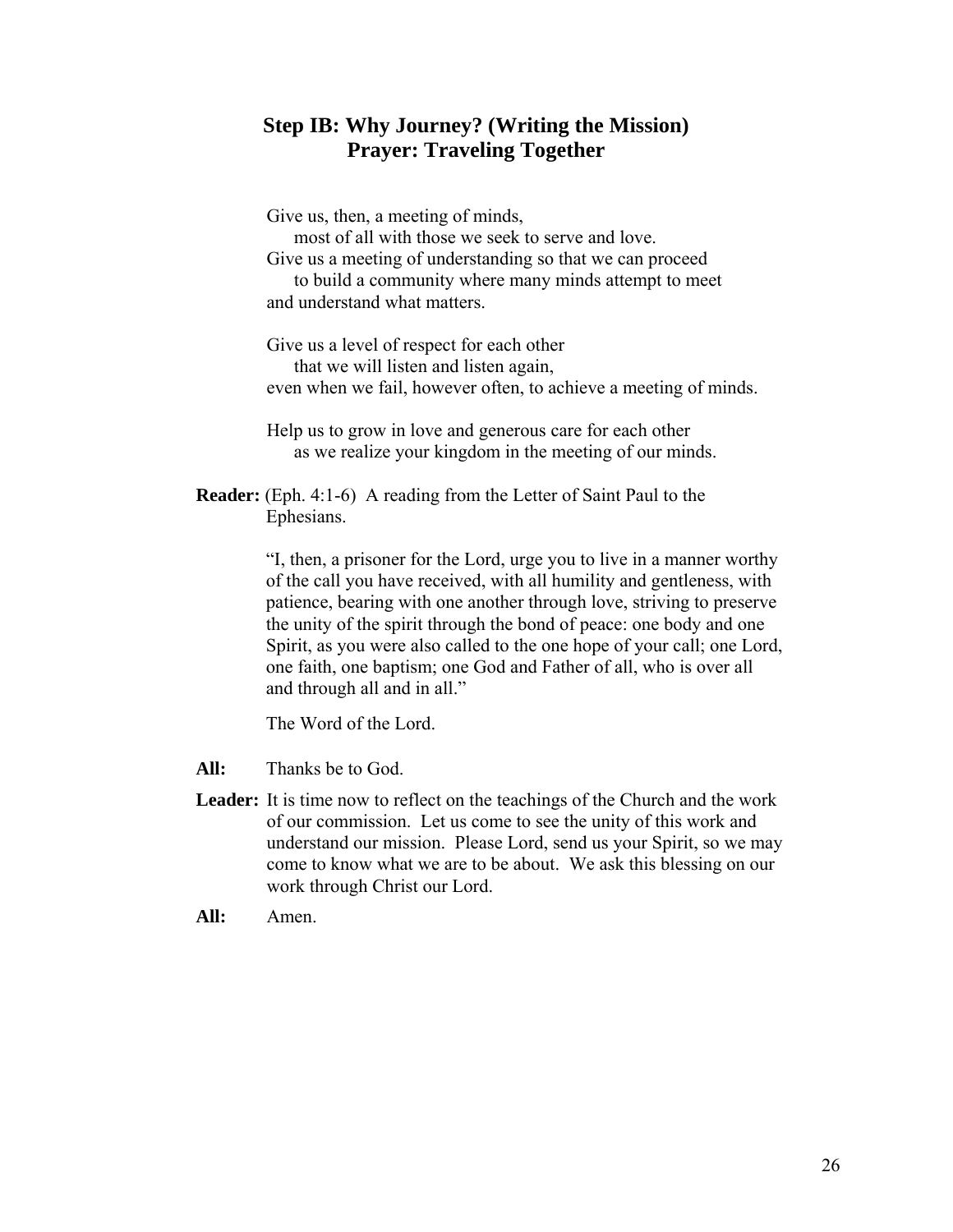# **Step IB: Why Journey? (Writing the Mission) Prayer: Traveling Together**

#### **Closing Prayer for the Session**

**Leader:** Let us ask God's blessing as we go forth from this meeting to share our mission with others. "No one who lights a lamp hides it away or places it under a bushel basket, but on a lampstand so that those who enter might see the light (Luke 11:33)." *(Light a candle, letting it burn till the session ends.)* 

> Let this candle represent the light we take from this room, which is represented in the words of our mission. May others come to see the goodness in what our commission is about and help us in the realization of this work in and through our parish community.

- **All:** Amen.
- **Song:** (*optional*) "City of God" verses 1&2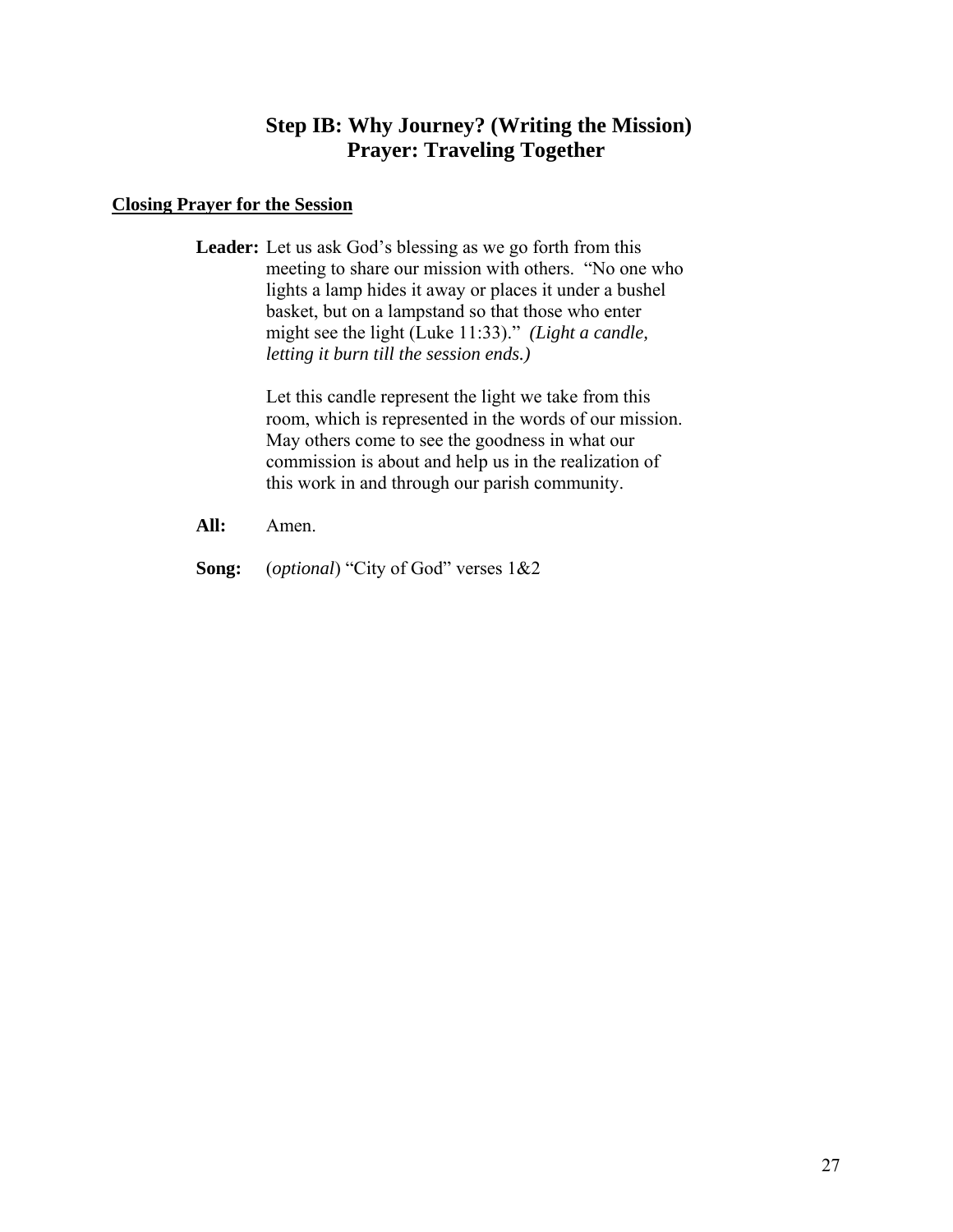# **Resource G Reflecting with God**

**Facilitator should define what the group has been doing with the work at hand. (This input could be from the mandates and ministry review, the survey or other sources you are contemplating.) The results of these assignments need to be communicated to the whole group in the most effective way. Now, it is time to discern what the information is telling you.** 

**After reviewing the homework, allow all members of the group to reflect on the first three questions. Encourage them to write down their thoughts so they will not lose track of them as discussion begins.** 

#### **Finding another layer to the event: Where is God present?**

A. What is happening in all the information we have gathered? What stimulates or disturbs you? What is happening for others? How does this all make you feel?

B. What core values emerge as you think about what we have learned? What values are different from yours or challenge you in some way? What social issues, power issues, or economic issues are at work?

C. Looking at all the information that has been shared and the feelings you have about the information, what from our tradition or history are you reminded of? Where are you being called and how is this similar to something in our religious tradition? It could be something from scripture, history, traditional practices, hymns, etc. Reflect on why you made the choice.

#### **STOP**

The group, under the direction of the facilitator now explores the following questions together.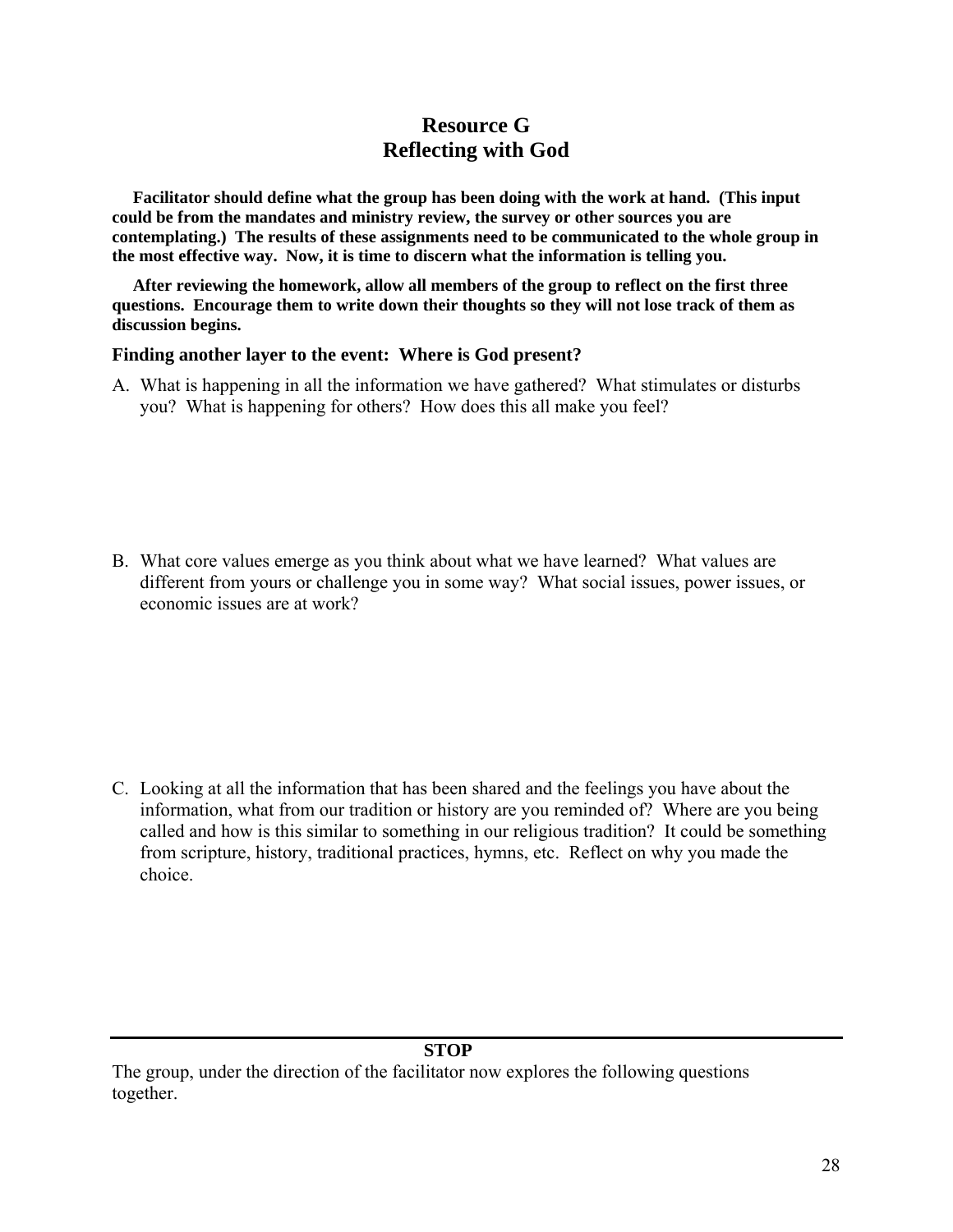# **Reflecting with God**

The facilitator should…

Have the group share and discuss their discoveries from questions 1 and 2.

On a flipchart, chalkboard or device that allows all to see, list all the discoveries of the Faith that people connected with the experience. Together choose one for your group reflection. Which one speaks to them, and why? Remember, you only need to come to consensus; it might not be everyone's favorite. There may be no perfect choice; each option will lead to insight.

D. What does this tradition say to you? How does it contrast, challenge or compliment what the ministry is about?

E. Is there anything this reflection highlighted for you? Maybe the reflection on the item from tradition calls you to new ideas or sets a different course of action?

F. The goal of this reflection is to listen for God's voice, which might call you to broaden your ideas about your ministry. If you are working on your mission statement, now is the time to craft that statement. If you are goal setting, it is time to choose two or three things the group decides on.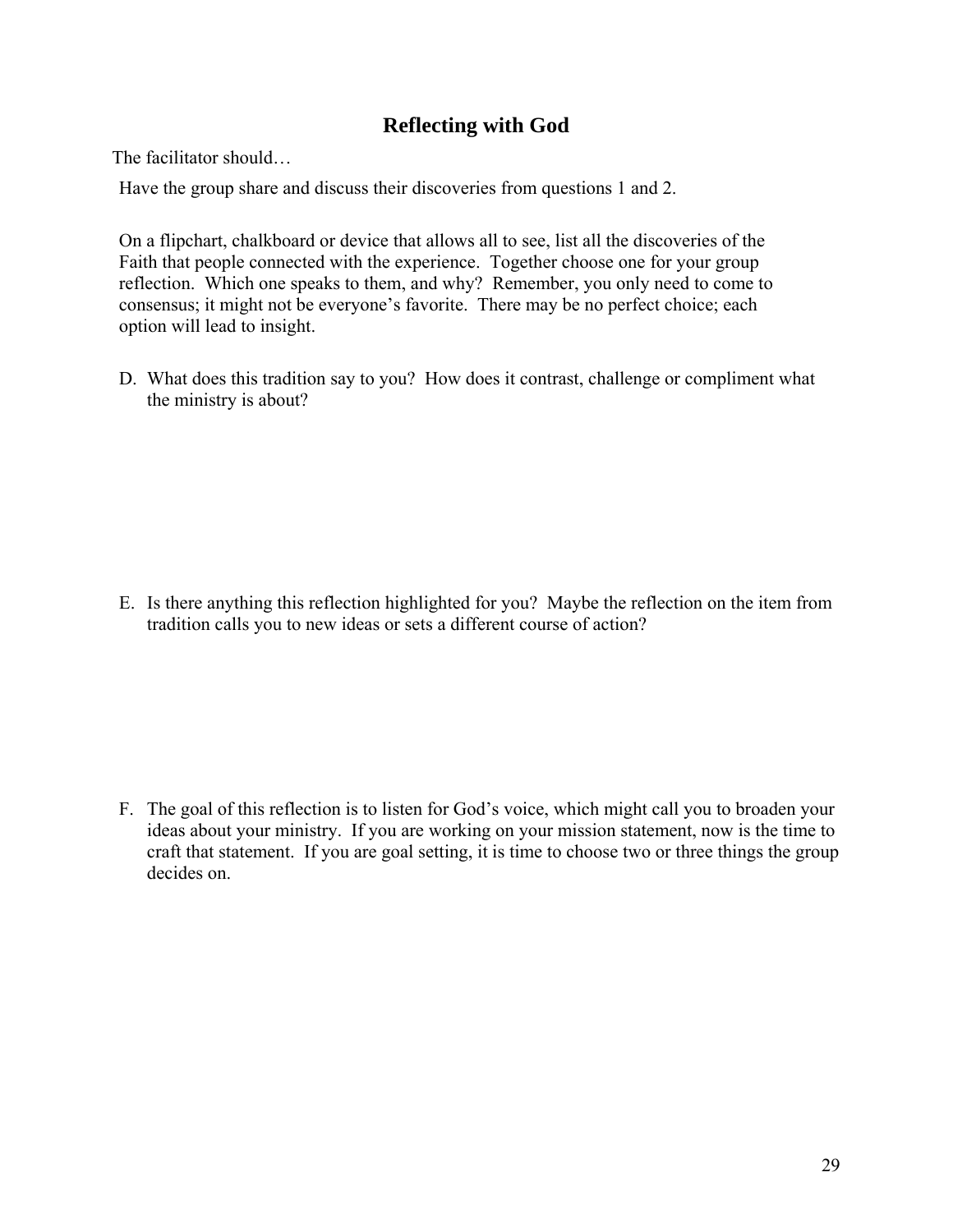# **Resource H Reflecting with God** *Example*

Example using this reflection to choose goals

#### **Finding another layer to the event: Where is God present?**

#### **A. What is happening in all the information we have gathered? What stimulates or disturbs you? What is happening for others? How does this all make you feel?**

When working on improving things one Faith Formation Commission was challenged to look at their communication efforts. During the review of a survey that had been taken of the parish, it became clear that many people had no idea what the commission was or what programs they provided. Surveys actually came back saying things like, "I am not familiar with any of the programs you listed." "You need to advertise your programs more; I did not know they existed." "I suggest you follow your mission and invite."

What was even more telling was how many people did not fill out an assessment. The lack of response made the members of the commission wonder if members of the parish did not feel like any of the Faith Formation programs involved them or it was not worth their time. All this data led to the goal that communications had to improve through better delivery of the message to really make each person of that parish feel invited to the events provided by the Faith Formation Commission.

#### **B. What core values emerge as you think about what we have learned? What values are different from yours or challenge you in some way? What social issues, power issues, or economic issues are at work?**

When the subcommittee met to discuss what could be done to improve the situation, the first reaction was to defend what was being done. This group of three was very defensive of their efforts to communicate with the parish. They were ready to conclude that the problem was not with them, but the parish at large. Records showed that every program offered had been in the weekly parish bulletin, which is distributed after all the Masses, for at least a month before the event occurred. In addition to that, the quarterly parish newsletter, which is mailed to every registered member's home, contained articles on what the Faith Formation Commission was doing along with registration forms. When fitting, information was also placed in the school and the religious education newsletters. Also, mailings to invite people to the Catholic Church or register for Religious Education had been sent when appropriate. How could people tell the commission they were not familiar with the faith formation programs?

**C. Looking at all the information that has been shared and the feelings you have about the information what from our tradition or history are you reminded of? Where are you being called and how is this similar to something in our religious tradition? It could be something from scripture, history, traditional practices, hymns, etc. Reflect on why you made the choice.**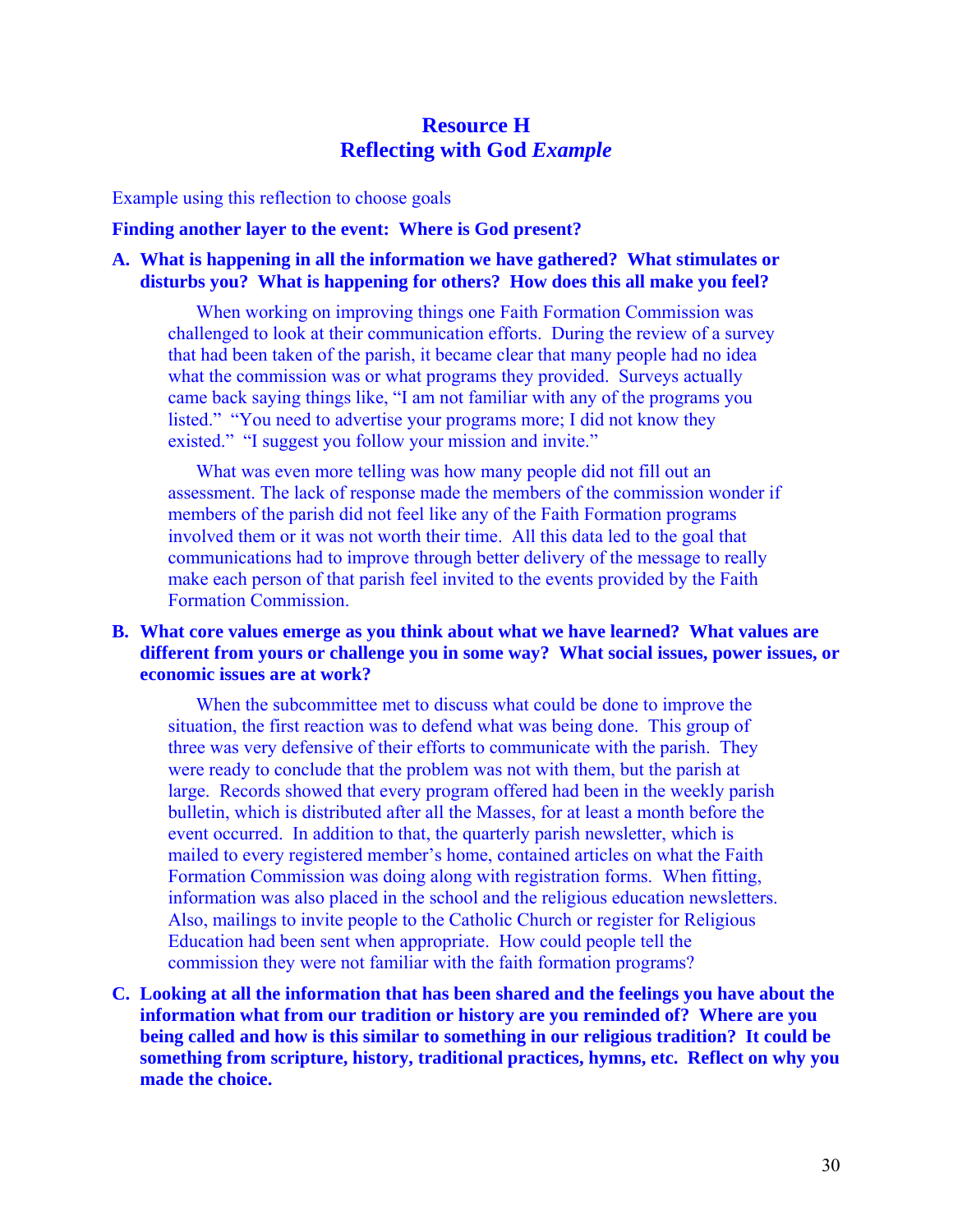Through theological reflection, the Faith Formation Commission began to imagine what would have happened if the disciples would have stayed in that upper room after the Spirit descended upon them at Pentecost (Acts 2). Peter could have stayed upstairs and discussed with those present the impact of what had just happened and hoped that others would eventually come up the stairs and join them. It was possible that the people on the street had heard the great wind and would have made an investigation. But instead, they immediately went out into the street and began to preach the Good News. Those who were present understood them regardless of their native tongue.

#### **D. What does this tradition say to you? How does it contrast, challenge or compliment what the ministry is about?**

This connection to Pentecost leads this taskforce to ask how they needed to go forth and get the word out about the opportunities they offered the members of their surrounding community. It is clear the methods of communication chosen thus far had only reached those who are already familiar with the commission's work, so they knew to watch for information.

The apostles had the power to break through the language boundaries to deliver their message. The commission had to break through the kind of apathy that is reflected in the belief that coming to church on Sunday is enough to nurture personal faith. The apostles knew they had to hit the road to reach new people and lands to enlighten new disciples for Christ. It was the right answer for the times. What did the Faith Formation Commission need to do to reach out from their room?

#### **E. Is there anything this reflection highlighted for you? Maybe the reflection on the item from tradition calls you to new ideas or set a different course of action?**

Our world is made up of people who are bombarded with information. We are used to sorting through hundreds of messages each day, which means that something needs to really catch our attention. The message needs to hit them where they live, be easy to come by and disposable. Today's world is wired to the world wide web and that is where this commission decided to go.

Through this theological reflection on the works of the apostles, this commission was challenged to make their ways of preaching the Good News meet many people where they live and work. It may seem like an unlikely correlation, but the Spirit helped them see that they could not stay the way they were. This is what has to happen if the group wants an effective mission or goals.

#### **Update:**

The group now sends out regular e-mails to over 200 members for upcoming programs, especially adult education. They have also established a website that is kept current as program seasons change. Many registrations are coming from this site, so the commission feels like they have reached out to more people by leaving their area of comfort and communicating in new ways.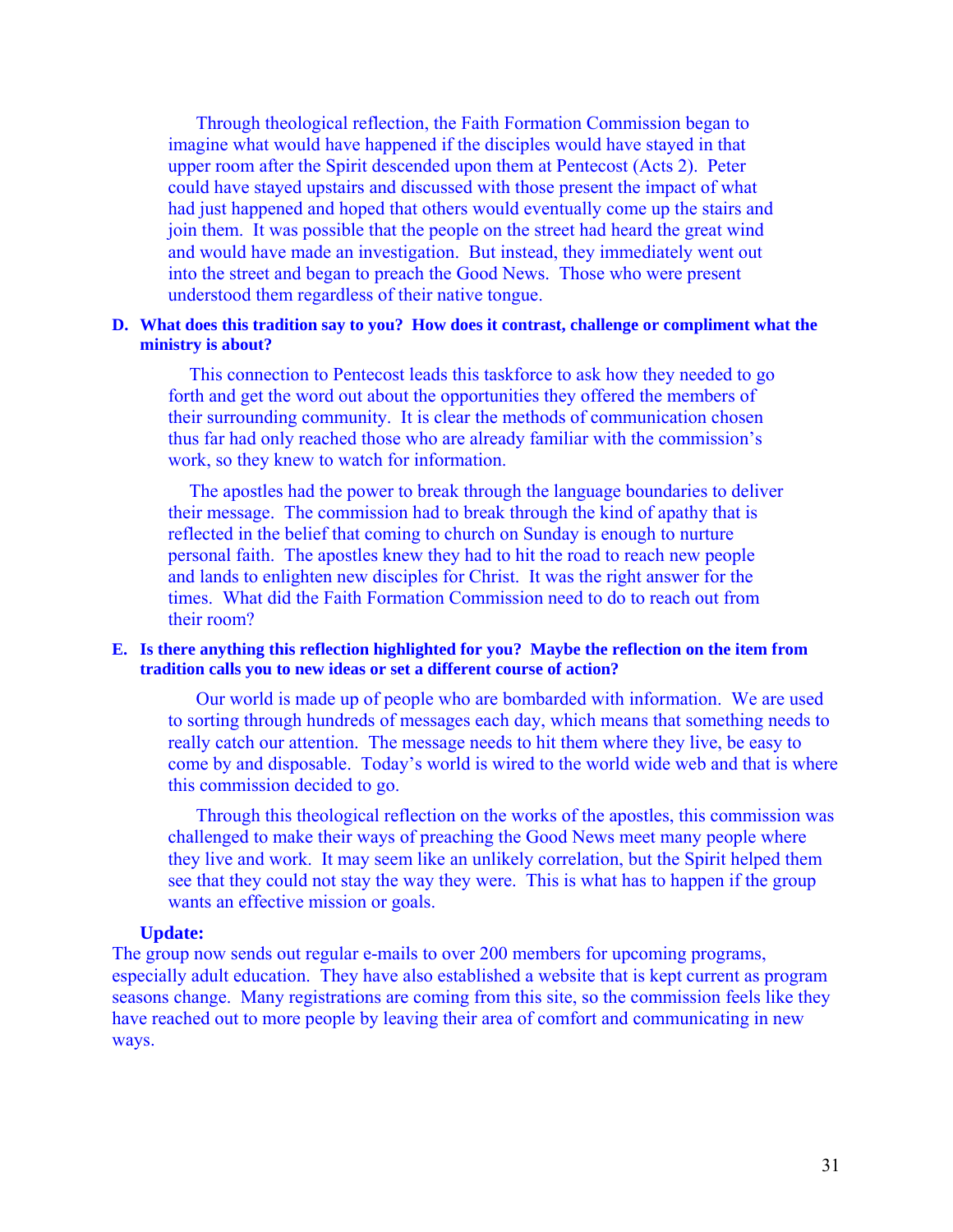

**Step II: Pre-travel planning.** (Prayer for this session: Resource I) In any journey there are many choices of destinations. When planning a trip one might seek out people who have traveled to hear of their adventures. Now is the time to seek out seasoned travelers by gathering input from the parish.

#### *In this step you will:*

- a. Design a survey tool unique to your ministry and parish.
- b. Determine how to distribute the survey tool.
- c. Set up a distribution and tally system for the survey.
- 1. First make sure the mission is complete. Allow time for people to share the reactions from the various groups the mission was shared with after the last meeting.
- 2. Creating Parish Dialogue: Use an open-ended survey tool such as a SWOT (See Resource J). A SWOT is a very simple way to start an open-ended dialog. In the SWOT the surveyed group is asked to assess…
	- A. **S**trengths: What are the strengths of the ministry?
	- B. **W**eaknesses: What are the weaknesses of this ministry?
	- C. **O**pportunities: What opportunities exist in our parish community that we should be taking advantage of?
	- D. **T**hreats: What threats in the environment outside our parish community do we need to manage effectively if we are to thrive in the future?
- 3. As the design of the survey takes place, consider whether the target survey group needs to know anything about the commission so they can respond effectively. (If this information is lengthy use

#### **Is the mission complete?**

After sharing the mission with other groups there may be some change you want to make. Take the time to get the mission statement correct before moving on.

#### **Creating dialog in a parish:**

- Dialogue: means an exchange of ideas and opinions<sup>1</sup> needs to take place.
- In most modern suburban parishes today there are probably many people, who need to be reached, which means some sort of survey device will be needed to create dialogue.

 $\overline{a}$ 

<sup>1</sup> http://www.webster.com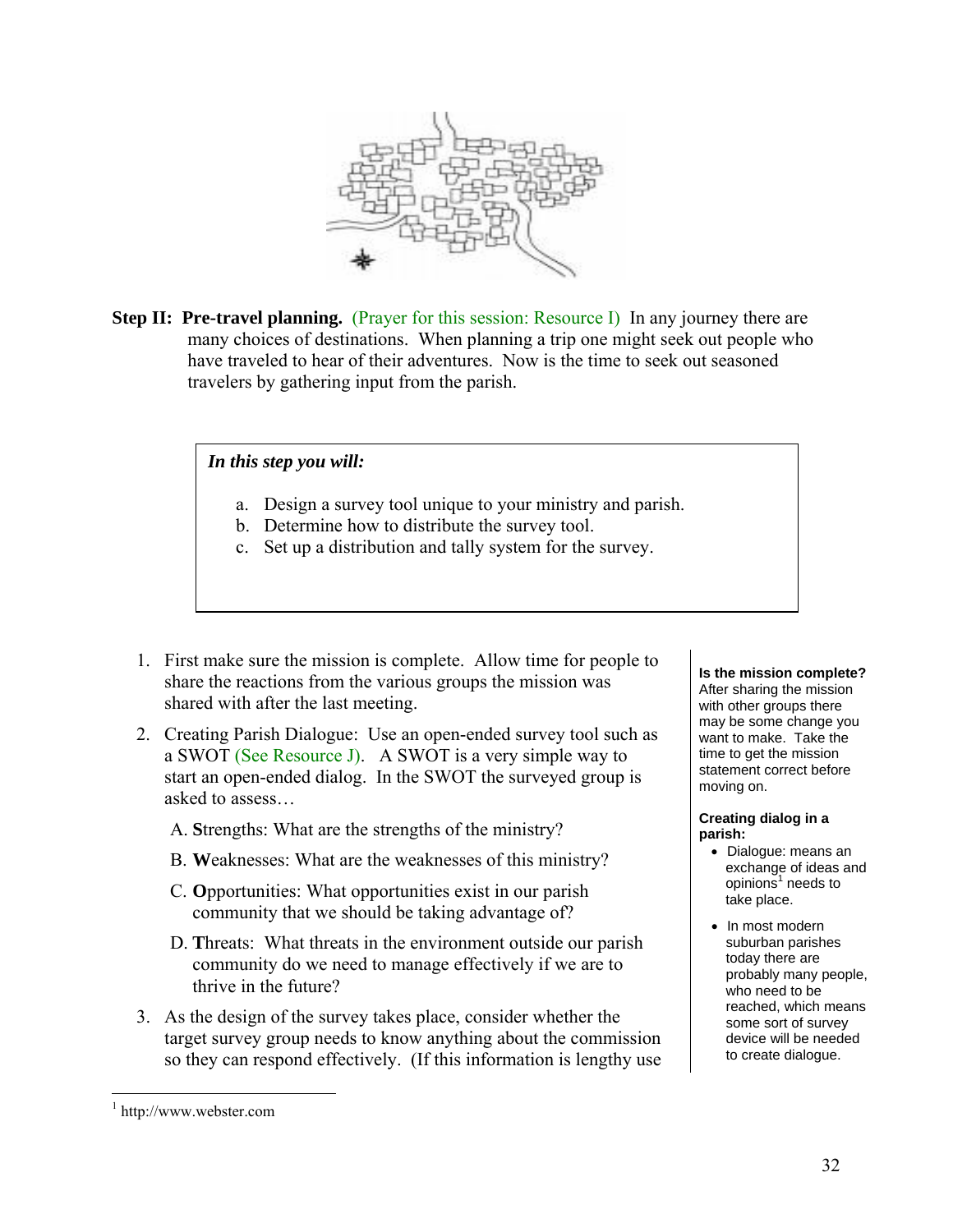the back of your survey form to share it.)

A. Mission

- B. Description of current programs
- 4. Set up distribution system for the survey.
- 5. Set up system to collect the survey and tally the results to be distributed to the commission before the next meeting.

*\*\*Once the SWOT data are collected from the parish and summarized for the commission, the team will begin to prepare the foundation for choosing goals and creating a strategy to achieve these goals. The first step in this process is to identify key issues.* 

- *A. Each member should prepare the "Key Issue Identification" (See Resource K.).*
	- *a. Each member should bring this completed form to the next commission planning meeting to contribute to the determination of the plan's key issues.*
	- *b. The purpose of this worksheet is to allow each member to consider what he or she thinks are the top three key issues for strategic planning.*
- *B. A "key issue" is defined as:* 
	- *An important strength to be leveraged.*
	- *A weakness to be corrected.*
	- *An opportunity to be pursued.*
	- *A threat to be managed.*
	- *A new capability to be developed.*

*In the plan, each key issue will have strategies and an action plan.*

- Open-ended surveys prevent leading your audience to answers.
- What vehicle will you use to distribute your survey?
	- Direct mailing?
	- Parish bulletin?
	- A parish newsletter?
	- Hand out after Sunday Mass or at the parish picnic?
	- Other? Be creative.
- Be sure to share the results of the survey with the parish.
- Check with Archdiocesan coordinator for names of other parishes to gain ideas on maximizing parishioner participation in SWOT.
- One or two members should be assigned the task of summarizing the results of the survey. Simply type out all of the comments under their respective heading: Strength, Weakness, Opportunity and Threats.
- Copies of the results should be given to the commission members at least one week before the next meeting so they can complete the "Key Issue Identification" worksheet to bring to the next meeting.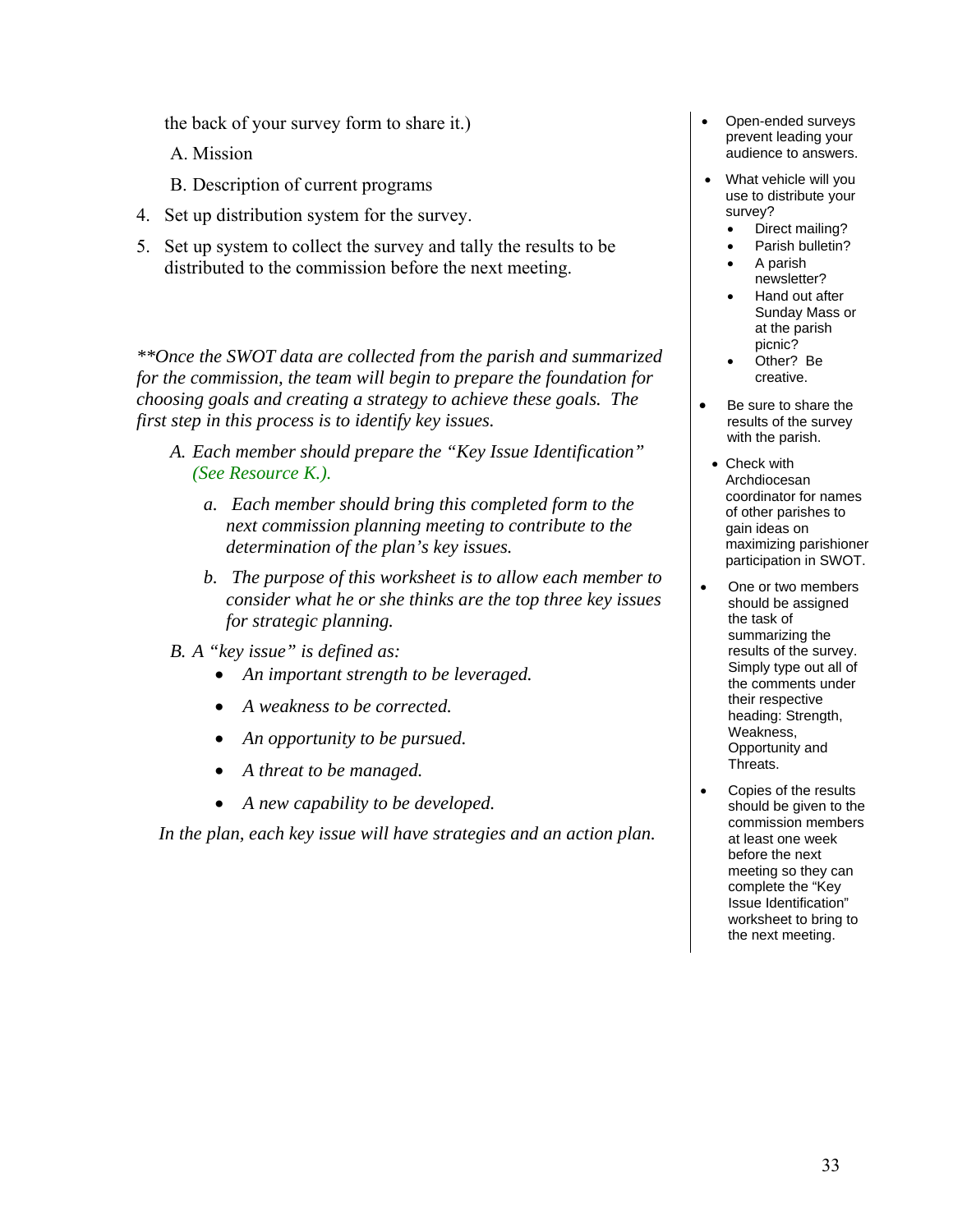#### *TIME TO REVIEW*

#### *Accomplishments towards dialoging with the parish:*

- *a. Created a unique survey tool for this ministry.*
- *b. Identified the system to distribute the survey to the parish.*
- *c. Set-up system for collecting the data from the survey and preparing it for use by the commission.*

#### *Homework to be done before next meeting:*

- *a. The results of the survey should be collected, tallied and distributed to the commission members before the next meeting.*
- *b. Each member should complete the Key Issue Identification worksheet found in the appendices.*

*Our next meeting date is: \_\_\_\_\_\_\_\_\_\_\_\_\_\_\_\_\_\_\_\_\_\_\_\_\_\_\_\_\_\_\_\_\_\_\_\_\_\_*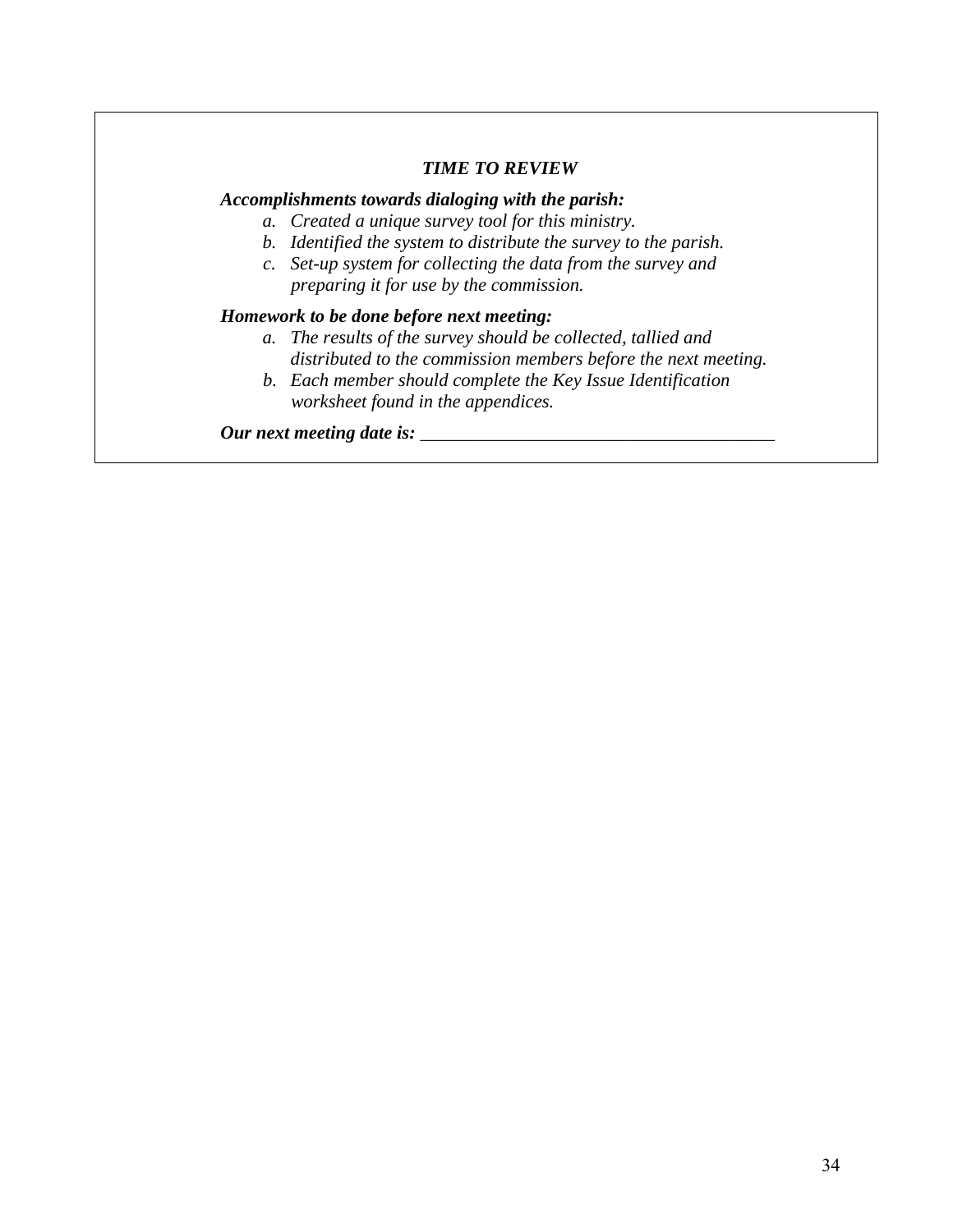# **Resource I Step II: Pre-travel Planning Prayer: Creating Dialog**

#### **Opening Prayer for the Meeting**

**Leader:** Let us all take a moment of silence here in the midst of our busy lives in order to collect the events of the day and bring ourselves, body and soul, into this gathering.

> Lord you have called us to *….(insert your mission here, even if it is still in the review stage).* Although the words may not be perfect yet, we know your call is present.

 There are many ways or paths to achieve this mission. Help us now prepare a way to dialog with the people of our community hoping to hear Your voice in them. Be with us this evening as we look for inspiration and guidance to make this an opportunity for all.

**Reader:** (Luke 6:46-49) This reading from Saint Luke's Gospel.

"Why do you call me, 'Lord, Lord,' but not do what I command? I will show you what someone is like who comes to me, listens to my words, and acts on them. That one is like a person building a house, who dug deeply and laid the foundation on rock; when the flood came, the river burst against that house but could not shake it because it had been well built. But the one who listens and does not act is like a person who built a house on the ground without a foundation. When the river burst against it, it collapsed at once and was completely destroyed."

- **All:** We give thanks to God for this Holy Gospel.
- **Leader:** Builder God, we are ready to act. Help us to know which path to choose that we may lay our foundation deep and in solid ground.
- **All:** Amen.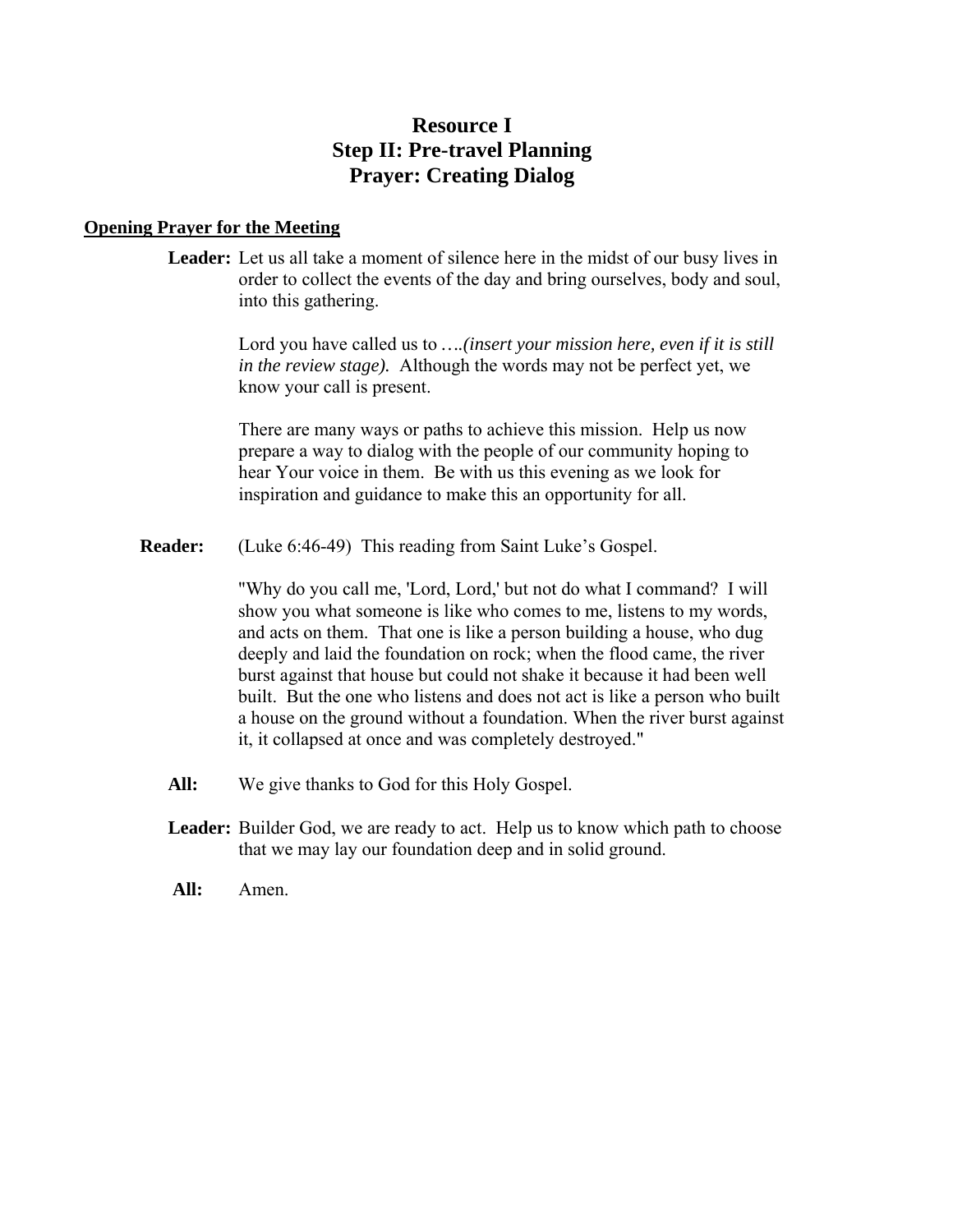# **Step II: Pre-travel Planning Prayer: Creating Dialog**

#### **Closing Prayer for the Session**

- **Leader**: Guiding One, we are ready to plant your seeds in the hearts of the people we serve, seeds of hope and promise for a future that will lead them to a closer relationship with you. As we look for their input into our ministry, grant them the generosity of heart to help us see what is needed to help your kingdom grow in our parish.
- **Reader 1:** *(Mark 4:3-8)* A reflection based on the Gospel of Mark. Hear this! A sower went out to sow. And as he sowed, some seed fell on the path, and the birds came and ate it up.
- All: Creator God, may the people of our community be open with constructive ideas that will produce fruitful soil for our ministry to grow in.
- **Reader 2:** Other seeds fell on rocky ground where it had little soil. It sprang up at once because the soil was not deep. And when the sun rose, it was scorched and it withered for lack of roots.
- All: We pray that the fruit from our planning will be strong and lasting.
- **Reader 3:** Some seed fell among thorns, and the thorns grew up and choked it and it produced no grain.
- All: Help those who grow in our ministry be like seeds which then bring life to future generations.
- **Reader 4:** And some seed fell on rich soil and produced fruit. It came up and grew and yielded thirty, sixty, and a hundredfold."
- All: For this we pray in the name of Our Lord your Son, that your Spirit will be the guiding force of our mission always. Amen.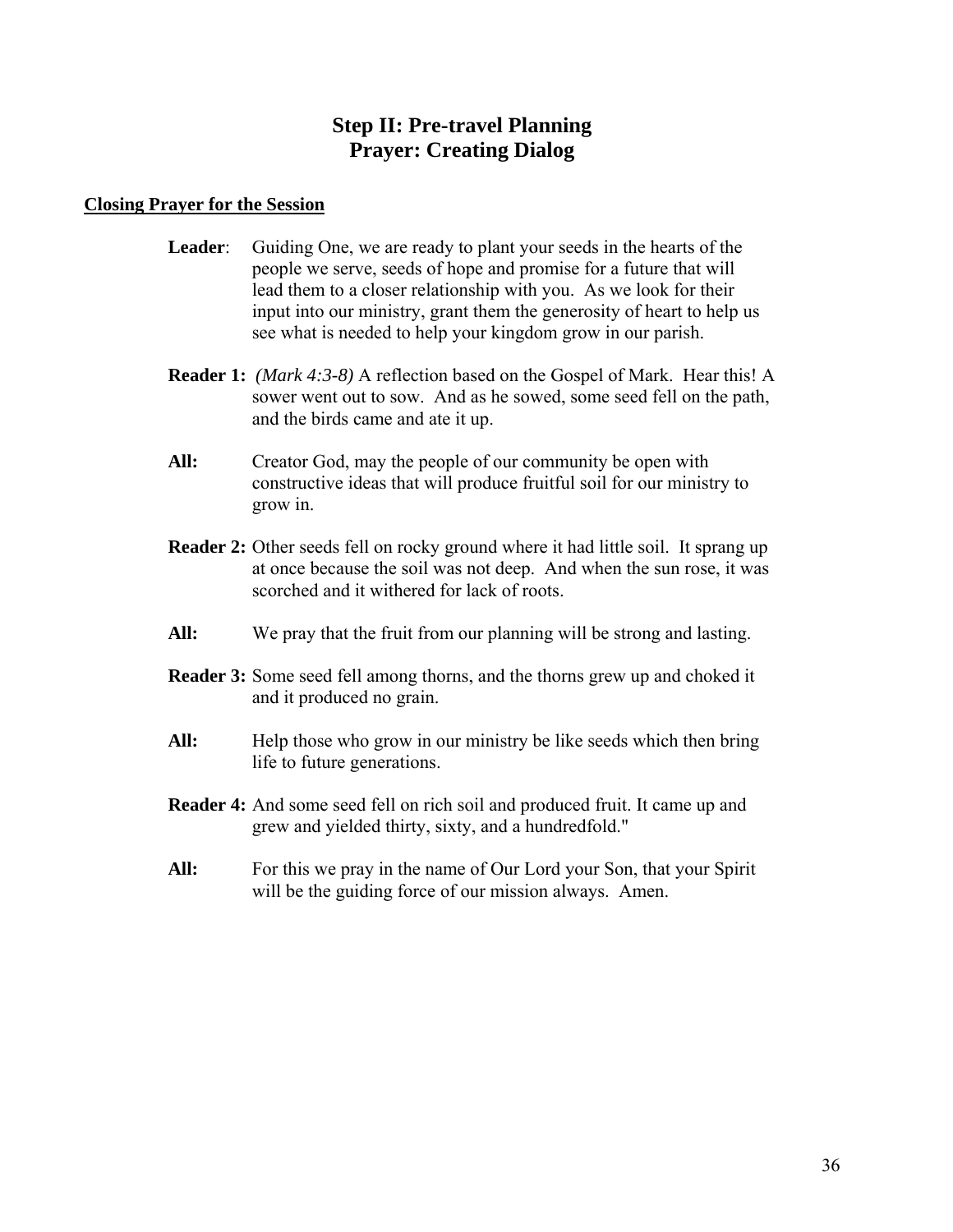# **Resource J Sample SWOT Survey**

The Faith Formation Commission of XYZ Parish needs your help to set a course to journey towards our mission of spreading Christ's love through teaching the essential and fundamental elements of the Catholic Church's faith to our parish family.

#### **Specific programs that are now being offered are…**

Sunday Morning Elementary Religious Education Classes Tuesday Evening Bible Study Saturday Morning Junior High and High School Faith Formation Vacation Bible School

Two Main Strengths (What do we do well?)

| A. |                                                                                                                                                                                                                                      |  |
|----|--------------------------------------------------------------------------------------------------------------------------------------------------------------------------------------------------------------------------------------|--|
|    | B.                                                                                                                                                                                                                                   |  |
|    | • Two Main Weaknesses (What can be done better?)                                                                                                                                                                                     |  |
|    | A.                                                                                                                                                                                                                                   |  |
|    | B.                                                                                                                                                                                                                                   |  |
|    | Two Main Opportunities (What opportunities exist in the parish and surrounding community that we should be<br>taking advantage of?)                                                                                                  |  |
|    | A.                                                                                                                                                                                                                                   |  |
|    |                                                                                                                                                                                                                                      |  |
|    | • Two Threats (What threats do we need to manage effectively if our parish ministry is to thrive in the future?)                                                                                                                     |  |
|    | A.                                                                                                                                                                                                                                   |  |
|    | B.                                                                                                                                                                                                                                   |  |
|    | • Based on your answers above, which is the single most important issue that faces the Faith Formation<br>Commission?                                                                                                                |  |
|    | The need <u>second the second second second second second second second second second second second second second second second second second second second second second second second second second second second second secon</u> |  |
|    |                                                                                                                                                                                                                                      |  |
|    | Name (optional)<br>(please print)<br>Thank you!                                                                                                                                                                                      |  |
|    | 37                                                                                                                                                                                                                                   |  |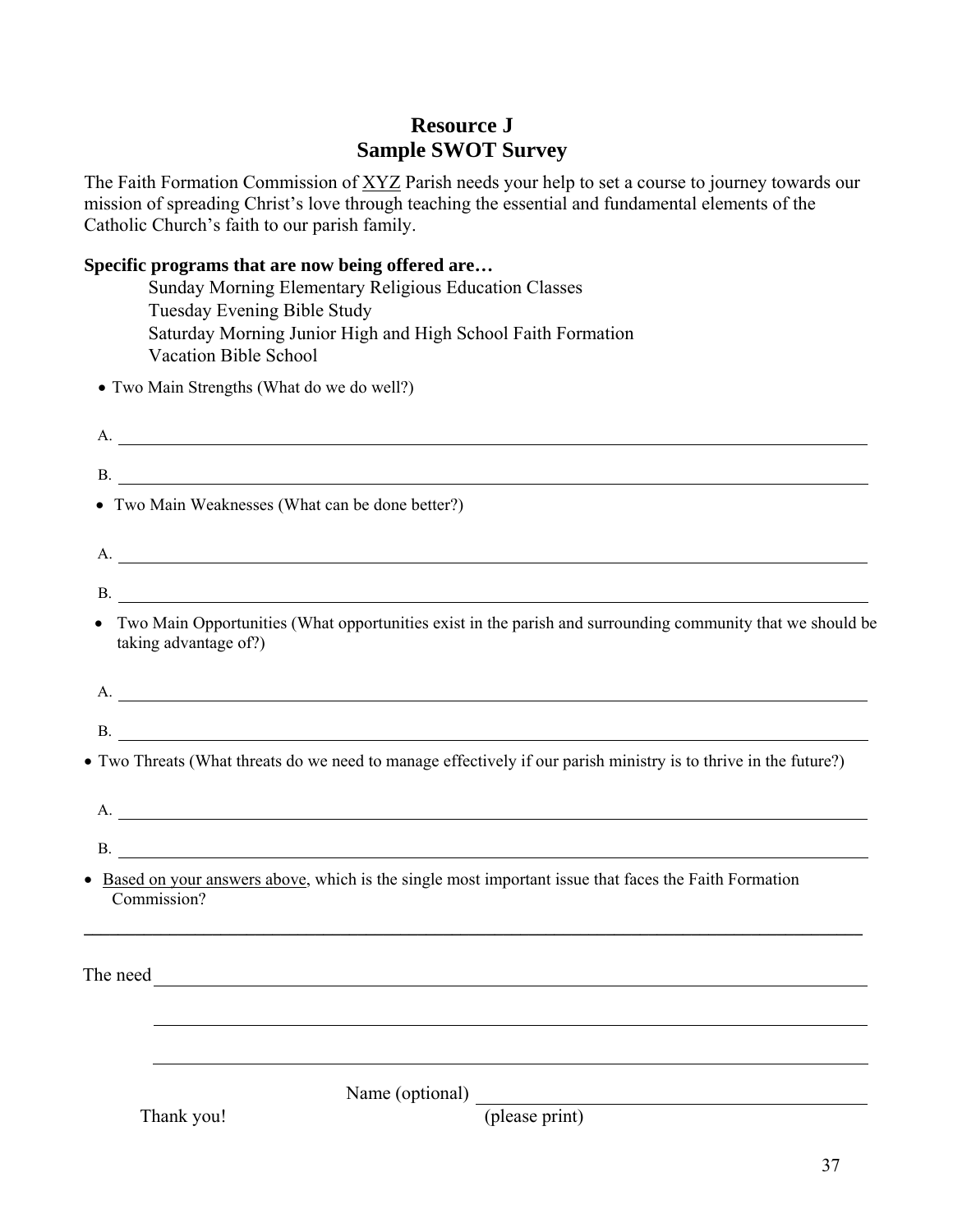# **Resource K Key Issue Identification Worksheet For use by individual committee member**

Our Main Strengths (Unique built-in capabilities we now have)

| 1.                                                                                                                                                                                                                                                                   |
|----------------------------------------------------------------------------------------------------------------------------------------------------------------------------------------------------------------------------------------------------------------------|
| 2.                                                                                                                                                                                                                                                                   |
| 3.                                                                                                                                                                                                                                                                   |
| Our Main Weaknesses (Deficiencies we have that reduce our effectiveness in pursuing our Mission)                                                                                                                                                                     |
| 1.                                                                                                                                                                                                                                                                   |
| 2.                                                                                                                                                                                                                                                                   |
| 3.                                                                                                                                                                                                                                                                   |
| Our Main Opportunities (Possible ways to become more successful by building on what we do well<br>$\alpha$ $\alpha$ $\alpha$ $\beta$ $\beta$ $\beta$ $\beta$ $\gamma$ $\alpha$ $\beta$ $\gamma$ $\alpha$ $\beta$ $\gamma$ $\beta$ $\gamma$ $\alpha$ $\beta$ $\gamma$ |

or exploring a promising new direction)

- 1.
- 2.
- 3.

Our Main Threats (Possible events or developments in our external environment that would seriously damage, impede or restrict us)

| 1. |                |                                     |
|----|----------------|-------------------------------------|
| 2. |                |                                     |
| 3. |                |                                     |
|    |                | The Three Most Important Key Issues |
|    | 1. The need to |                                     |
|    | 2. The need to |                                     |
|    | 3. The need to |                                     |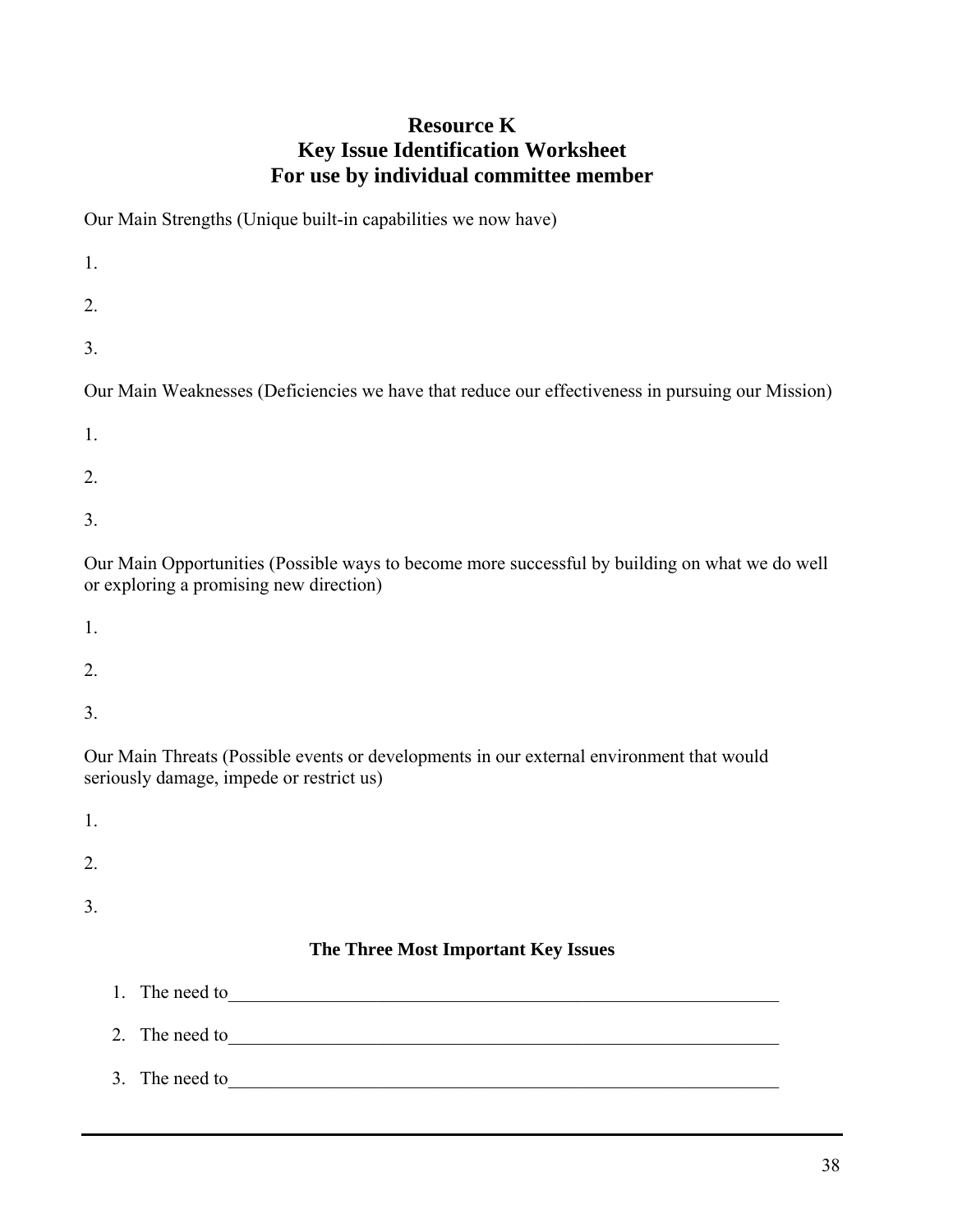

**Step III: Choosing Paths** It is time to choose the destination for the journey and the paths that will be traveled.

*In this step you will:* 

- a. Discern 3-5 key issues to make a priority.
- b. Create a task force for each key issue.

**Step IIIA: What are the destinations or goals for our journey?**  (Prayer for this session: Resource L)

- 1. **Selecting Three Key Issues.** When selecting the three most important key issues, keep in mind the following:
	- A. Focus on correcting the causes rather than symptoms of an issue.
	- B. Are some of the issues brought forward by individual committee members more appropriately objectives, goals or strategies rather than key issues?
	- C. Some key issues can be addressed with a short-range plan. Not all key issues require a long-range solution and would not be appropriate for this three-year strategic plan.
		- a. If these are more operational or administrative they can be dealt with by the parish staff.
	- D. Consider the probability (likelihood) of an issue actually presenting severe problems for the parish in your ranking of key issues. Focus on the big picture of the parish as a whole and ask what other ministries may be negatively impacted by this idea.
	- E. Consider the extent of the positive impact of addressing a key issue relative to the cost it will take to accomplish. In other words, within limited time, talent and treasure, which key issues will provide the most bearing to your ability to achieve the mission?

#### **Reviewing Key Issues:**

- The facilitator should offer the members an opportunity to present their key issues for consideration.
- Once all are on display, are there any natural subject groupings that could be given a broader heading such as Programs, Staffing, etc.?
- Finally, if there are more than 2-4 key issue groupings they need to be limited. The committee should give itself permission to "leave a few key issues behind. "
	- This means that several issues may not make the priority list. That is okay. When the taskforce is formed to re-plan each year, determine whether the left behind key issues are enough of a priority now to be included in the strategic plan.
	- Let each committee member come to the newsprint and cast a priority vote.
- Remember you are seeking consensus (everyone can live with the final choices) rather than waiting for unanimity.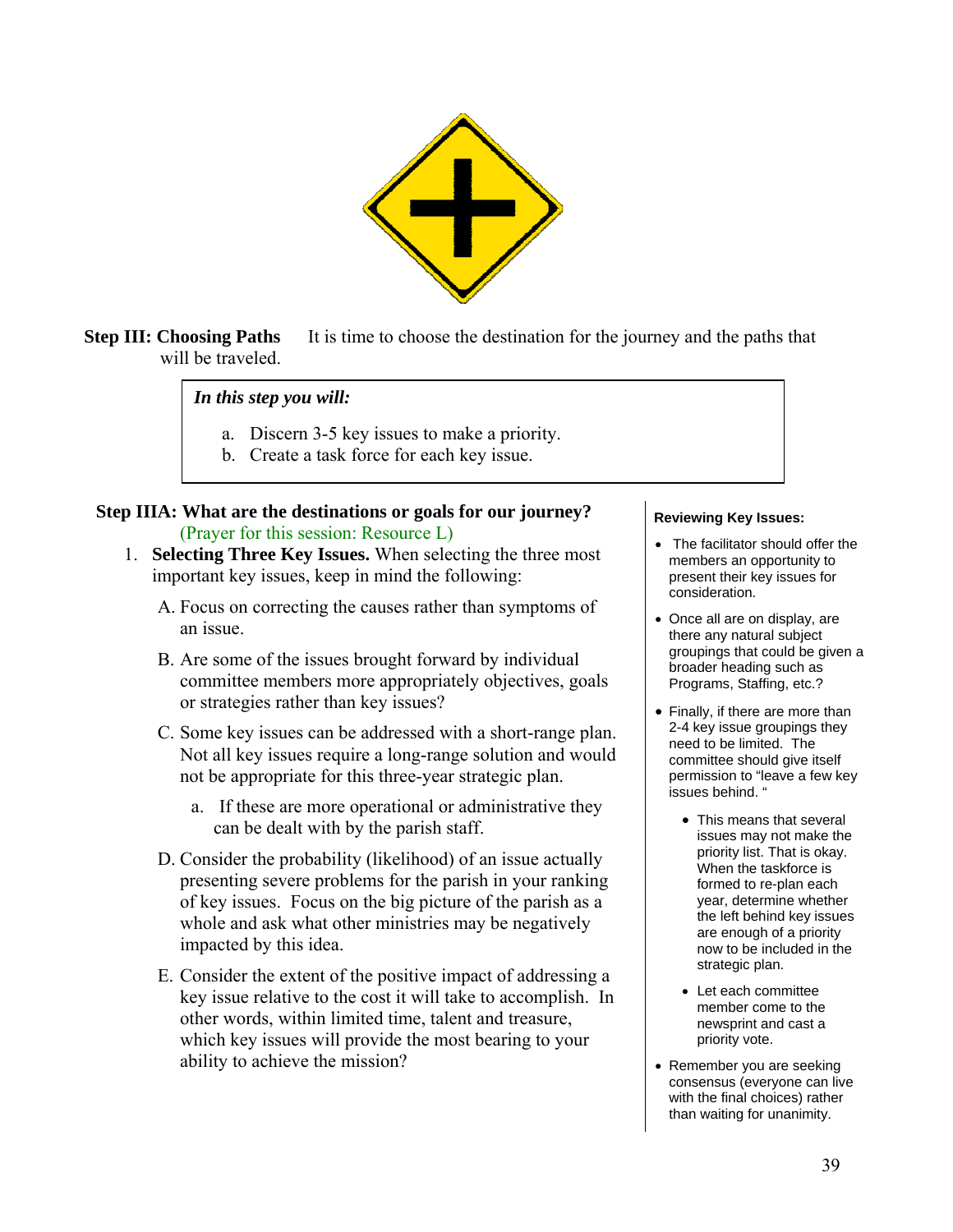- 2. **Travel Planning** Understanding the key issues to set specific goals.
	- A. Once the commission has identified the 3-5 key issues that they will address over the next three years it is time to map out a course of action.
	- B. Create a taskforce for each key issue that will create a key issue plan. This plan will be presented at the next planning meeting using the Key Issue Planning Sheet (See Resource M.).
		- a. Included on the Key Issue Planning Sheet: (For an example of a completed sheet see Resource N)
			- **The Key Issue**: This is the statement that was formed by the commission and was given to the taskforce. It should begin with the phrase "the need to."
			- **Background:** By describing how a particular issue got to this point, it provides a context for the reason(s) this issue became a focus for your plan.
			- The Goal and Strategy: This declaration helps everyone understand exactly what the issue is and the need that is being addressed.
				- Be specific in how to address the key issue.
				- Commit to achieving that outcome by a specific date.
				- No more than four goals per key issue.
			- **Strategies**: These are action steps intended to achieve the desired goals. The strategies include:
				- **What** will be done
				- **When** or the deadline for accomplishment
				- **Who** is responsible
				- Refer to **cost**, if significant.
			- **Results: Measures of Success:** The measures of success are objective results that the commission can use to monitor whether the plan is creating the desired outcomes. There should be one for each goal. If these are not created, it increases the likelihood that the plan will not achieve the desired impact.
- **The Taskforce:** Although the taskforce should include some members from the commission it might be appropriate to include other standing committees in this planning work. This will get their buy-in for implementing the strategy.
- **A Goal** is the end toward which an effort is directed
- **Why Goals?** By committing to a desired outcome by a certain date, the plan is becoming specific on how you plan to address each key issue.
- **Reflecting with God**. Using theological reflection for discerning goals can really produce good fruit and collaboration in the group. By looking to our religious tradition and asking the Holy Spirit for help, new and creative solutions often result. To do this, use the *Reflecting with God* worksheet (See appendix G.).
- **Limit Your Goals:** How can your taskforce use the limited resources of time talent and treasure to effect a positive change? Choose no more than four goals for yourself or you will stretch your resources too thinly.
- **Strategies** are the actions that will be taken to achieve the goal.
	- The "who" is the person responsible for the strategy but does not necessarily run or complete the task. They insure that it gets done. It is helpful if this person is a member of the commission: if not, clear lines of communication must be defined.
- Cost can be time, talent or treasure. Make sure you consider all three.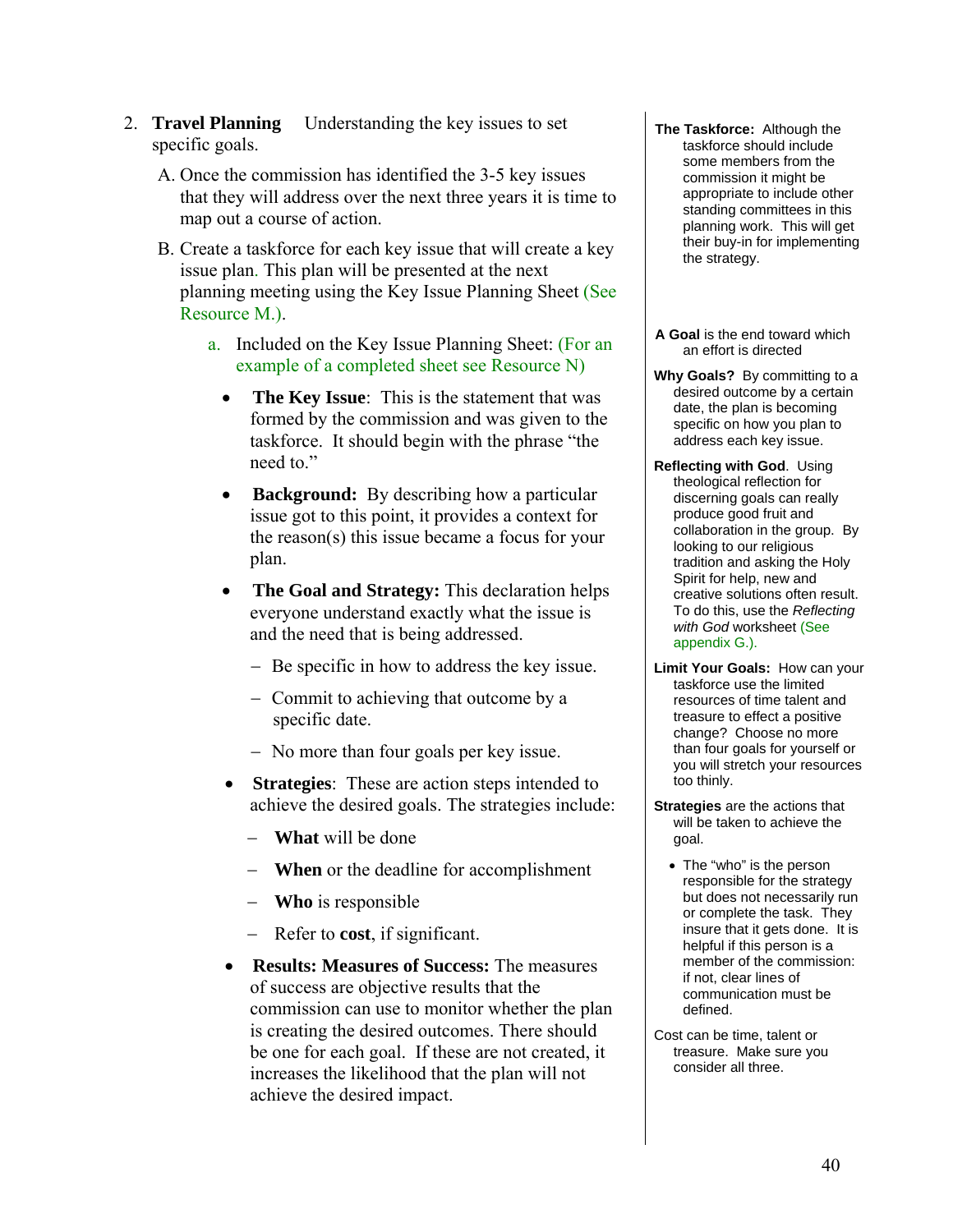- C. Each Key Issue Taskforce will present its plan at the next commission meeting.
	- a. The entire commission should review each first draft of the Key Issue Planning Sheets prior to the meeting. Set up a distribution system for this to happen.

## *TIME TO REVIEW*

#### *Accomplishments achieved while selecting key issues:*

- a. *3-5 key issues have been selected to be the focus of planning.*
- b. *A taskforce has been created to be responsible for each key issue.*

#### *Homework to be done before next meeting:*

- a. *Each taskforce must complete the Key Issue Planning Sheet prior to the next meeting.*
- b. *Secretary should insure the Key Issue Planning Sheets are distributed one week before the next meeting.*

*Our next meeting date is: \_\_\_\_\_\_\_\_\_\_\_\_\_\_\_\_\_\_\_\_\_\_\_\_\_\_\_\_\_\_\_\_\_\_\_\_\_\_\_*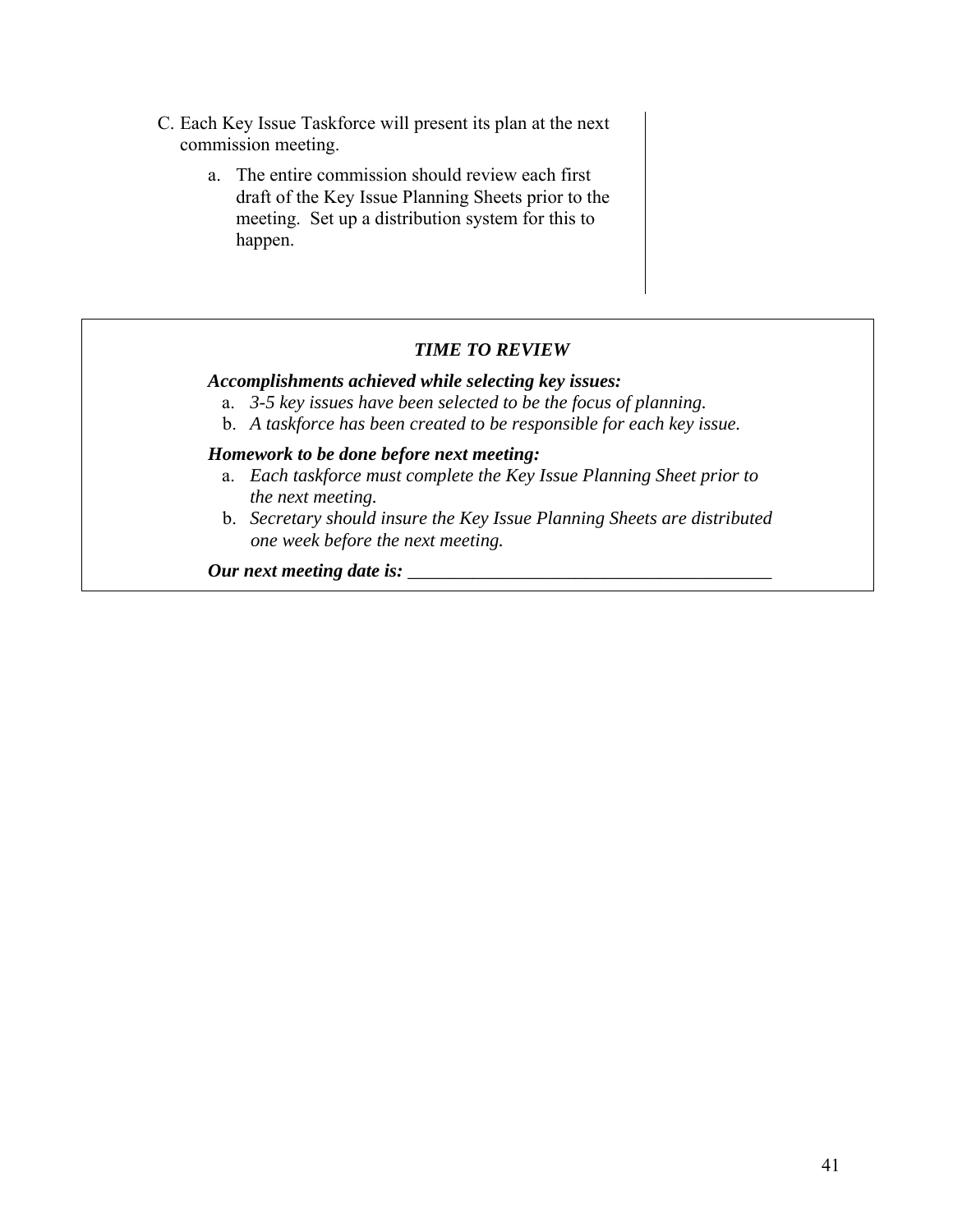## **Resource L**

# **Step IIIA: What are the Destinations or Goals for Our Journey? Prayer: Listening for the Spirit**

#### **Opening Prayer for the Meeting**

**Leader:** Let's pause a moment to place ourselves in God's presence *(Pause for just a minute or so before you read the prayer.).* 

> God of wisdom, You have been present through all of time, trying to call all people to yourself. Help us now as we look to you for guidance.

**Reader:** (1 Kings 9-13) This is a reading from the book of Kings. "At the mountain of God, Horeb, Elijah came to a cave where he took shelter. Then the LORD said to him, 'Go outside and stand on the mountain before the LORD; the LORD will be passing by.'

> A strong and heavy wind was rending the mountains and crushing rocks before the LORD but the LORD was not in the wind. After the wind there was an earthquake but the LORD was not in the earthquake. After the earthquake there was fire but the LORD was not in the fire. After the fire there was a tiny whispering sound. When he heard this, Elijah hid his face in his cloak and went and stood at the entrance of the cave." The Word of the Lord.

**All:** Thanks be to God

**Leader:** Dear Lord, as we begin to look at what our parish wants us to know about the small piece of Your Kingdom that we work to serve, help us hear the whisper. Sometimes we let the strong people, those with articulate speech, fill our ears; but we need to find and hear all the voices that fill our minds and hearts. Let Your Spirit be with us as we seek to hear Your Voice.

> Grant this through our Lord Jesus Christ, your Son, who lives and reigns with you and the Holy Spirit, one God, forever and ever.

**All:** Amen.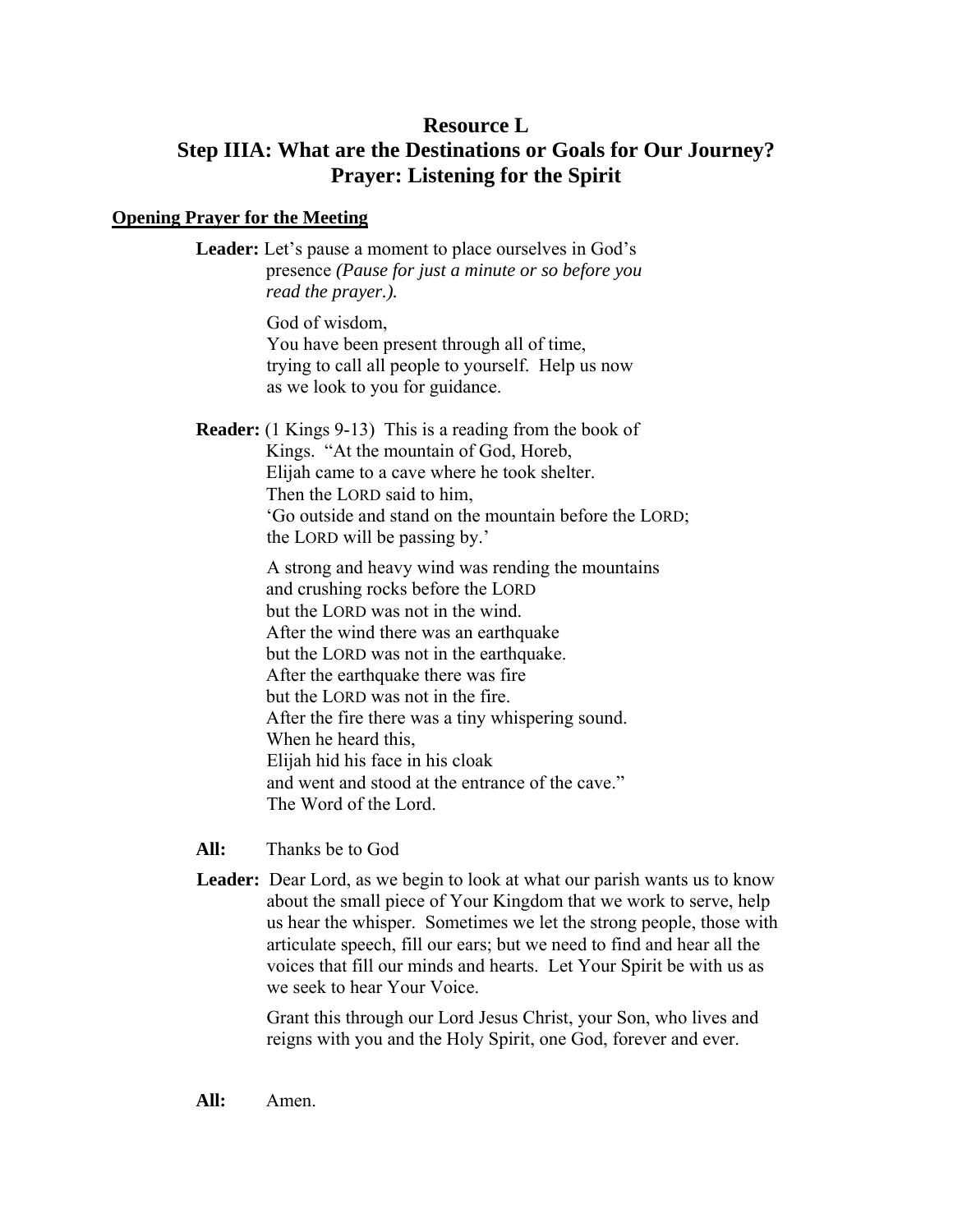# **Step IIIA: What are the Destinations or Goals for Our Journey? Prayer: Listening for the Spirit**

#### **Closing Prayer For the Session**

*Before entering into this prayer, have each of the taskforce teams stand together in a circle and hold hands.* 

**Leader:** Holy Spirit you reside in each of us. Please, make your presence come to life in the work of these taskforce teams as they go forward to vision your piece of the kingdom that seeks to come to life in this parish. Guide us as we go forward to know Your will for our ministry. Help us hear Your voice.

> Now I ask that the taskforce teams stay in a circle, but that each member face outward and then rejoin hands.

We face outward in anticipation of the work we are taking with us. When we pray, "thy kingdom come," let us hear those words as members of Christ's Body, who have been called through baptism to continue Jesus' work on earth, to help bring the Kingdom to life.

Now let us pray together the words Jesus taught us.

All: Our Father, who art in heaven, hallowed be thy name, Thy kingdom come, Thy will be done, on earth as it is in heaven. Give us this day our daily bread, and forgive us our trespasses as we forgive those who trespass against us, and lead us not into temptation, but deliver us from evil.

Amen.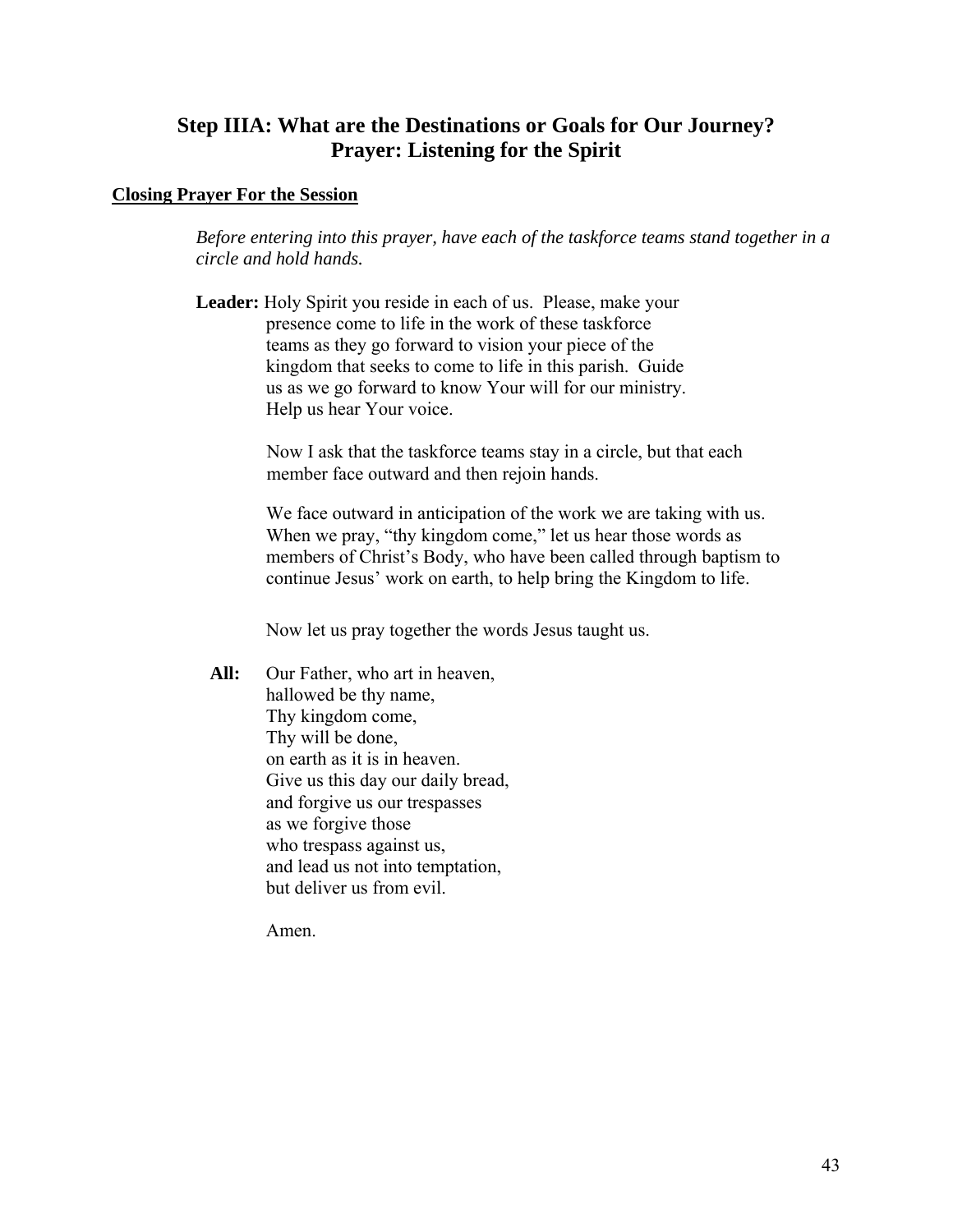# **Resource M Key Issue Planning Worksheet For use by each key issue taskforce**

# **Understanding Where We Have Come From: Exploring Key Issues**

**Key Issue Statement (This should have been given to you by the commission.)** 

**The need to** 

**Why this Key Issue? (Provide the background in 2-3 paragraphs.)** 

**Where We Are Going: Goals**

**Goals ("By insert specific date," this/these observable outcomes will have occurred—no more than four objectives)** 

**Strategies (What, By Whom, By When; for each goal, add as many lines as necessary)** 

| What | When | <b>Who</b> |
|------|------|------------|
|      |      |            |
|      |      |            |
|      |      |            |

**Results (Describe desired measurable results for each goal.)**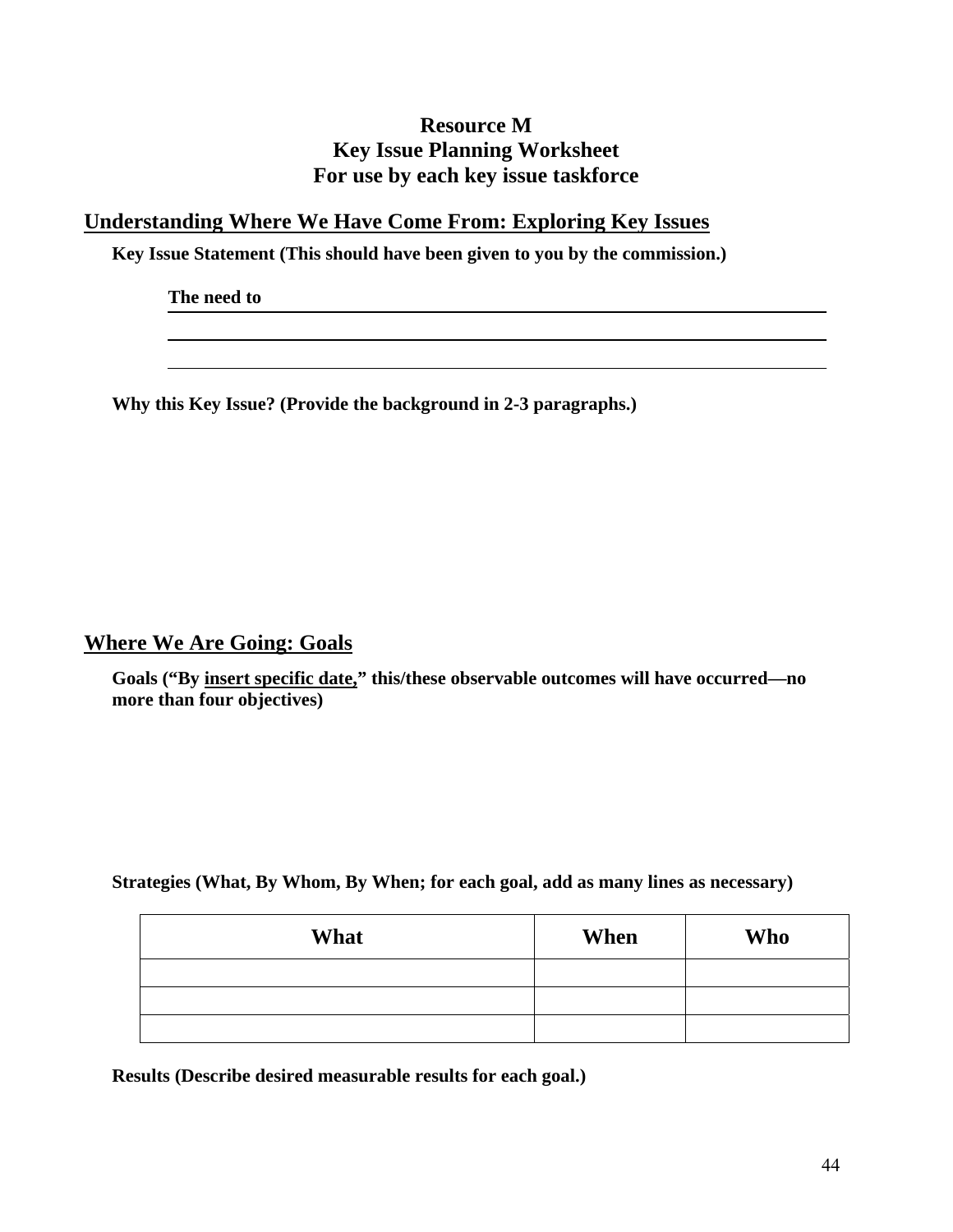# **Key Issue Planning Worksheet**

#### **Remember to test this key issue plan as follows:**

- 1. Does the key issue statement and background adequately reflect the commission's intent and scope?
- 2. Are the goals A) in line with the parish and Faith Formation Mission, B) compatible with all other goals in the plan and C) challenging enough to address the issue?
- 3. Consider unintended consequences and/or circumstances that could derail this plan if not anticipated or addressed.
- 4. Can the parish actually implement these plans?
- 5. Did the taskforce consider alternative objectives and strategies and if so, why were they not chosen?
- 6. Are the benefits of achieving this plan worth the investment of time, talent and treasure?
- **7.** Will the language used in each Key Issue Plan be understandable for Faith Formation Commission members, Parish Staff and parishioners?

## **The Contract for the Completion of Key Issue Plan**

**-**Taskforce members:

-Send Draft to \_\_\_\_\_\_\_\_\_\_\_\_\_\_\_\_\_\_\_\_\_\_\_\_\_by\_\_\_\_\_\_\_\_\_\_\_\_\_\_\_\_\_\_\_\_\_\_\_\_\_\_\_\_\_\_\_\_ commission secretary

-The commission will receive Key Issue Plans from \_\_\_\_\_\_\_\_\_\_\_\_\_\_\_\_\_\_\_by \_\_\_\_\_\_\_\_\_\_\_ commission secretary

- Each Key Issue Taskforce should prepare to present plan at next Planning Committee meeting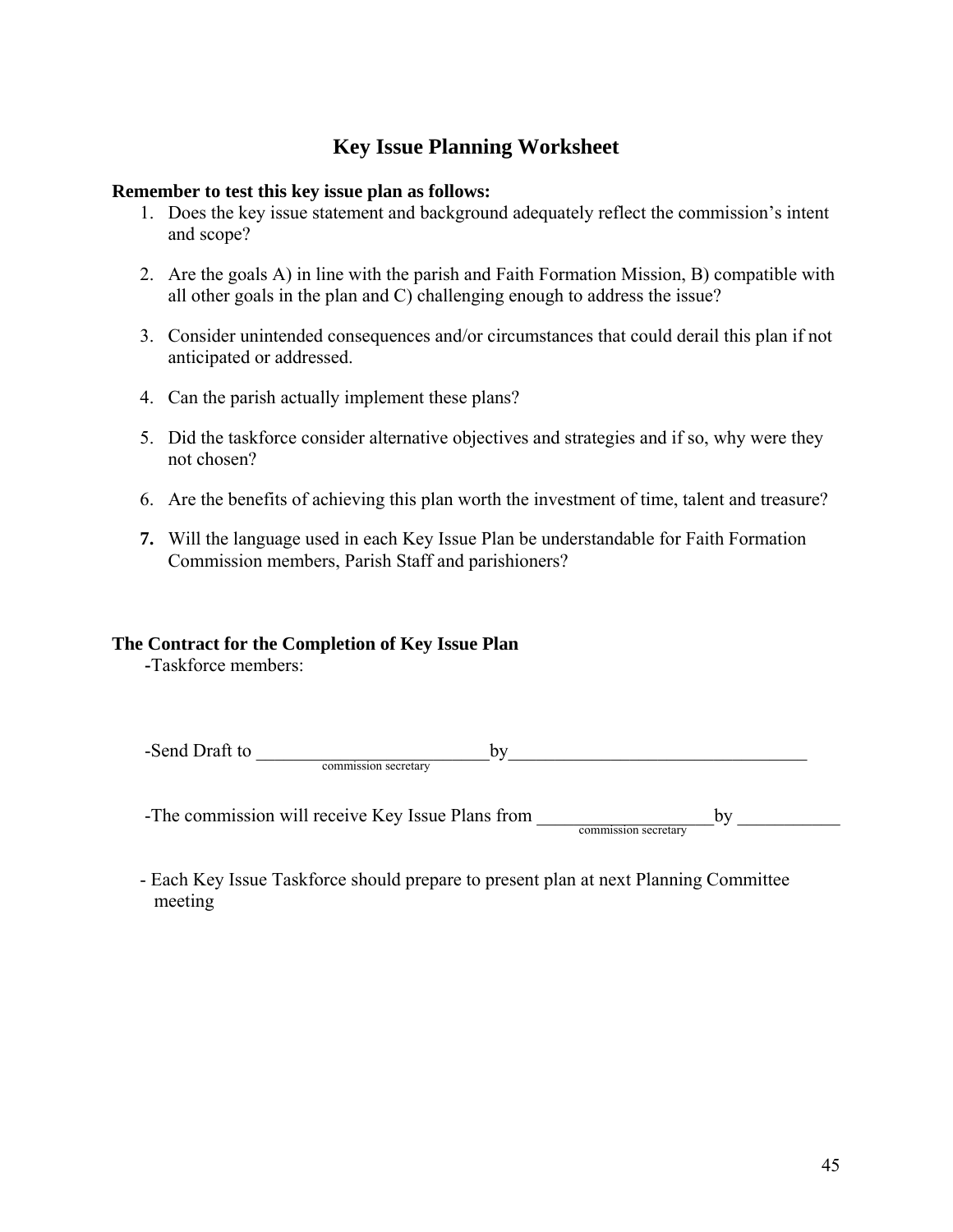## **Resource N Example of a Completed Key Issue Planning Sheet**

## **Key Issue Review**

**Key Issue Statement:** The need to provide avenues of Christian fellowship and faith formation that meet the needs of the retired members of our parish.

**Why This is a Key Issue:** In the surveys that came back many parishioners indicated that they did not know the "Fifty and Over Club" existed. They knew that once a month some older "ladies" played cards in the parish center, but they did not see this as meeting their need to connect with other retired members of their parish or grow in their relationship with God. These members of our community expressed some concerns that the issues they have at their stage of life that they wish the parish would guide them in addressing where not being met. They had an interest in topics such as living wills, maturing in the spirituality, returning to single living, etc. As our population of baby boomers continues to age, the commission sees this as a growing need.

## **Goals and Strategies**

Goal 1: Participation in the Fifty and Over monthly luncheon will double by May of 20ZZ.

|    | What                                                                                                                                                | When                                                                      | Who               |
|----|-----------------------------------------------------------------------------------------------------------------------------------------------------|---------------------------------------------------------------------------|-------------------|
|    | 1. Form a committee to review the monthly<br>luncheon format (i.e., prayer, setting,<br>food sharing and activities) and<br>implement changes.      | Jan. AA, 20XX                                                             | <b>Mary Smith</b> |
| 2. | Invite new members to attend the Fifty<br>and Over Monthly Luncheon through a<br>mailing sent specifically to members of<br>the parish 50 and over. | May AA, 20XX.<br>May AA, 20YY                                             | <b>Mary Smith</b> |
| 3. | Review new structure and change in<br>participation of the luncheon bi-annually.<br>Make any necessary revisions to increase<br>participation.      | Sept. AA, 20XX<br>March AA,<br>20YY<br>Sept AA, 20YY<br>March AA,<br>20ZZ | <b>Mary Smith</b> |
| 4. | Continue to advertise the luncheons in<br>the bulletin.                                                                                             | Every month                                                               | <b>Bill Jones</b> |
| 5. | Etc.                                                                                                                                                |                                                                           |                   |

#### **Strategy**

## **Measure of Success**

By May AB, 20ZZ there will be at least 30 participants in the Fifty and Over Monthly Luncheon.

**Goal 2:** would be completed the same as above.....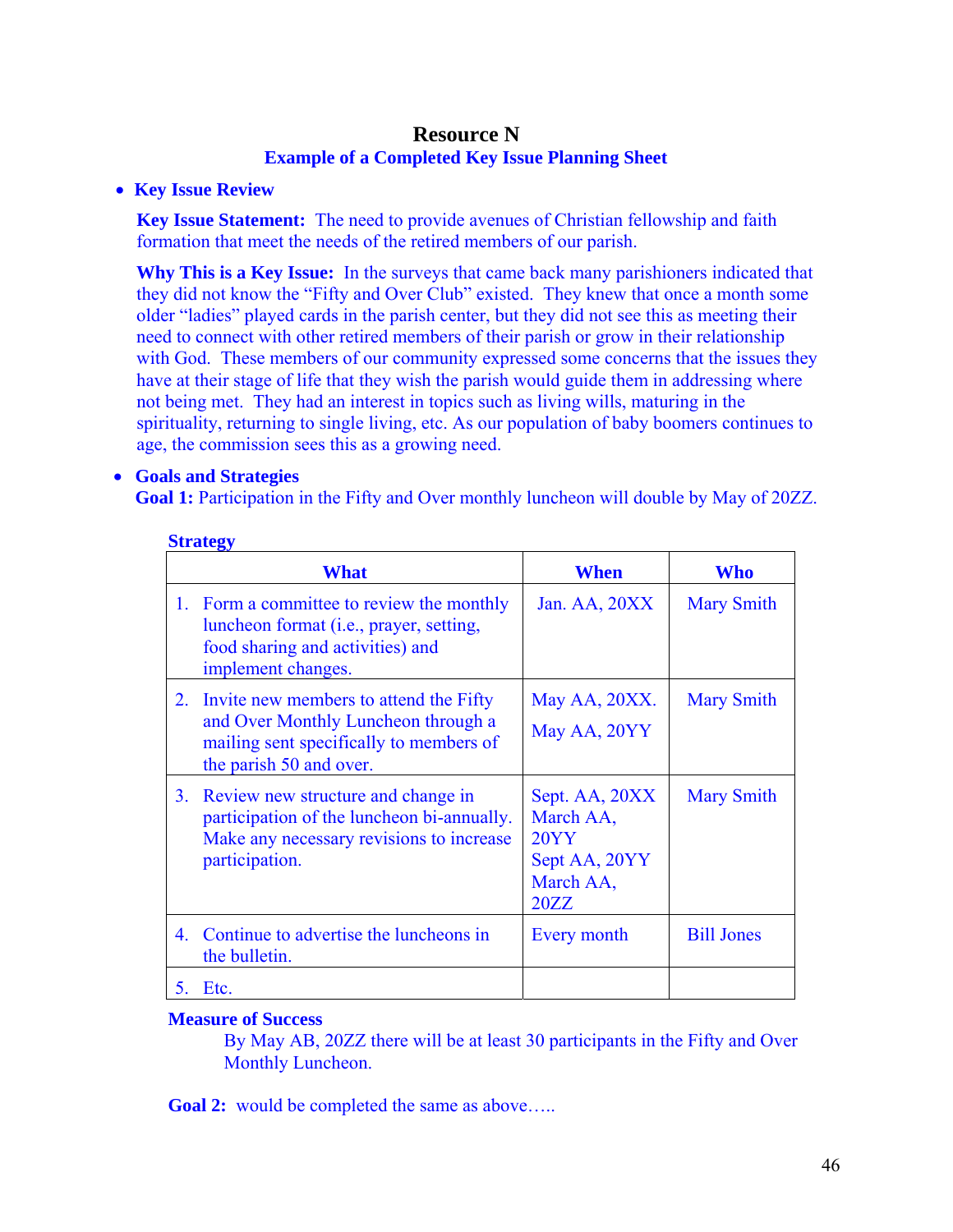

#### *In this step you will:*

- a. Review and revise the entire plan.
- b. Name the key groups which should see plan in its almost final form.

# **Step IIIB: Fine-tuning the travel plans.** (Prayer for this session:

#### Resource O)

- 1. At this meeting each Key Issue Planning Sheet should be reviewed and suggestions for revision recorded according to the consensus of the entire of the commission.
	- A. Final revision brought to next commission meeting.
	- B. The entire plan should be shared for input with any other appropriate input sources, identified from working on the mission statement.
	- C. Schedule the final planning meeting.

## *TIME TO REVIEW*

## *Accomplishments achieved while fine-tuning the plan:*

- a. *Each taskforce should have gathered input for changes to the Key Issue Plan.*
- b. *Identified groups that the plan needs to be shared with.*

## *Homework to be done before next meeting:*

- a. *Each taskforce should meet with key groups to gather input.*
- b. *Make revisions to their Key Issue Plan according the last commission meeting and input from other key groups.*

*Our next meeting date is: \_\_\_\_\_\_\_\_\_\_\_\_\_\_\_\_\_\_\_\_\_\_\_\_\_\_\_\_\_\_\_\_*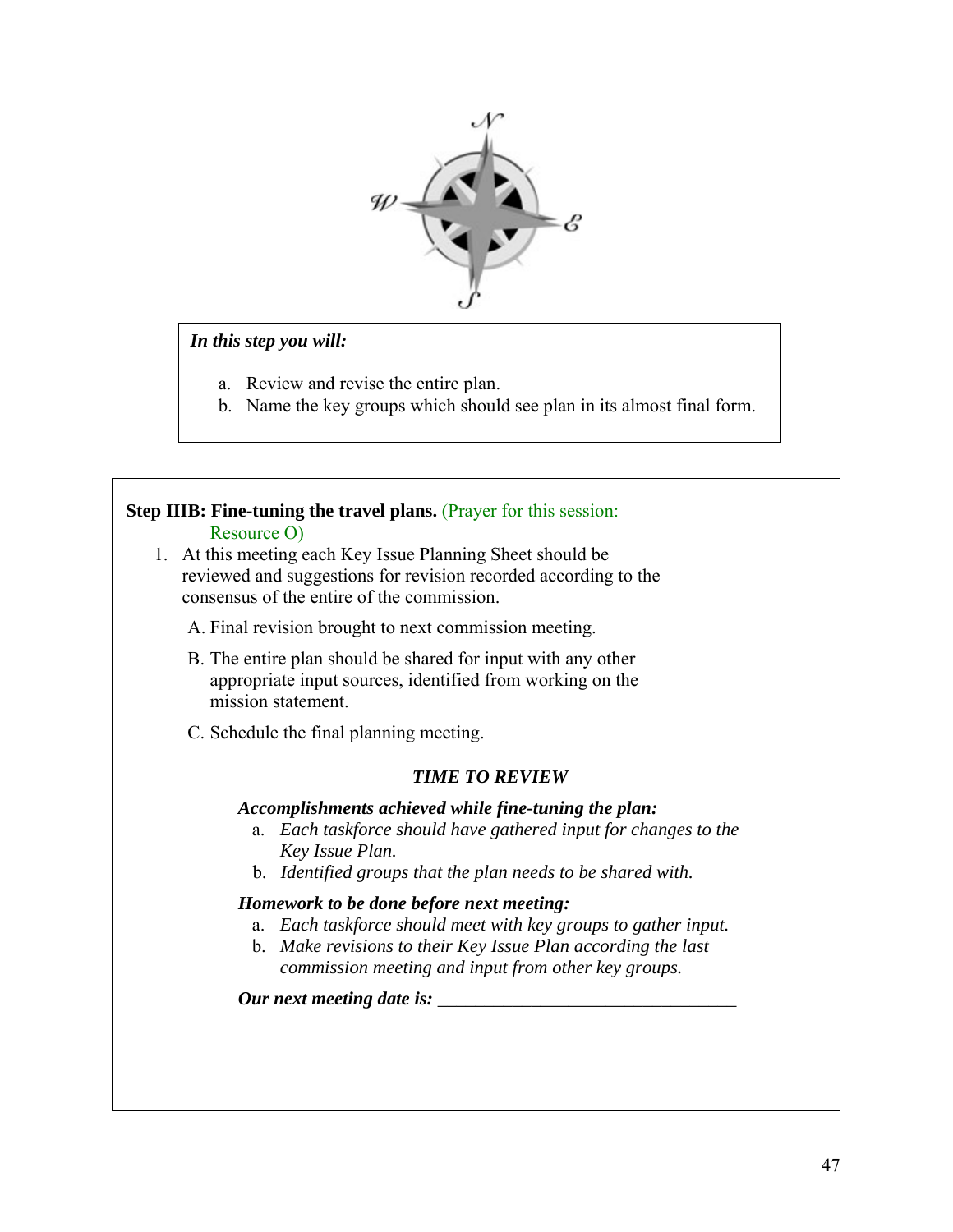# **Step IV: Finalizing the Plan** (Prayer for this session: Resource P)

At the final planning meeting, the commission should…

1. Share input from final sharing with our key groups in the parish.

2. Decide upon any final revisions thanks to this input.

3. Determine how the plan will be published and distributed.

4. End with "Hospitality and Celebration" to express the parish's gratitude to the commission's work.

## *TIME TO REVIEW*

## *Accomplishments achieved while completing the plan:*  a. *Plan is final and ready to become reality.*

*Homework to be done before next meeting:* 

- a. *Need to get the word out to the parish.*
- b. *Start making it happen.*

*Our next meeting date is:*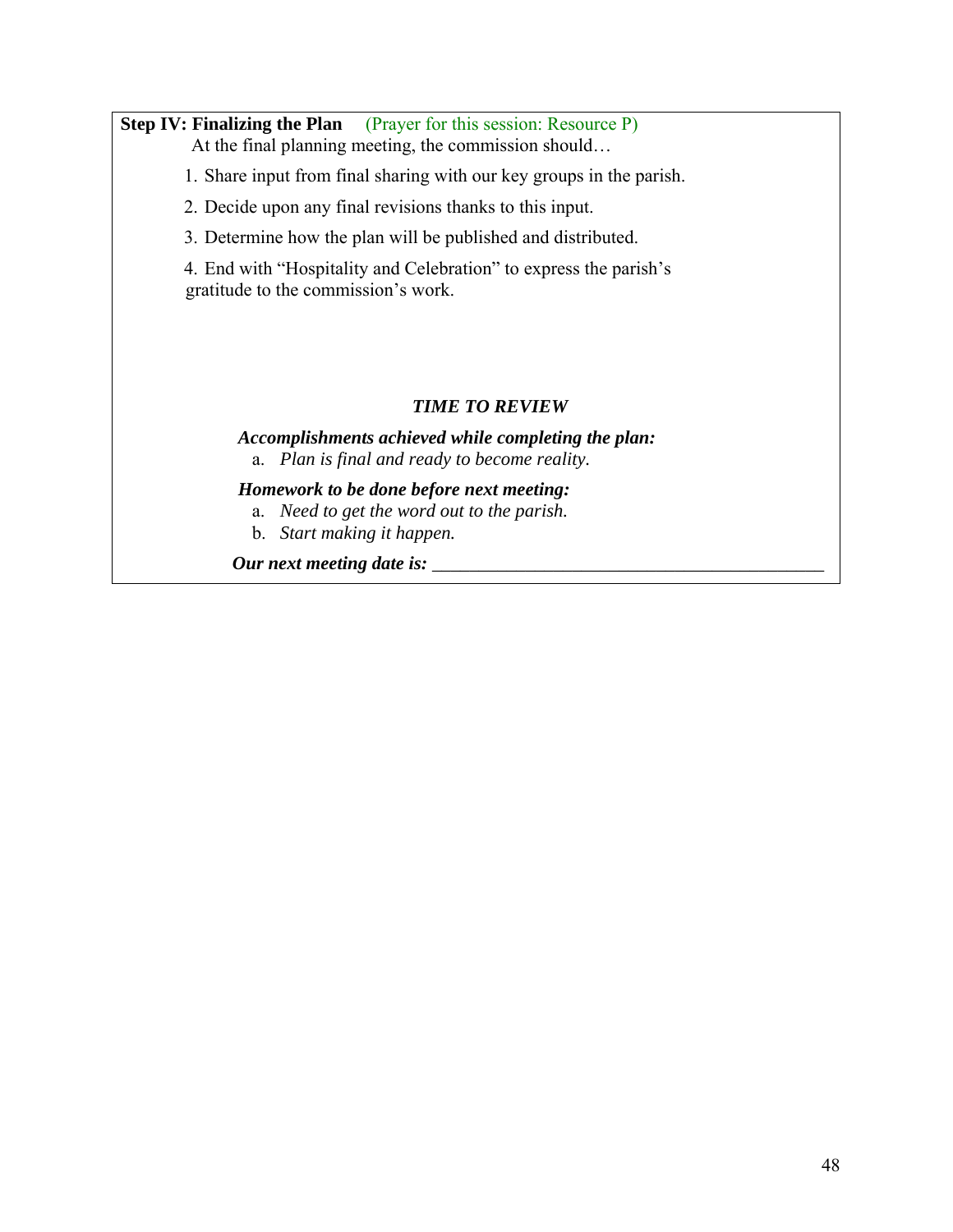# **Resource O Step IIIB: Fine Tuning the Plan Prayer Reflection**<sup>2</sup>

## **Opening Prayer for the Meeting**

Leader: It helps, now and then, to step back and take a long view. The Kingdom is not only beyond our efforts, it is even beyond our vision. We accomplish in our lifetime only a tiny fraction of the magnificent enterprise that is God's work. Nothing we do is complete, which is a way of saying that the Kingdom always lies beyond us. No statement says all that could be said. No prayer fully expresses our faith. No confession brings perfection. No pastoral visit brings wholeness. No program accomplishes the Church's mission. No set of goals and objectives includes everything. **All:** This is what we are about. We plant the seeds that one day will grow. We water seeds already planted, knowing that they hold future promise. We lay foundations that will need further development. We provide yeast that produces far beyond our capabilities. We cannot do everything, and there is a sense of liberation in realizing that. This enables us to do something, and to do it very well. It may be incomplete, but it is a beginning, a step along the way, an opportunity for the Lord's grace to enter and do the rest. We may never see the end results, but that is the difference between the Master Builder and the worker. We are workers, not Master Builders; ministers, not Messiahs.

We are prophets of a future not our own.

- **Leader:** Dear Lord, help us to know Your will for us today. To know when we are doing all we can to bring Your Kingdom to life and when to leave the rest to You our Master Builder.
- **All:** Amen.

 $\overline{a}$ 

<sup>&</sup>lt;sup>2</sup> John Cardinal Dearden, Homily at Mass for Departed Priests, November 1979.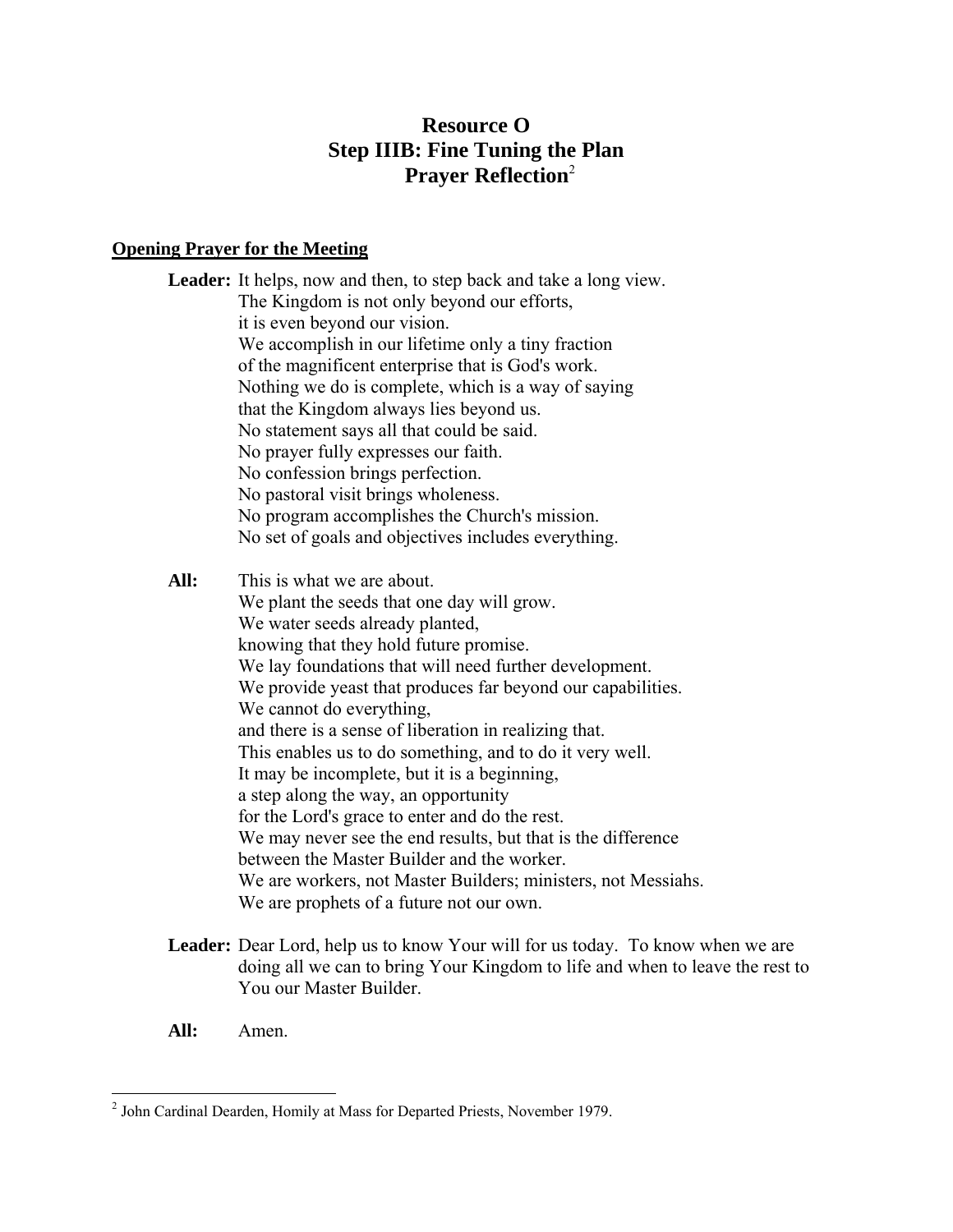# **Step IIIB: Fine Tuning the Plan Prayer Reflection**

*Before entering into this prayer, have each of the taskforce teams stand together in a circle and hold hands.* 

## **Closing Prayer for the Session**

| <b>Leader</b> : | Gracious God, thank you for our time together. Give us now the<br>fortitude to continue to discern Your will for our ministry to the<br>Church. We have been working for some time to find Your will<br>for us; do not let us lose hope and heart now.                                                              |
|-----------------|---------------------------------------------------------------------------------------------------------------------------------------------------------------------------------------------------------------------------------------------------------------------------------------------------------------------|
|                 | Help us find comfort in knowing that we cannot do it all, but that<br>what we do will be a beginning to something more than we can<br>know or understand. We are the workers, not the Master<br>Builder. We seek to lay the foundations that will allow Your<br>Spirit to bring life and grow within our community. |
| All:            | Amen.                                                                                                                                                                                                                                                                                                               |
| <b>Leader:</b>  | Now I ask that each taskforce stay in their circle, but that each<br>member face outward and then rejoins hands.                                                                                                                                                                                                    |
|                 | We face outward in anticipation of the work we are taking with<br>us. When we pray, "Thy kingdom come," let us hear those<br>words and remember that we are the workers, not the Master<br>Builder, yet we are called to do something and to do it very well.                                                       |
|                 | Now let us pray together the words Jesus taught us.                                                                                                                                                                                                                                                                 |
| All:            | Our Father, who art in heaven,<br>hallowed be thy name,<br>Thy kingdom come,<br>Thy will be done,                                                                                                                                                                                                                   |

on earth as it is in heaven.

as we forgive those who trespass against us,

Give us this day our daily bread, and forgive us our trespasses

and lead us not into temptation, but deliver us from evil. Amen.

50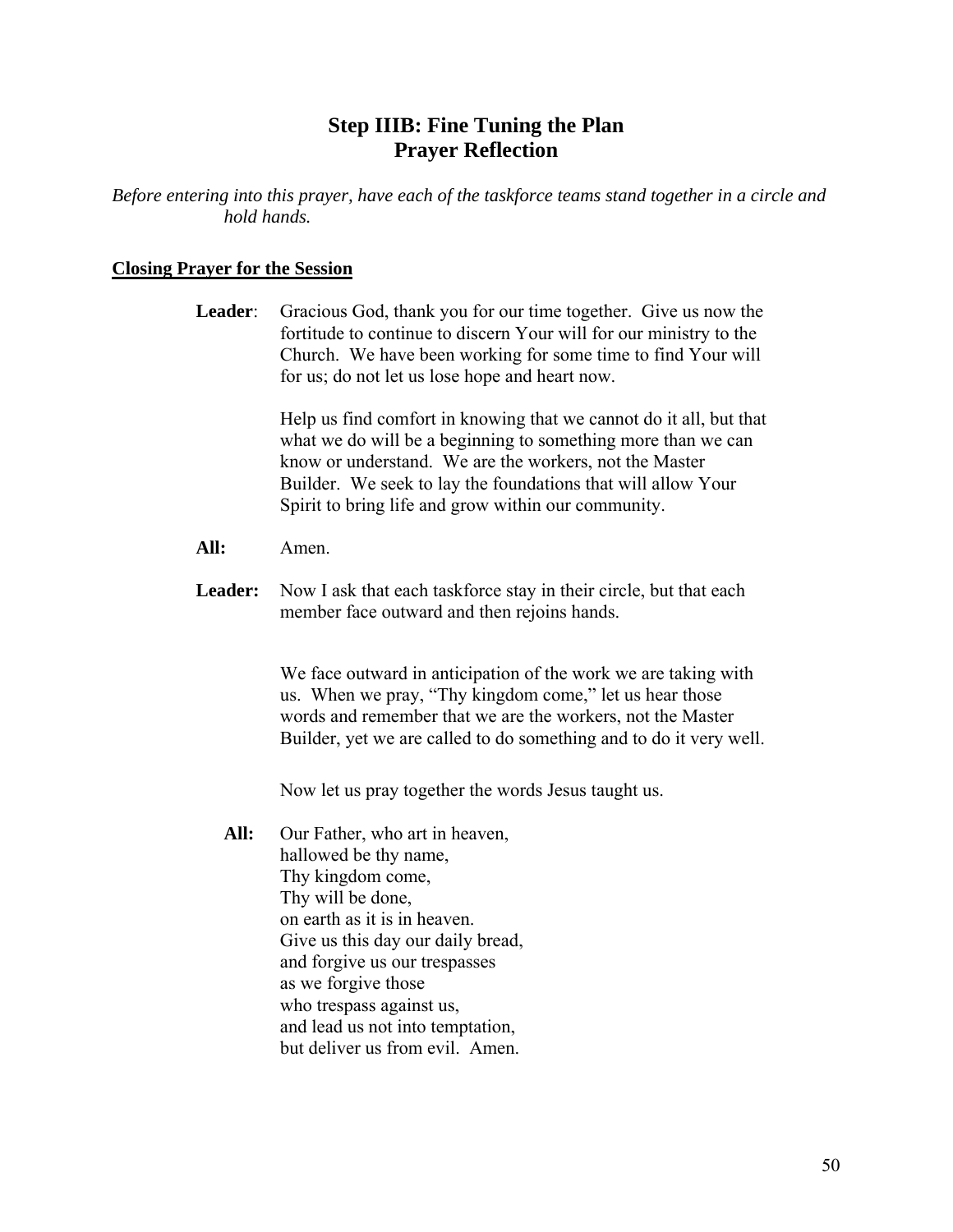# **Resource P Step IV: Finalizing the Plan Prayers of Gratitude**

*Supplies: This prayer will require one 3x5 slip of paper for each member of the commission, pens, and a medium size basket to hold the paper once blessings have been recorded on them.* 

*Create a prayer table for this meeting using the blessing basket, cross and candle. Light the candle at the beginning of your prayer time.* 

#### **Opening Prayer for the Meeting**

**Leader:** Today we gather to complete our planning and thank God for the help and guidance of His Spirit. Let us take a moment to reflect on what has transpired over this process and offer God thanks for one thing that really struck us. It could be something that was a surprise, an event that inspired us, a fear that the Lord's guidance removed, a special person we met on this journey, etc. *(Now hand out 3X5 slips of paper and give everyone time to write something about this planning process that they are grateful for.)* 

**Leader:** (Psalm 136: 1-9, 26)

Dear God, You have traveled with us during this time of planning for our commission. For months we have offered up many petitions for Your aid. Now it is time to offer You our hymn of thanksgiving and everlasting love.

Praise the LORD, who is so good; praise the God of Gods; praise the Lord of Lords;

- **All:** God's love endures forever
- **Leader:** Who alone has done great wonders, who skillfully made the heavens, who spread the earth upon the waters.
- **All:** God's love endures forever
- **Leader:** Who made the great lights, the sun to rule the day, the moon and stars to rule the night.
- **All:** God's love endures forever
- **Leader:** Praise the God of heaven.
- **All:** God's love endures forever
- **Leader:** *(Invite each member to now read what they were grateful for in this planning process while placing their slip in the basket. If some have items that they find too personal, allow them to participate by saying "in thanks for this personal thanksgiving" as they place their slip in the basket.)*
- All: God's Love endures forever.
- **All:** Amen.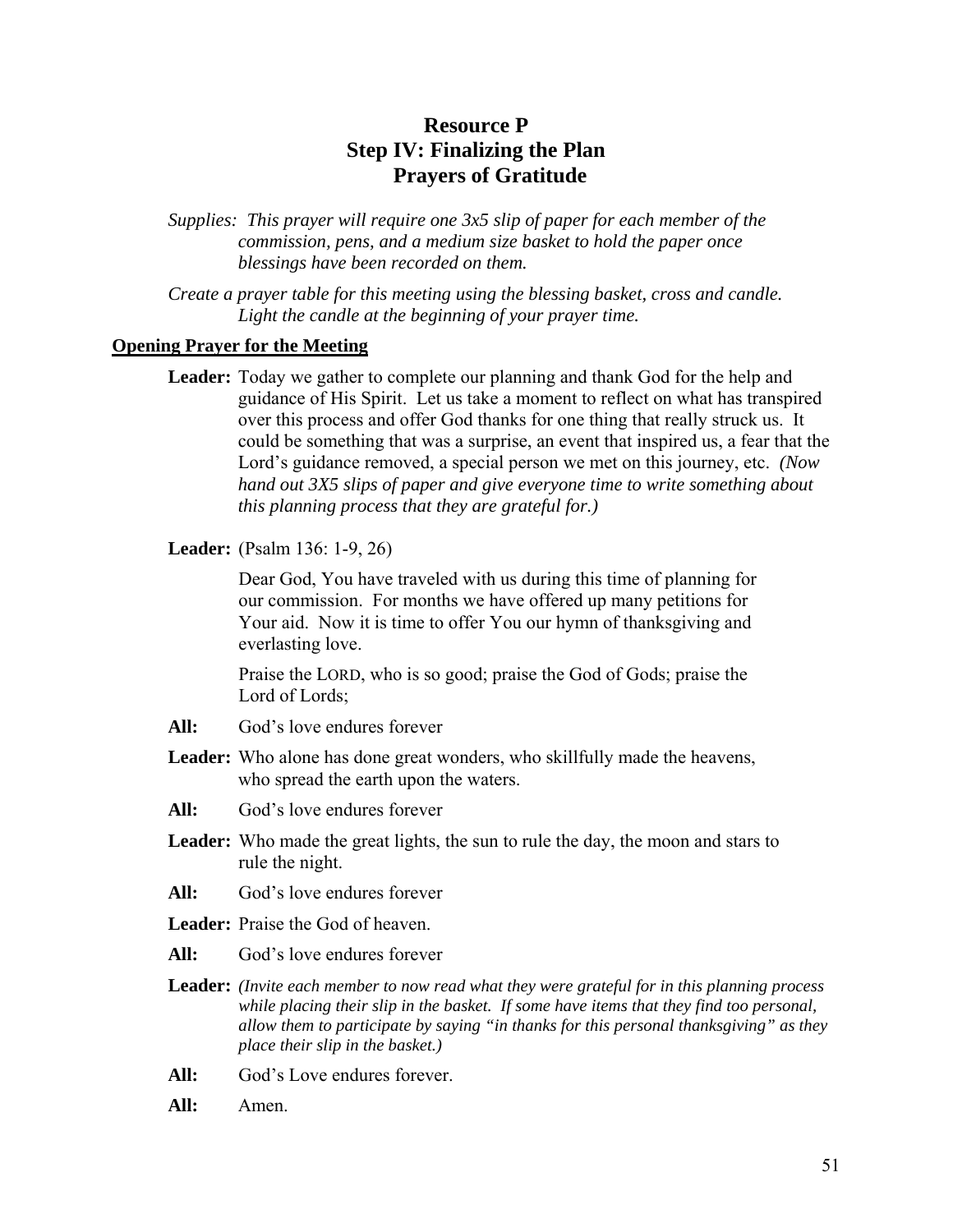# **Step IV: Finalizing the Plan Prayers of Gratitude**

#### **Closing Prayer for the Session**

Leader: Gracious God, we are thankful for the dignity and creative challenge of our unique tasks. For the work that enables us, that lifts up our spirits, we are grateful. By means of these labors, we are able to give flesh to our spiritual dreams and to work towards the salvation of the earth.

> Help us, Lord our God, to use the work of these meetings to perform it with mindfulness and attention, with care and devotion, that it will be holy and healing for us and for all whom we are called to serve.

- **All:** Amen.
- **Leader:** May almighty God put our faith into action, to work in love, and to persevere in hope.

And may God bless  $us + in$  the name of the Father and of the Son and of the Holy Spirit.

A**ll:** Amen.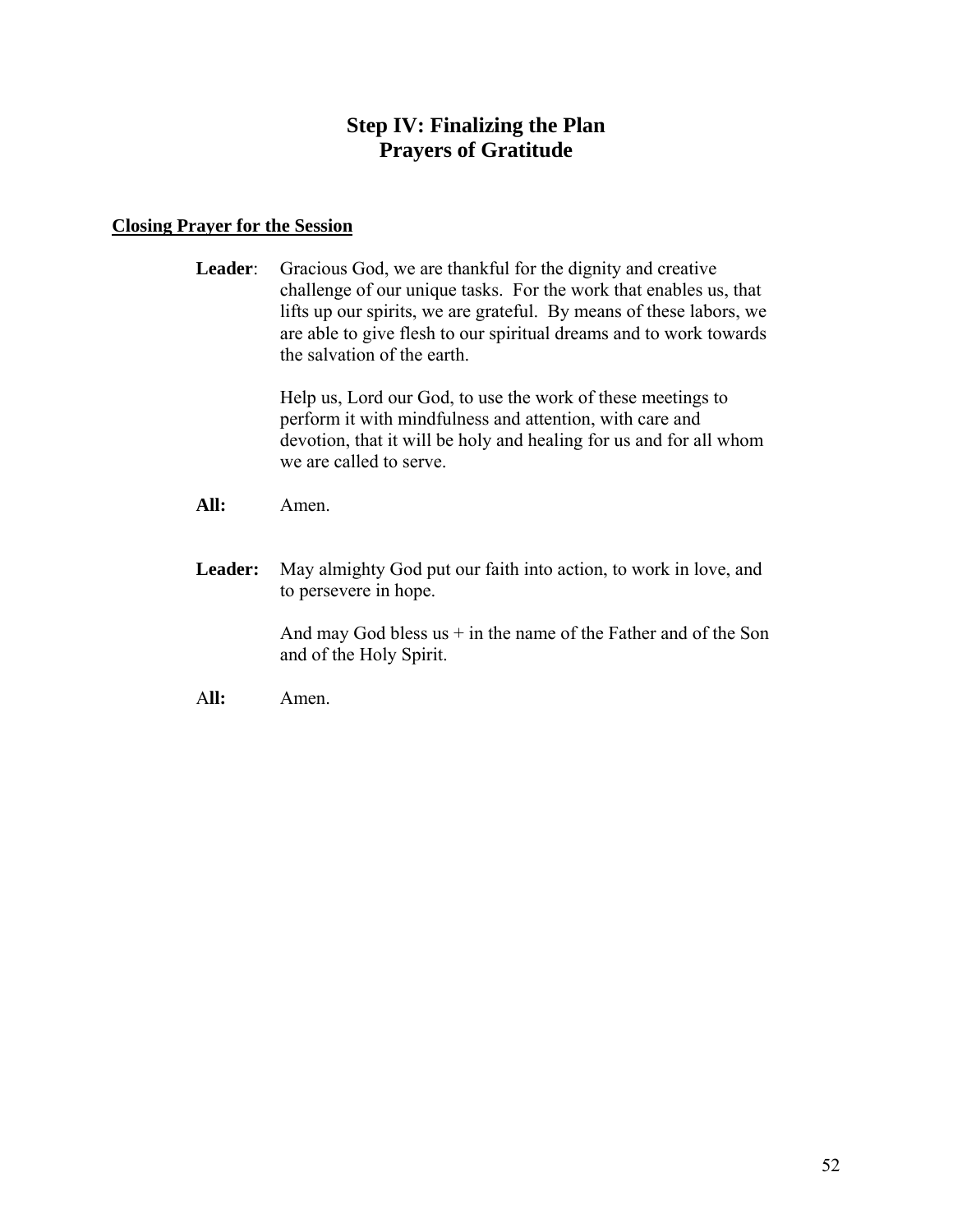#### **The Journey: Implementation**

- 1. Each commission member responsible for any of the plan's objectives and strategies should report the progress of each strategy to the commission as frequently as agreed upon but at least every quarter.
	- A. There should be no surprises in this report for the parish administrator of religious education. Members who are heading up various parts of the implementation strategy should be in regular contact with the PARE, especially if there is a problem.
	- B. The commission secretary updates the Key Issue Plan based on the progress reported on during the commission meeting. This becomes a major part of the commission's minutes.
	- C. For strategies incomplete by deadline the member accountable will offer reasons why.
	- D. The Faith Formation Commission will determine what changes should be made to the plan for incomplete items or problems that arise.
		- a. It might be that a new strategy should be considered
			- Or maybe a new deadline is acceptable.
		- b. This process repeats itself until the strategies are completed and the goal is achieved.
		- c. The Pastor should receive minutes of all the meetings of the commission including these that discuss the results of the plan.
	- E. The commission's representative on the Parish Council (usually the chairperson) will, at least quarterly, report to the council on the progress of the Key Issue Plans.
	- F. Since communication of the plan's progress is crucial, the parish administrator of religious education and the Faith Formation Commission must commit to updating parishioners through written and electronic communication options used to get Parish news out! Options may include…
		- a. The parish bulletin
		- b. The parish newsletter
		- c. The parish website
	- G. All Strategies in the Plan due to be completed in the upcoming year become the OPERATING PLAN.
		- a. These strategies should also be included in the administrator's administrative or communication goals as outlined in the Archdiocesan document "As Good

#### **Annual Operating Plan:**

Contains strategies from each Key Issue plan that are to be completed in any one year.

- Successful achievement of all strategies is maximized when:
	- A) Staff members responsible for the strategies include them in their annual performance goals
	- B) The Faith Formation Commission accepts responsibility for monitoring progress and communicating and celebrating the achievement of each strategy.
- Re-Plan: This step should not take more than one or two meetings each year. Review key issues from the first year that did not get included, use the SWOT definitions to identify anything new that has arisen and should be included.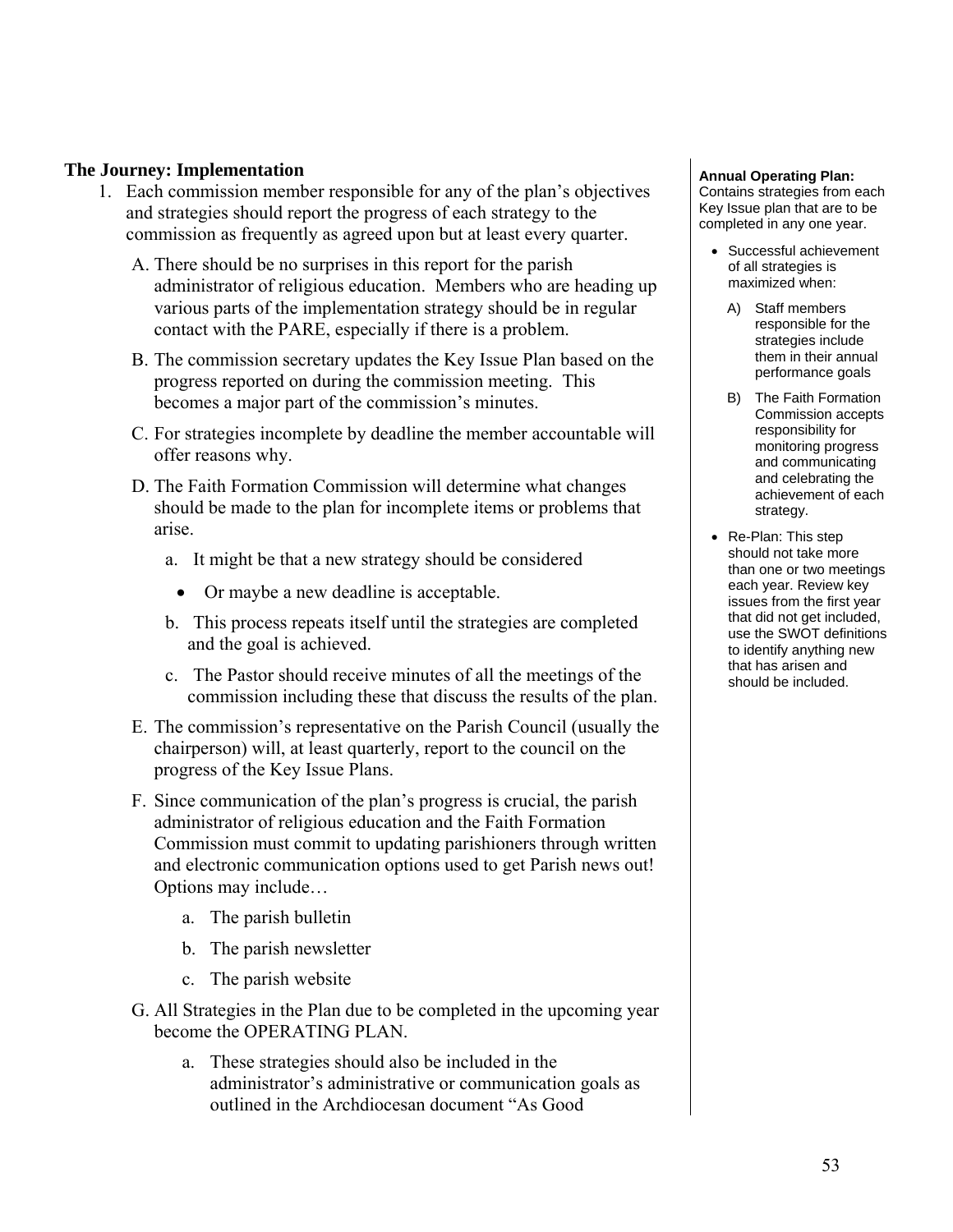Stewards." (A copy of "As Good Stewards" is included on the Office of Catholic Education webpage.)

- H. Re-Plan—annually, the Faith Formation Commission should appoint an ad hoc committee (hopefully including some representation from the original taskforces) to revisit the plan and key issues identified (including those not chosen initially) to remove completed key issues and to select and create a key issue either from among those not chosen in the initial planning year or an issue that has arisen in the past year.
- I. Again, the year's strategies from each key issue in the strategic plan form the OPERATING PLAN for the year. Parish administrators of religious education need to include these strategies in their annual goal setting and reporting process.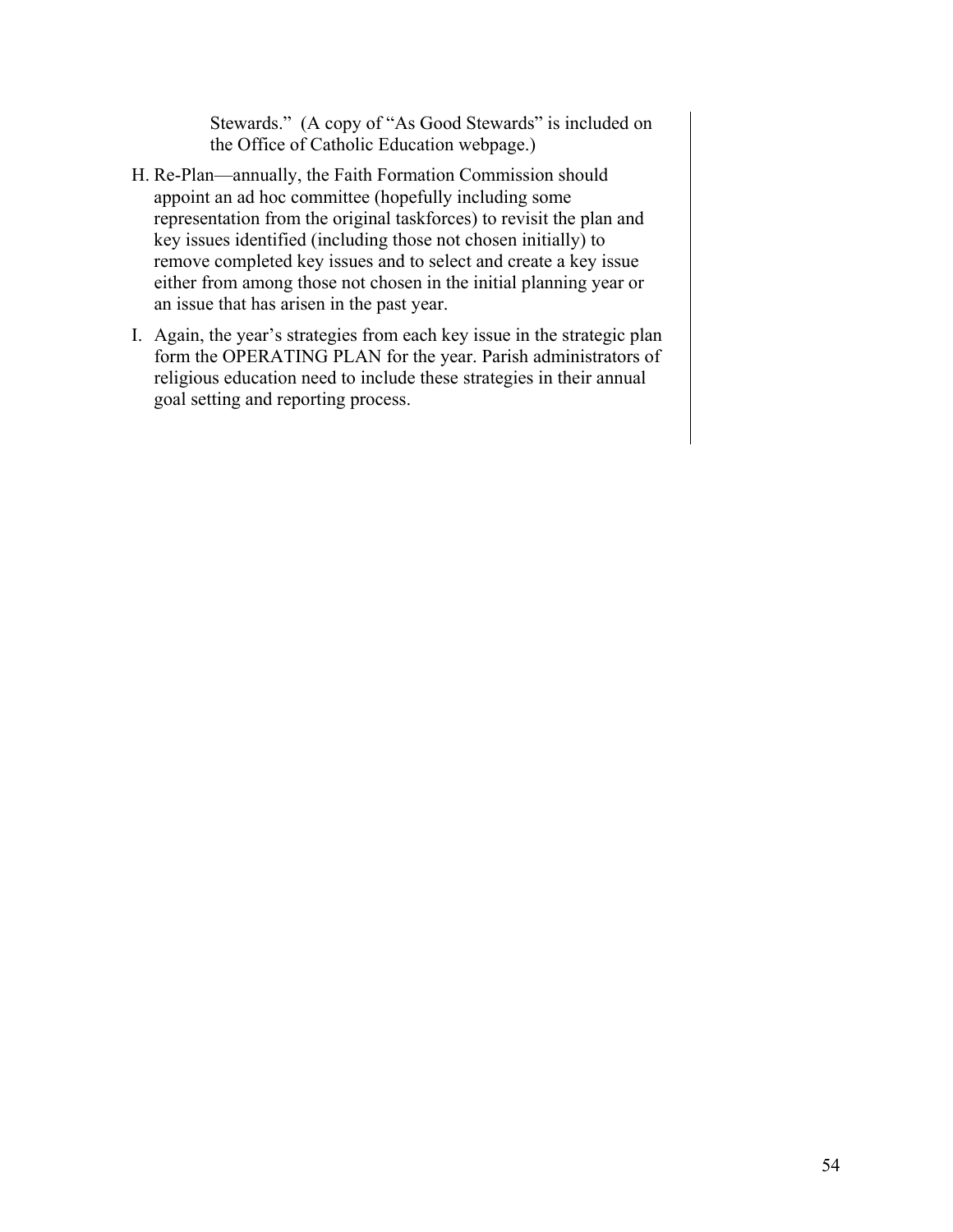# **Glossary**

## **Commission**

A commission is a consultative body. It is a subgroup of the pastoral council responsible for recommending guidelines, developing goals, and coordinating activities in a specific area of ministry.

## **Mission**

A good mission statement will identify what the commission is called to be.

#### **Mandates**

The objectives that people with authority expect this ministry to achieve and, if applicable, how they are defined to accomplish them. In other words, what autonomy and parameters does this commission have?

#### **Programs**

The specific events or resources that are being provided by the commission of a specific ministry area of the church.

#### **Key Issue**

An important strength to be leveraged, a weakness to be corrected, an opportunity to be pursued, a threat to be managed or a new capability to be developed.

## **Goal**

The end toward which an effort is directed.

#### **Measures of Success**

Objective results that the commission can use to monitor whether the plan is creating the desired outcomes.

#### **Strategies**

The actions that will be taken to achieve the goal.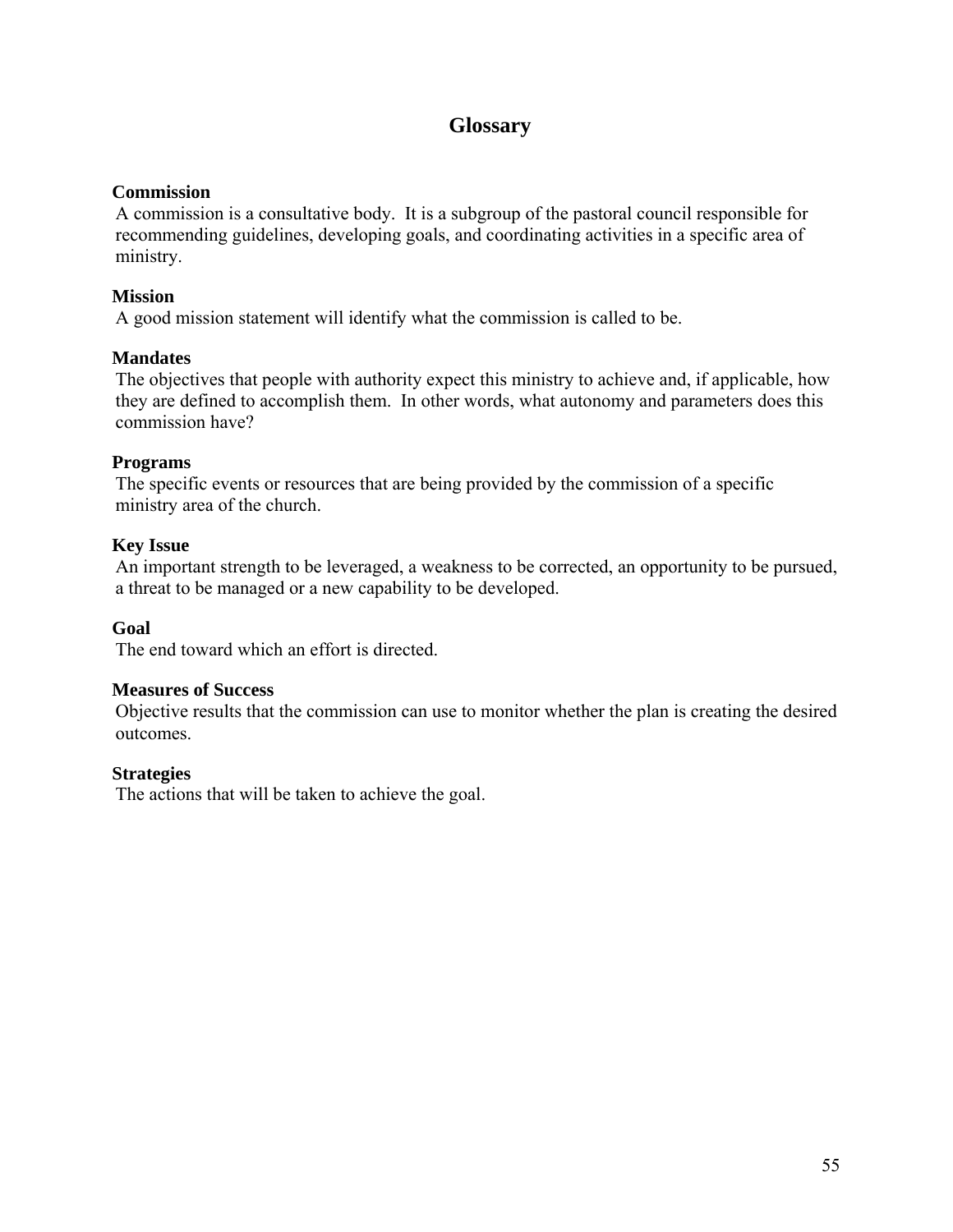# **Appendix**

## **Strategic Planning**

## **Policy No. 2007-02**

## **Policy Statement**

In keeping with their commitment to the gospel call to stewardship and discipleship and to the ministries of Catholic education and lifelong faith formation, schools and parishes in the Archdiocese of Indianapolis will implement a three-year cycle of strategic planning for program improvement and mission enhancement.

Recommended: January 16, 2007 by the Archdiocesan Education Commission

Ratified: June 11, 2007 by +Daniel M. Buechlein, Archbishop of Indianapolis

Rule No. 2007-02

#### **Administrative Rules**

1. The strategic planning process for a school or a parish program selected by the Office of Catholic Education shall be the normative process for strategic planning.

2. A parish program may request permission to use an equivalent professional strategic planning process in place of one selected by the Office of Catholic Education. Such a request must be submitted in writing to the Office of Catholic Education and will be subject to the approval of the Executive Director, Catholic Education and Faith Formation.

3. The educational administrator will be responsible for initiating the strategic planning process for their respective ministry.

4. Parish school and faith formation commissions will be responsible for monitoring the implementation of their respective strategic plans and will be required to submit periodic progress reports to the Office of Catholic Education.

5. The Office of Catholic Education will provide guidance, training, and support for schools and parish strategic planning efforts.

6. When an outside facilitator is involved in the planning process, schools and parishes will be responsible for compensating that individual for services rendered.

Promulgation Date: June 13, 2007 by Annette "Mickey" Lentz, Executive Director, Catholic Education and Faith Formation